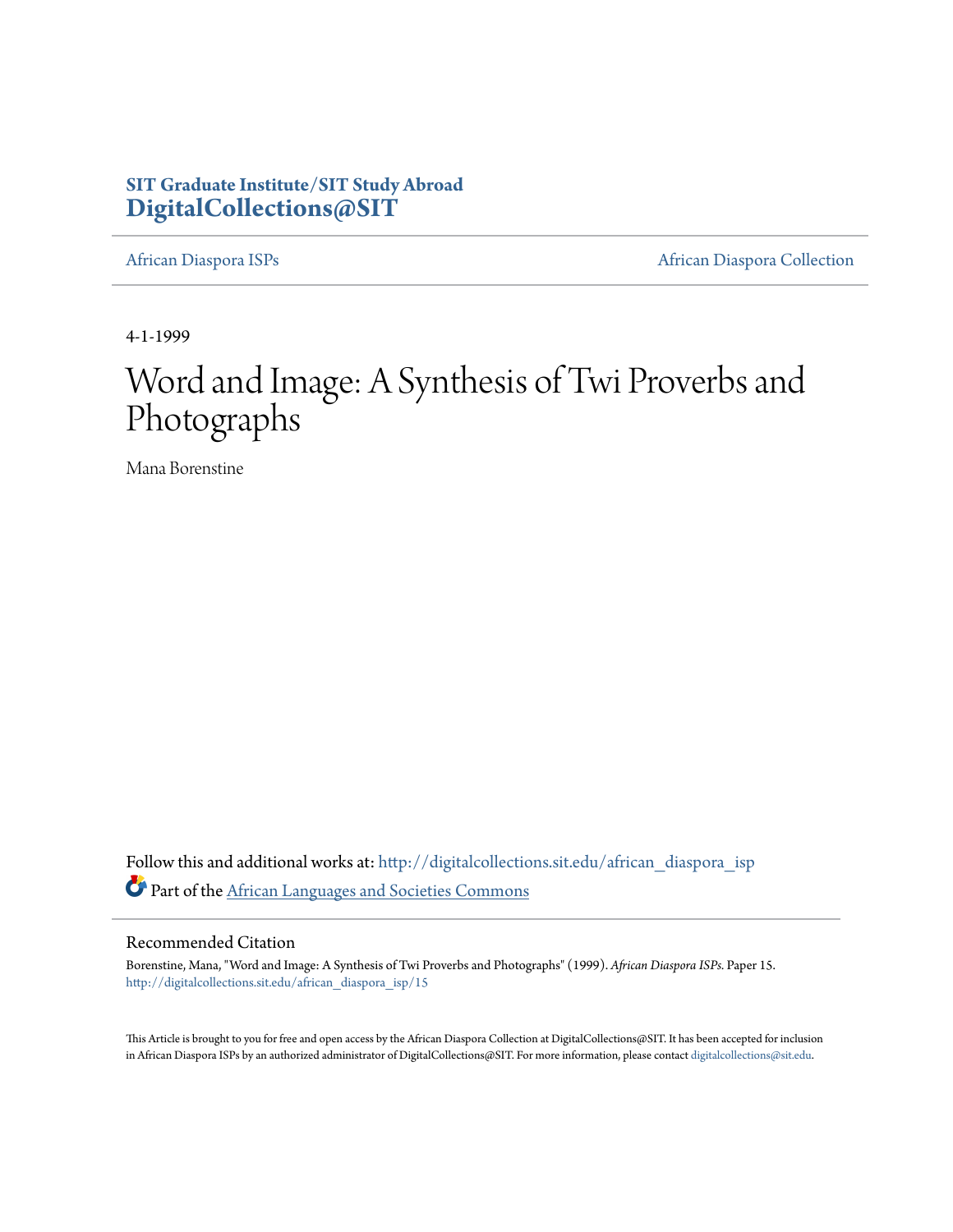# **School for International Training College Semester Abroad**

**Ghana - Spring 1999** 

**Word and Image: A Synthesis of Twi** 

**Proverbs and Photographs** 

**Mana Borenstine** 

**Project Advisor: Mr. K.G. deGraft Johnson** 

**College of Art, University of Science and Technology, Kumasi**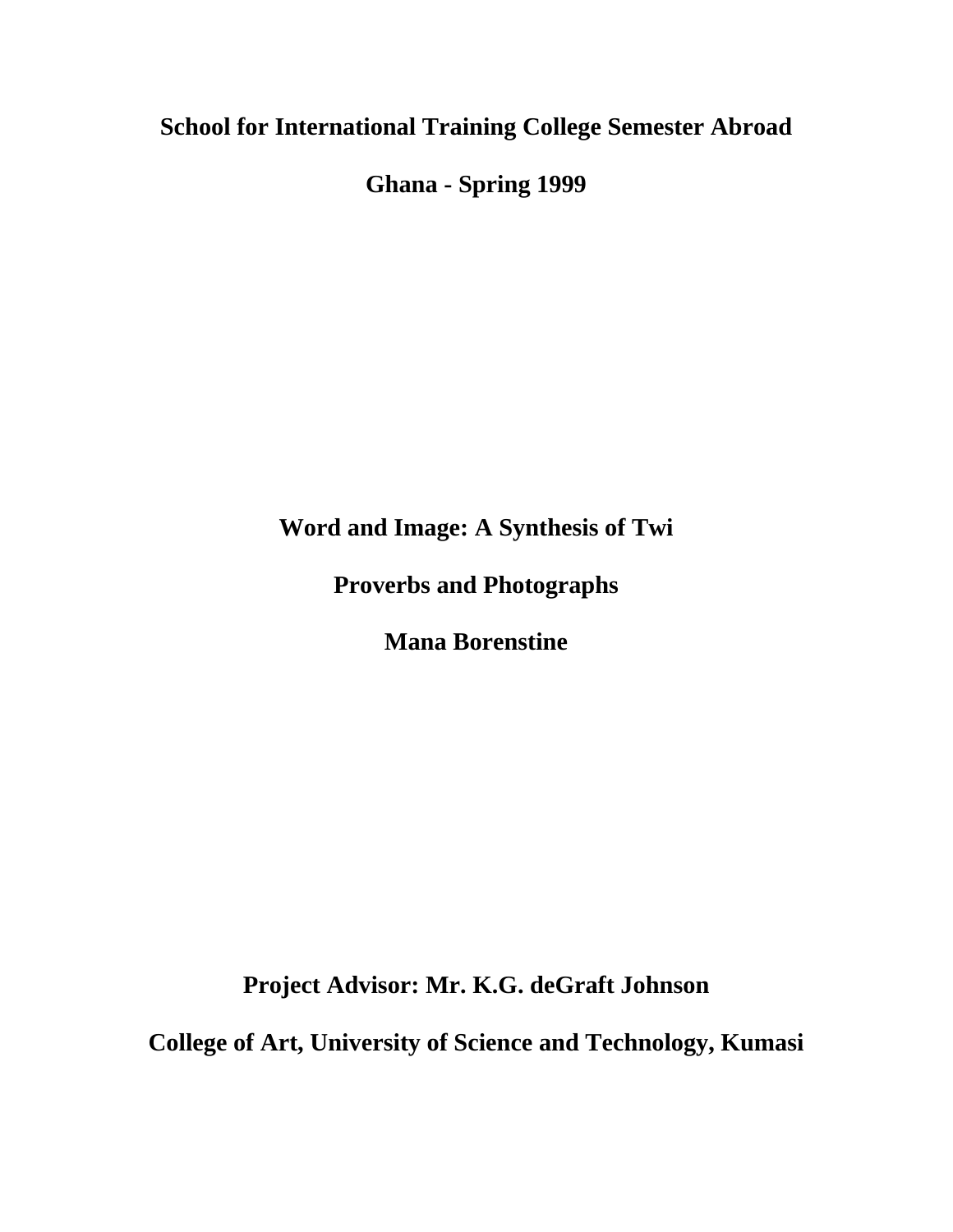#### Abstract

*Word and Image: A Synthesis of Twi Proverbs and Photographs* intended to give background on the final product of an independent study project, a photographic essay combined with Twi proverbs. This paper briefly describes the product. There is a discussion of proverbs and photographs as methods of communication. Some information about the functions of proverbs is included, as well as a list of proverbs, in both Twi and English, not used in the final product.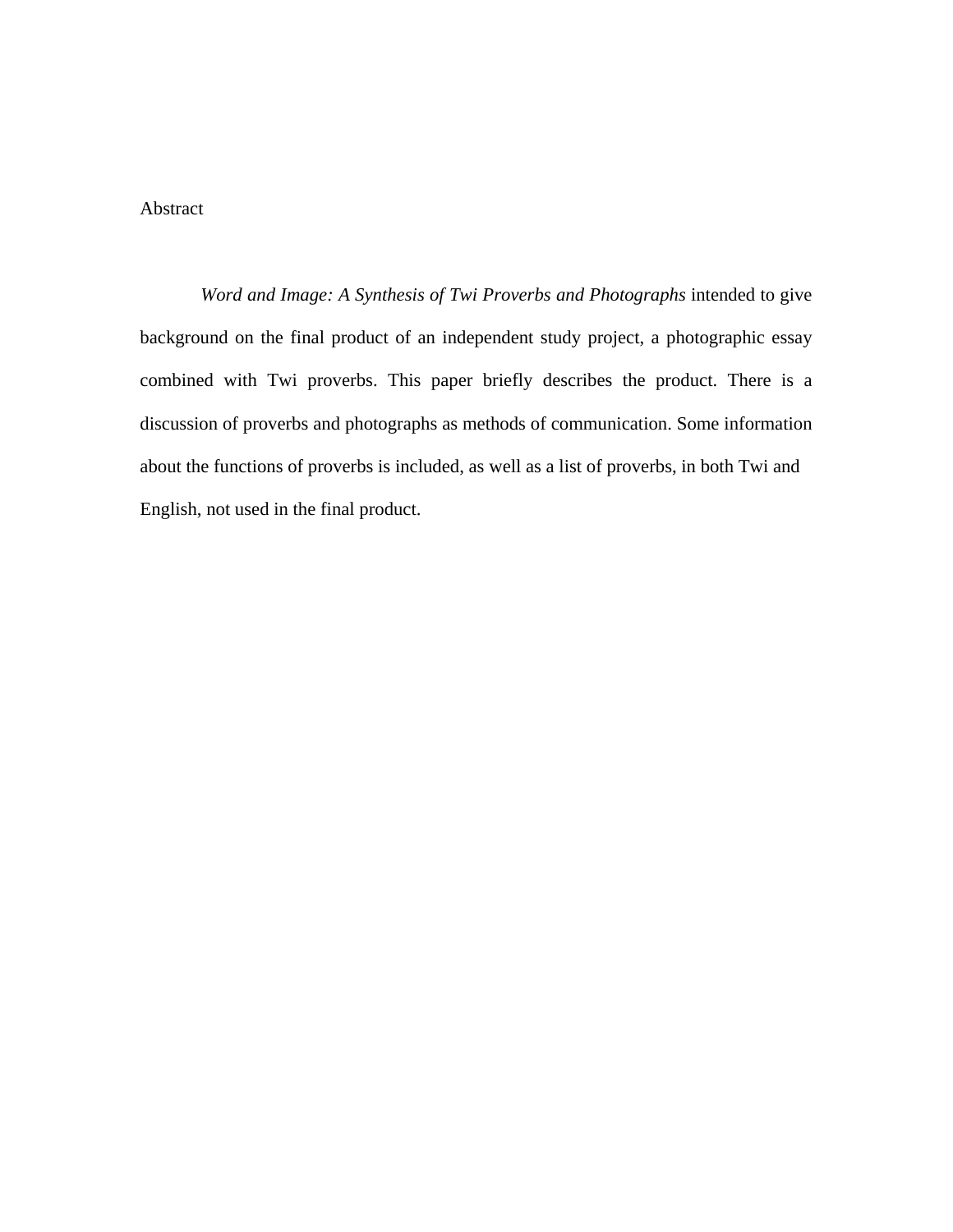#### Acknowledgements

To the Gyamfi family. Thank you for introducing me to the people I interviewed, for being, and translators, and for answering all of my questions. Individually and as a family you helped me endlessly, and did more than necessary. Most importantly, thank you for welcoming me into your home. I am very lucky to have met you.

To Mr. Charles Phillip Oppong-Cofy, or Uncle, for all your help.

To Mr. Opanin Thomas K. Owusu and family for sharing so many proverbs with me. I really enjoyed learning at your house.

To Mr. J. Owusu-Ansah for your patience and proverbs.

To Mr. E. K. Gyamfi for giving me the basics.

To Mr. deGraft-Johnson for being a great advisor. You went out of your way to make it easier for me. I really enjoyed talking with you.

 To Mr. Agyenim-Boateng for letting me into the darkroom and all your patience. I do not know how to say how much I appreciate it.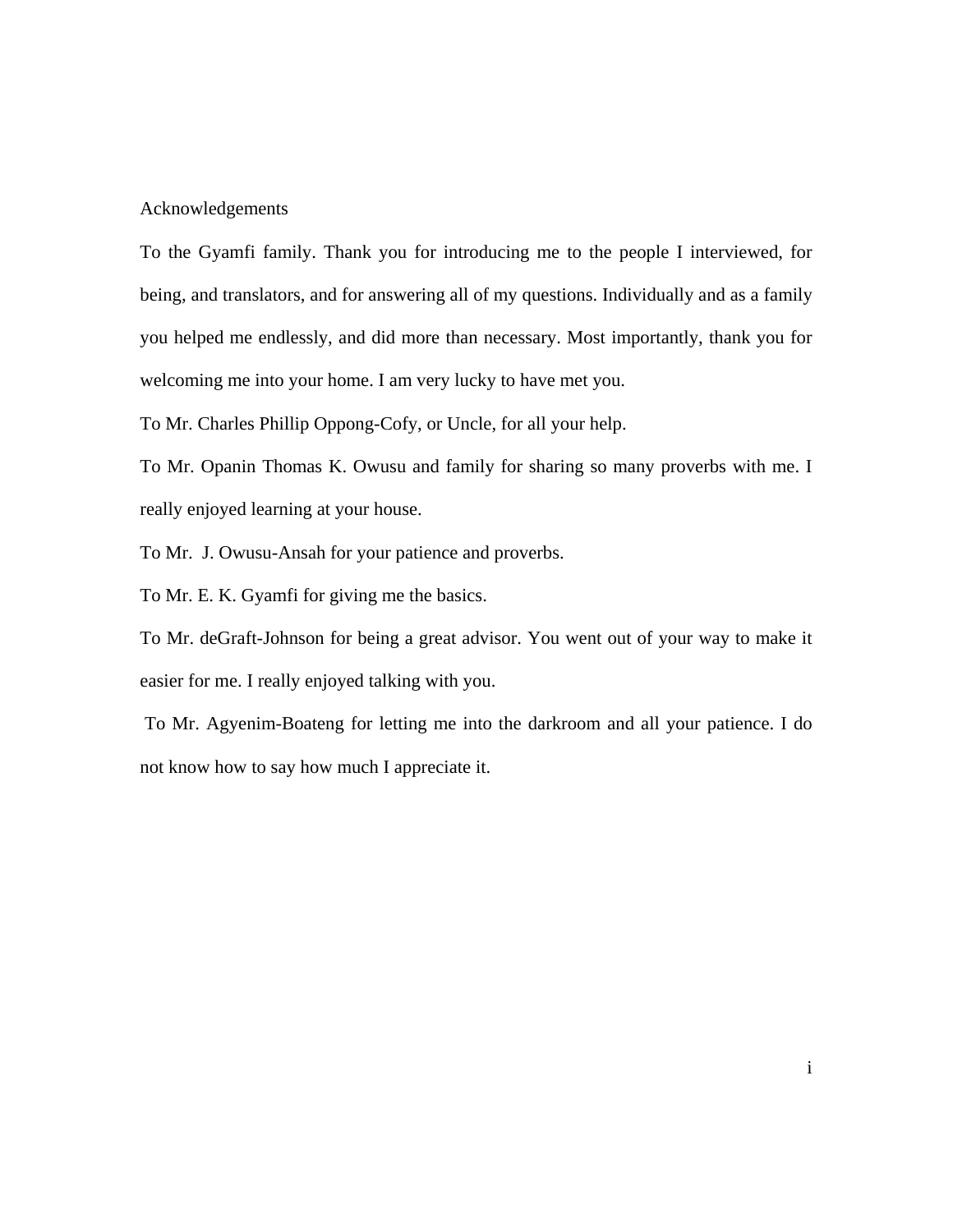| <b>Table of Contents</b>                             | Page Numbers            |
|------------------------------------------------------|-------------------------|
| Abstract                                             |                         |
| Acknowledgements                                     | $\mathbf{i}$            |
| <b>Table of Contents</b>                             | $\overline{\mathbf{u}}$ |
| Introduction                                         | iii                     |
| with Literature Review                               | $\mathbf{1}$            |
|                                                      |                         |
| Methodology                                          | 6                       |
| Chapter 1                                            | 11                      |
| Proverbs and Photography as Methods of Communication |                         |
| Chapter 2                                            | 14                      |
| Proverbs and Their Use                               |                         |
| Chapter 3                                            | 19                      |
| <b>Examples of Proverbs</b>                          |                         |
| Conclusion                                           | 40                      |
| References                                           | 43                      |
| Informants                                           | 44                      |
| Endnotes                                             | 45                      |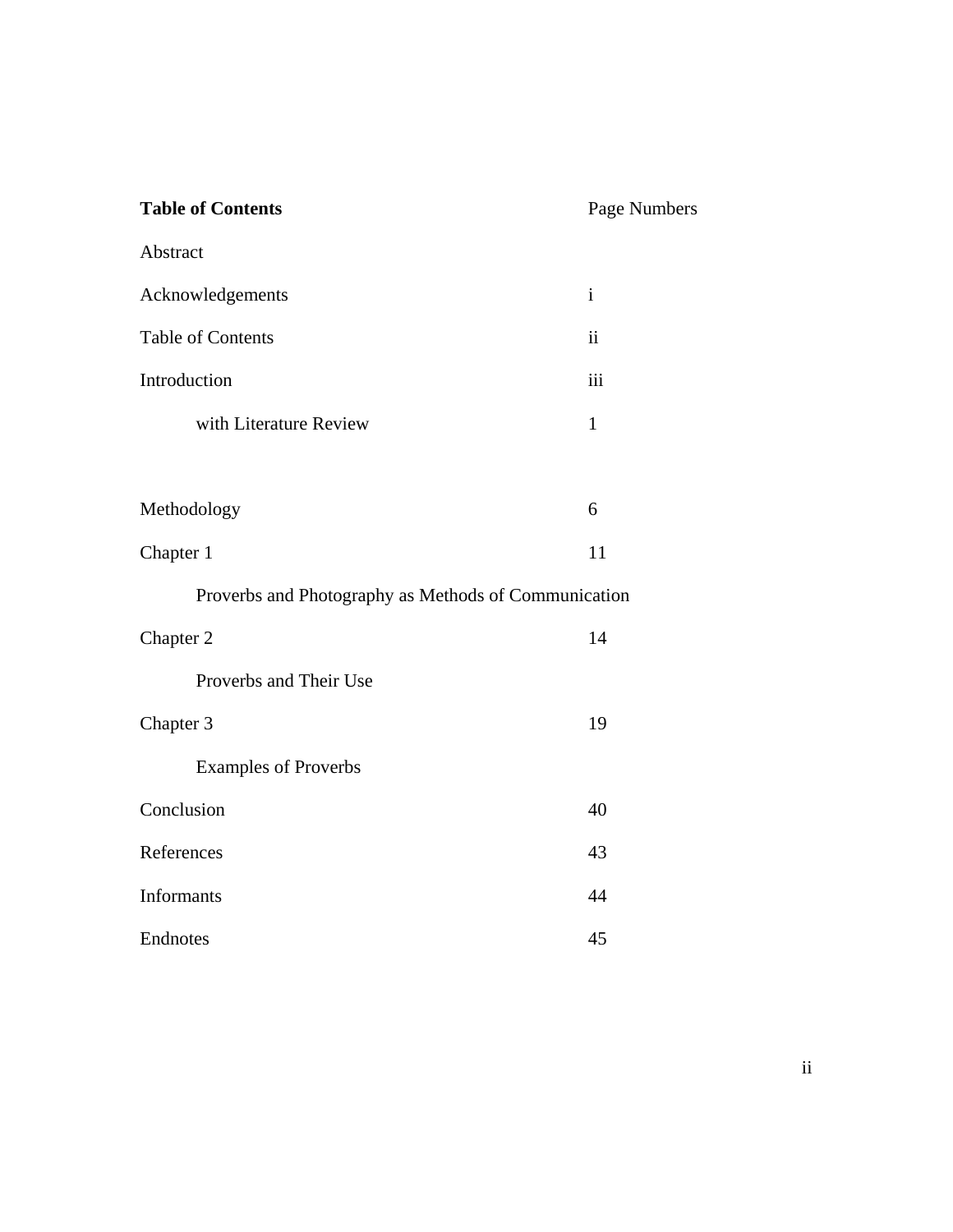#### **Introduction**

At the center of the use of proverbs is the understanding that indirect speech can be the best method of communication. This is, in a sense, the subject of this independent study project. The final product of my study is not this paper, but a photography essay in the format of a short book. The photographs were taken on various farms in the town of Jamasi, and interspersed with proverbs I learned while living there. The intention of this paper is to outline the path, give a little academic background, and to describe some of the things I learned about proverbs. I will also include the proverbs not used in the book.

I came to Ghana with the intention of doing a photo essay. I do not have such a level of expertise that I would label myself a photographer. I have taken a few classes in photography before, and am familiar with the basic techniques for black and white developing and printing. I chose to incorporate proverbs for only a few simple reasons. I was impressed with the wisdom of the few proverbs I had heard. I thought that in length and depth they would make good text for a photo essay. They are short enough that they can easily be arranged in different orders to develop different ideas. And I thought they were a good means for learning about Ghanaian culture. My reasons for choosing farming as a subject were equally simple. I think that farming is visually interesting. It is a flexible enough subject that it offers many choices in form and content. I wanted to live in a town and learn about the kinds of work people do to live. And finally, I think that people's relationship to the land is an important aspect of individual and cultural identity.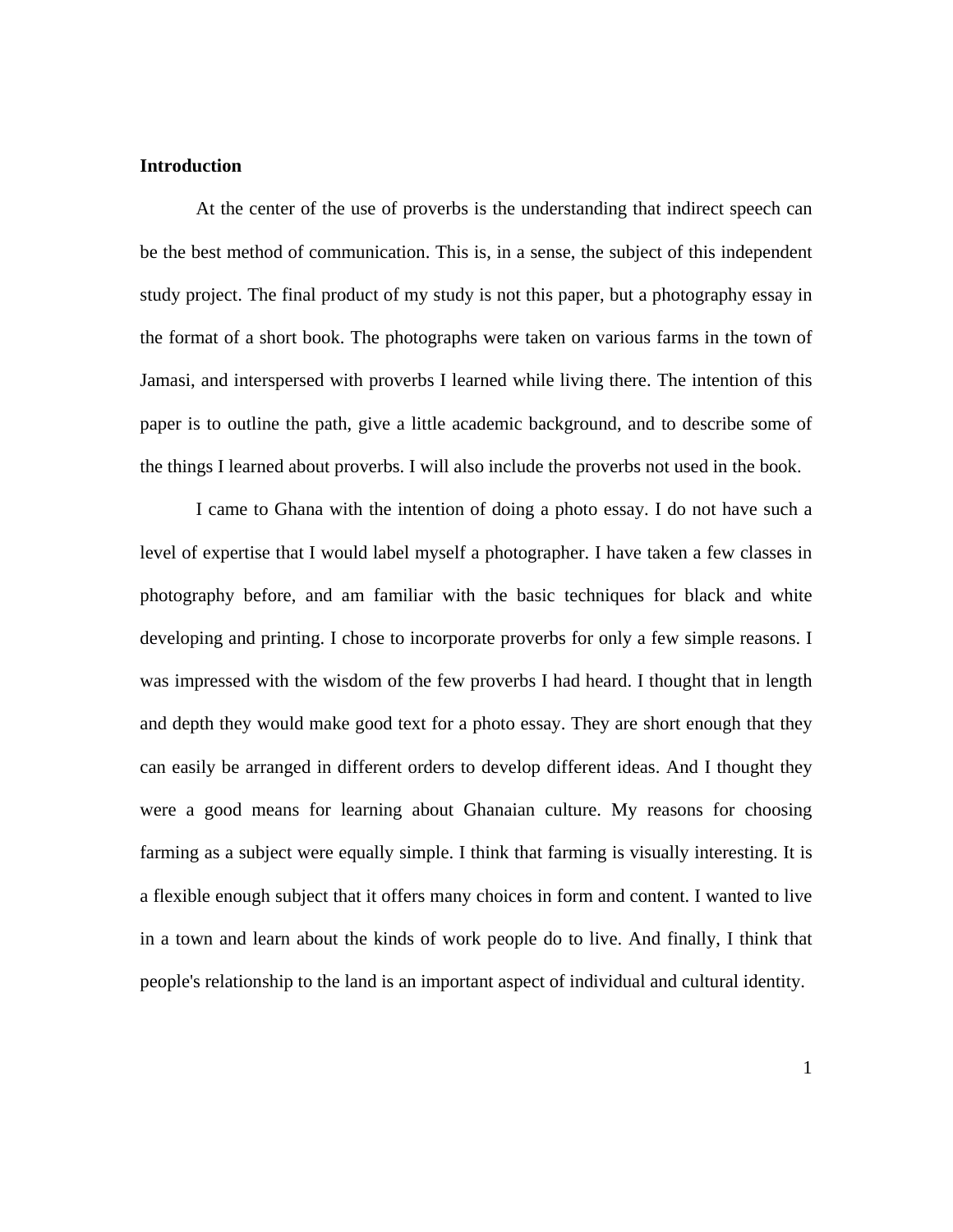In traditional Ghanaian culture there are many ways in which proverbs are expressed visually. In The Akan Traditional Language Without Speech Eric Ofei describes many situations in which proverbial visual symbols are used. Of these Adinkra symbols are the most well known. These symbols, each representing a particular proverb, are used in Adinkra cloth, linguist's staffs, gold-weights, various kinds of a king's regalia, tools, cloth, and state emblems.<sup>[1](#page-49-0)</sup> The Language of Adinkra Symbols by Alfred Kofi Quarcoo gives several examples of Adinkra symbols and their meanings. $<sup>2</sup>$  There are,</sup> however, a seemingly endless number of books and charts which outline various Adinkra symbols, many of them with similar content. In Poetic Traditions Amongst the Ashantis Henrietta Emma Saah writes that some designs used in Kente cloth derive from proverbs[.3](#page-49-2)

I was able to find virtually no examples of the contemporary use of proverbs either expressed visually or combined with a visual medium. D. K. A. Okwan presented Some Borbor" Fante Proverbs Illustrated as a thesis to the University of Science and Technology in Kumasi.<sup>[4](#page-49-3)</sup> He listed a number of proverbs, and for many of them included drawn illustrations that literally represented the action that the proverb described. The comic strip "Ananse," which runs in the Weekly Spectator, is the only example I have seen of the use of this traditional subject in such a non-traditional format. Ananse is the main character in a body of folktales. I believe these stories can be equated with proverbs in this context as they are strongly linked. Many proverbs derive from such stories, and are actually shortened versions of them. To research the contemporary use of proverbs combined with a visual medium, I looked through the library at the College of Art of the University of Science and Technology in Kumasi, and the library at the Institute of African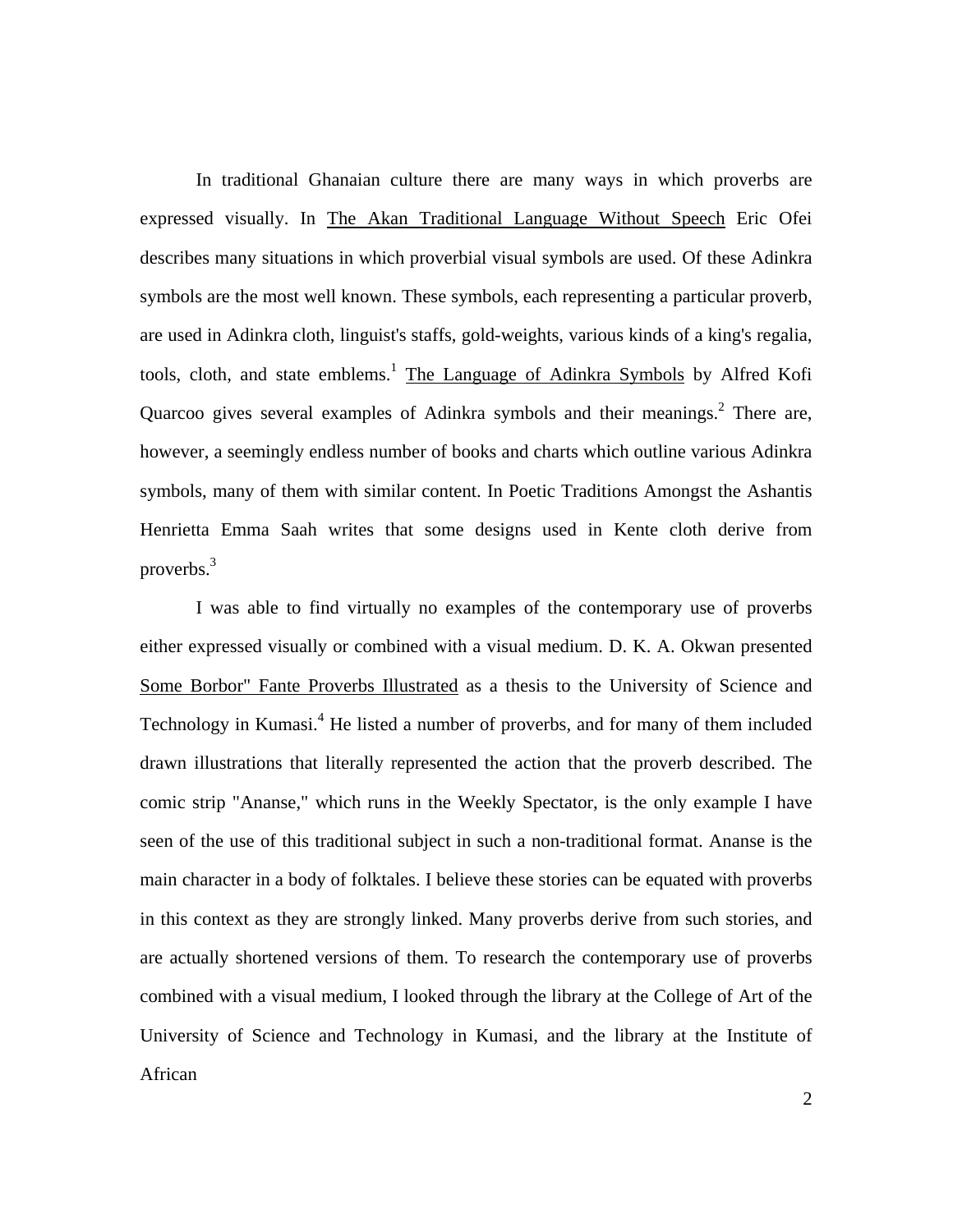Studies, at the University of Ghana at Legon. I also asked a number of people. In all cases I was advised and found that there is virtually no information on proverbs used in this way. This in itself was informative.

However, there is a much larger body of research focusing on proverbs themselves. Several of these discuss proverbs as a method of communication, and the 6pocific function of indirect communication. The Proverb in the Context of Akan Rhetoric: A Theory of Proverb Praxis. written by Kwesi Yankah, was the most useful book of this type. He states that, "Beside the manipulation of the proverb in discourse, its potential as a metaphor may be exploited for effect. In doing this the proverb user may rely on the intrinsic value of the proverb as well as proper and effective usage."<sup>5</sup> The inherent nature of proverbs, the fact that they are so different in concept and method from straightforward speech, is one of the qualities that make proverbs such an effective means of communication. There are other cultural means of indirect speech which are, to varying degrees, somewhat related to proverbs. These include the tone riddle, anansesem, and pounding songs (songs sung to the rhythm of people pounding fufuo, an Ashanti staple dish).<sup>6</sup> When Ashanti people learn how to use proverbs, the focus is not on creating them on the spot, though this too is done. Mostly, people learn how to use already existing, and sometimes ancient, proverbs. The fact that many proverbs are so old proves their effectiveness as a method of communication, particularly in terms of Ashanti life and culture. Yankah quotes Kenneth Burke as saying, "Proverbs are strategies for dealing with situations. Insofar as situations are typical and recurrent in a given social structure, people develop names for them and strategies for handling them."<sup>7</sup> In saying this he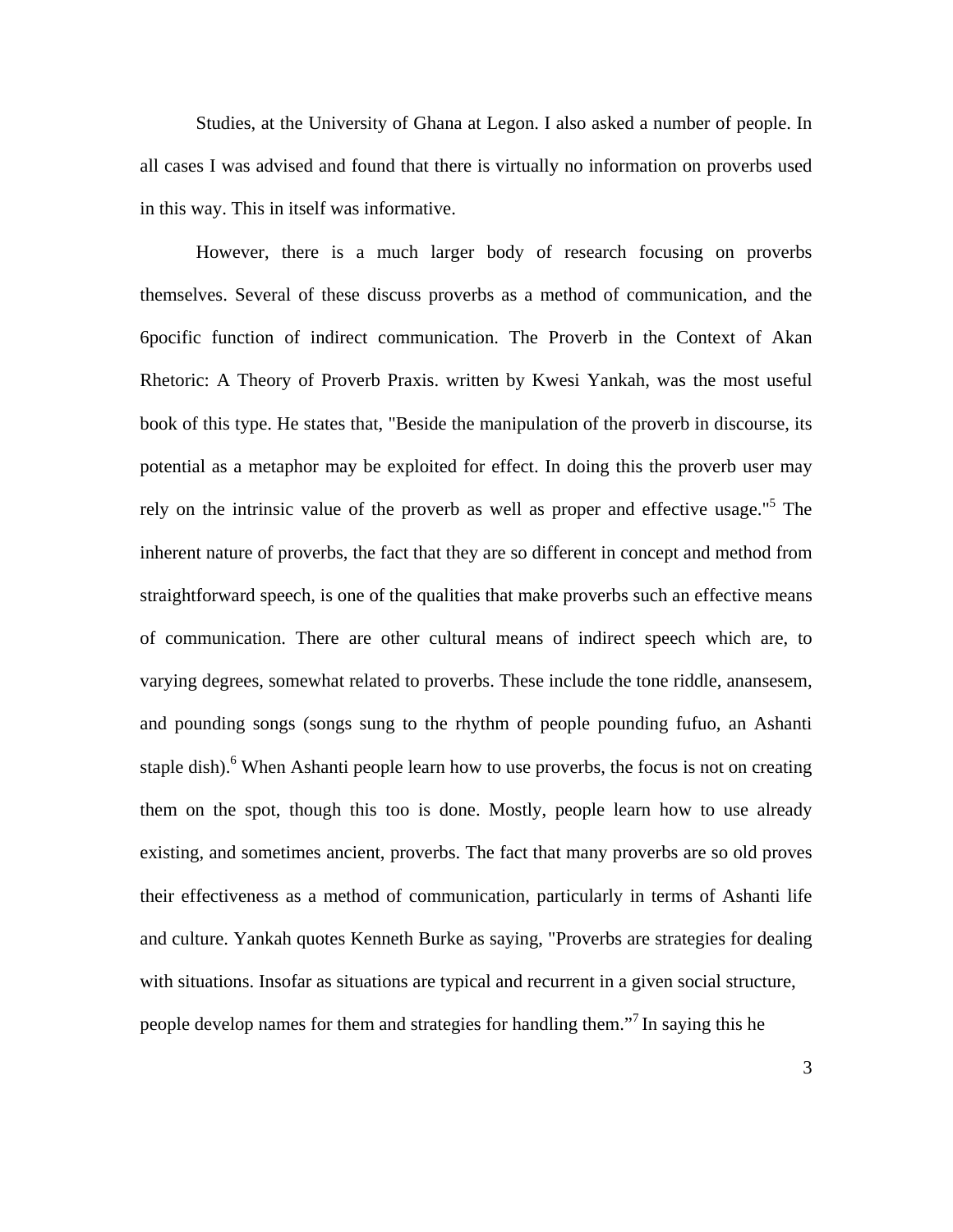shows that proverbs' applicability to Ashanti life is one of their qualities that makes them so effective. In Akan-Ashanti Folktales R.S. Rattray says that folktales were used by slaves to caricature the behavior and misdemeanors of their masters. They were also used for political innuendo.<sup>8</sup> These are good examples of the importance of oblique communication for certain situations faced by the Ashanti. He also gives examples of the communicative value of the proverbial images on linguist's staffs, which could be used to convey a person's status in a particular social setting or to express general social statements.<sup>9</sup> In <u>Some "Borbor" Fante Proverbs Illustrated</u> Okwan mentions that proverbs are also spoken in the language of the drum.<sup>10</sup> This is a good example of the flexibility of proverbs. Their spoken, visual, and musical aspects make them available in so many situations. This would not work for a less metaphorical means of expression.

In The Akan Traditional Language Without Speech, Eric Ofei stresses that a knowledge and understanding of proverbs helps one to understand the symbolism of linguist staffs, and I believe this could be applied to the many other forms of proverbial symbolism.<sup>11</sup> Some of the forms of symbolism he discusses are those found in Goldweights, in a king's regalia or a procession, the decoration of canoes, symbols used in textiles, stools, and state emblems, as well as physical gestures.<sup>12</sup> All of these can be proverbial. These examples again highlight the functional value of proverbs.

Benjamin Afful, in a thesis entitled Ananse Stories - Social Cultural, and Artistic value emphasizes the ability of Ananse stories to inspire creativity. He gives two examples of drawings inspired by stories. He talks of "Anansekromian Soundz," a group of I dancers, actors, writers, and musicians who were based at the Art Council in Accra,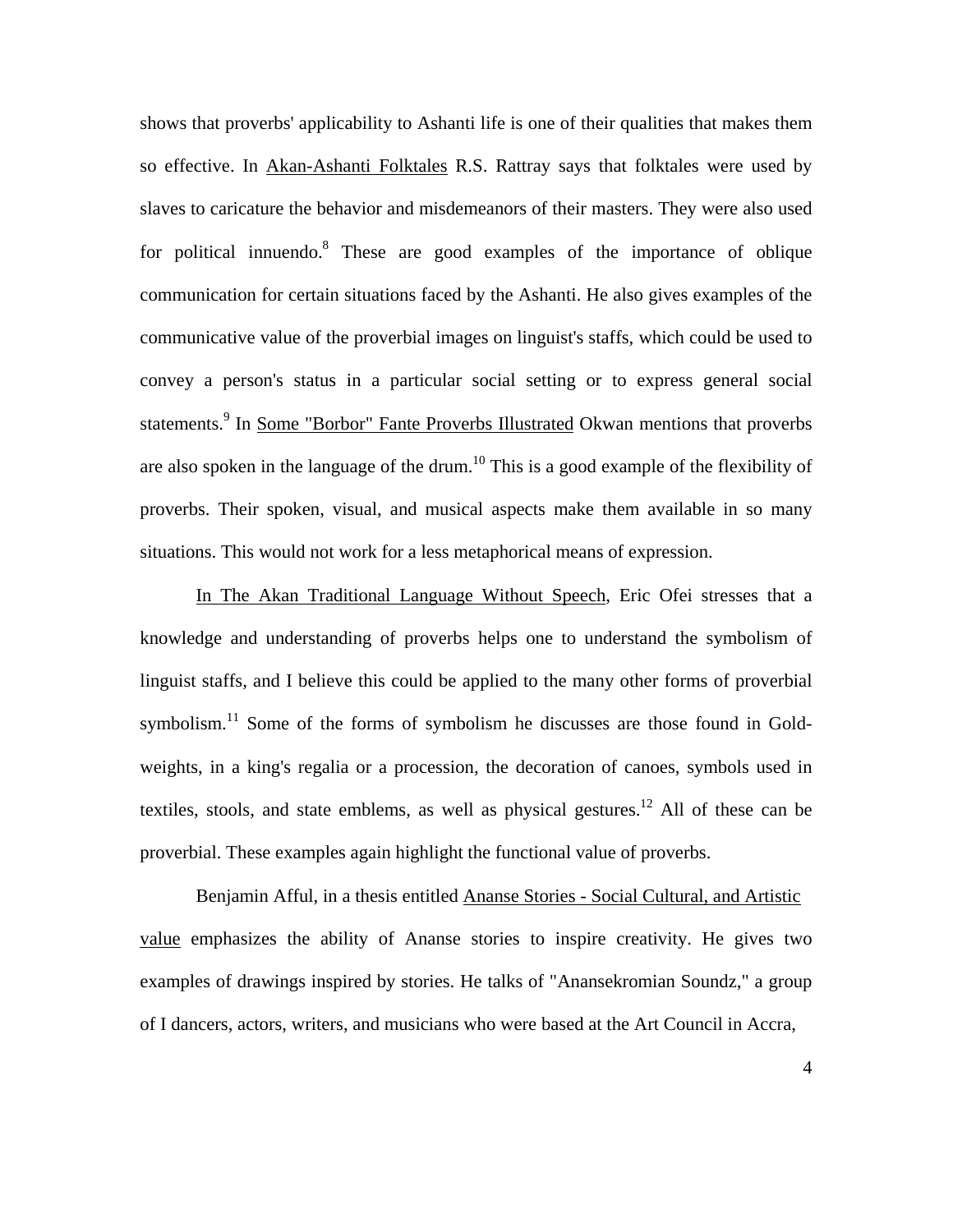who put on a weekly performance based on these stories.<sup>13</sup> Mawutor Ada Tay, in The Hawk and the Hen: An Adapted Folkloric Tale points out that visual creativity inspired by these stories, specifically illustrations, are important when communicating them to children. It is an important point, that the constant expression of tales and proverbs in a variety of ways one of the only ways of ensuring that they will continue to reach people.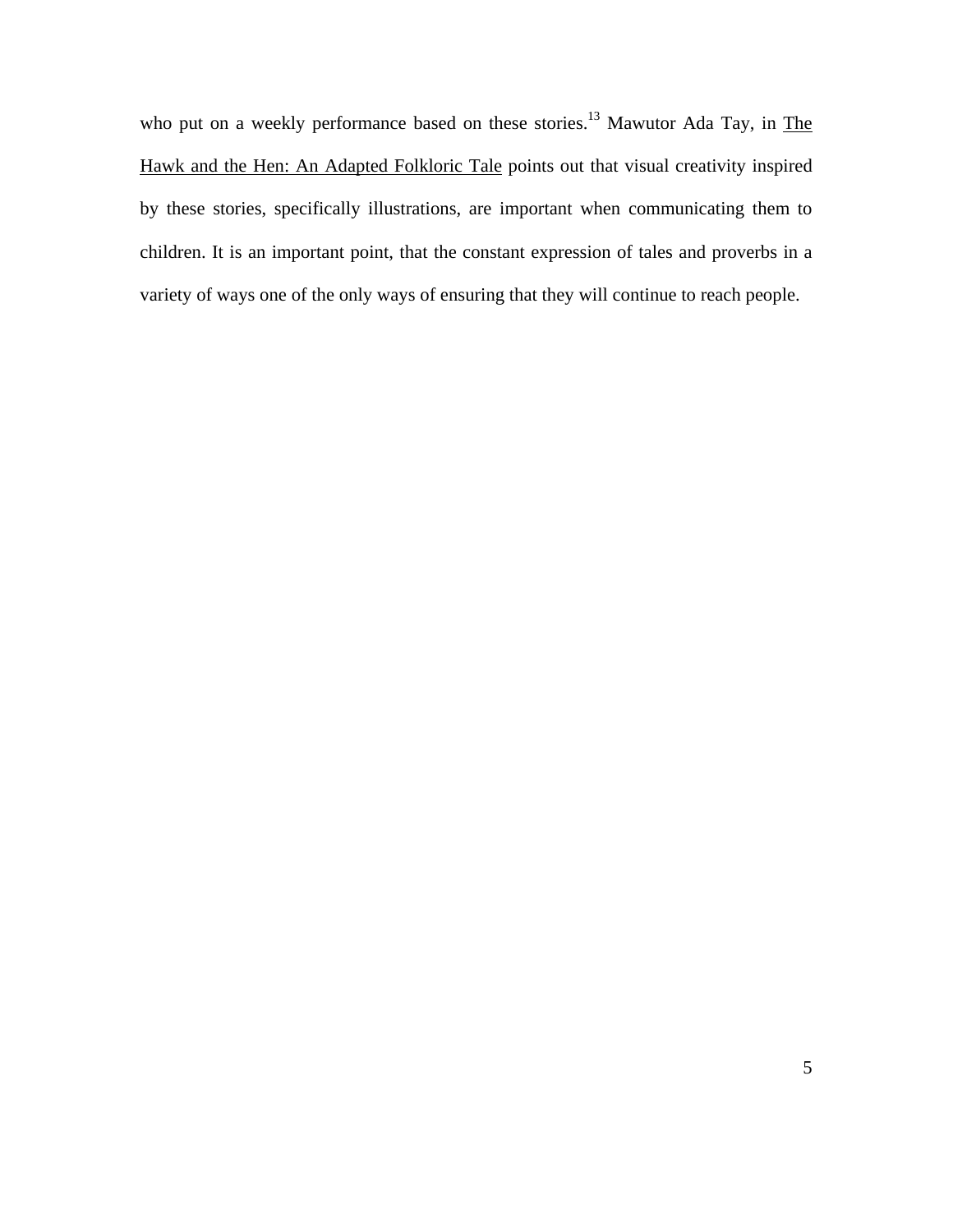#### **Methodology**

I first began working on this project between the 28th of February and the 5th of March, while living in a town called Essienimpong, in the Ashanti region of Ghana. I had two separate interviews to collect proverbs, one with a group of construction workers, and one with Okyeame Akwasi Oppong, a linguist who I was told is recognized throughout the Ashanti region for his knowledge of proverbs. In these two sessions I was able to collect 38 proverbs. This is when I first realized the trouble I was going to have in translation. Literal translations of many proverbs often do not make sense to non-Ghanaians, and need lengthy explanations. For this reason, a former assemblyman who was acting as my translator decided to translate the meaning for me rather than the proverb itself. I ran into this difficulty again when collecting proverbs in Jamasi. many people thought, and logically so, that the aspect of proverbs that is most important is their meaning. Yet without a literal translation, without understanding the metaphor being use the pattern of thinking behind the proverb is lost. The images used in proverbs are usually taken from the surrounding world. They educate about the nature of the Ashanti region, and some of the ways in which people think of it. Without a literal translation, proverbs also become less thought-provoking. The metaphorical images make listeners focus on proverbs and think about them. So do the fact that they are not regular speech. I will give an example from Essienimpong that best illustrates my point. Okyeame Akwasi Oppong said a proverb in Twi, and it was translated for me as, "Rome was not built in a day." I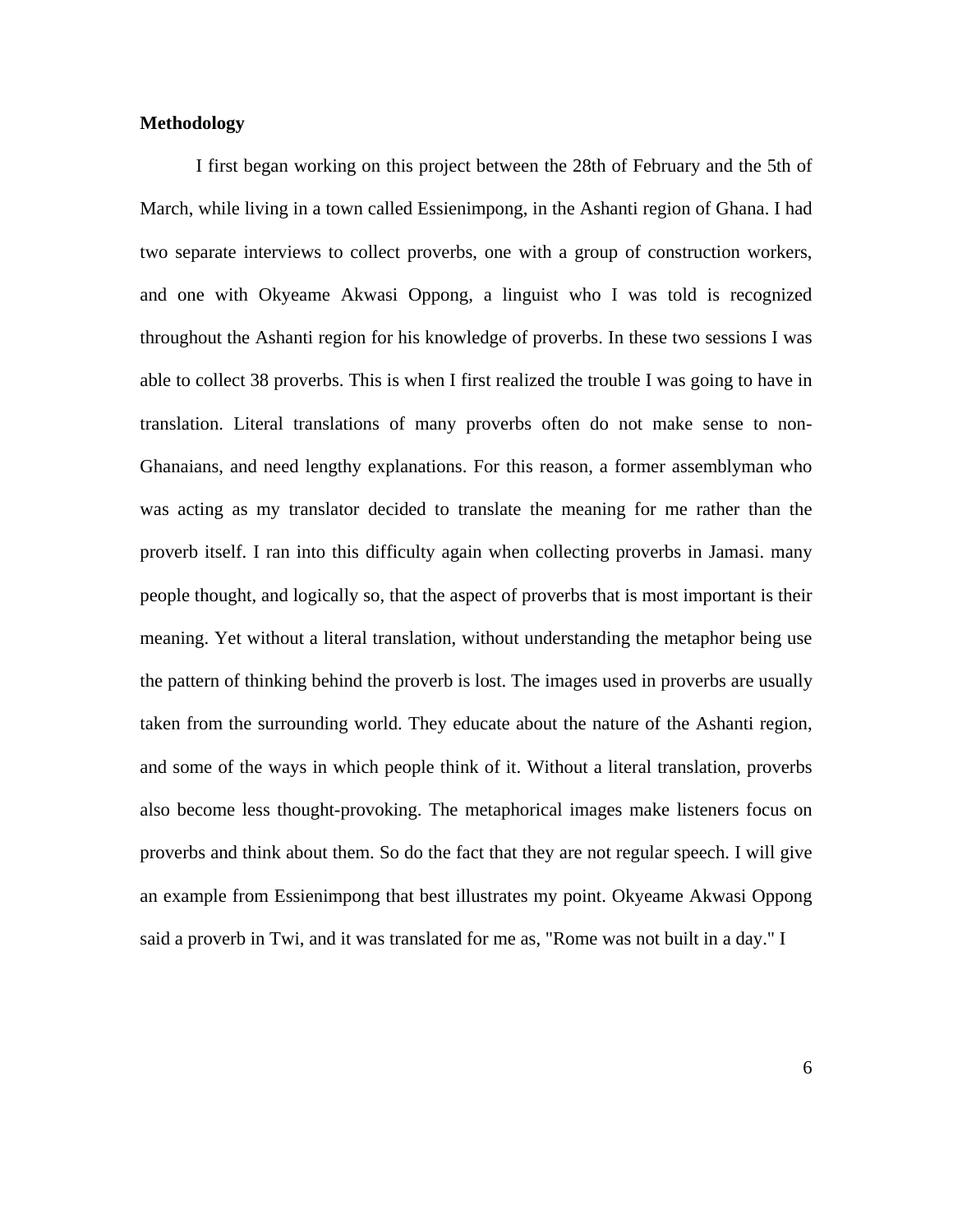asked for the literal translation. The man translating for me said that it was a good translation, I could understand it, and it expressed the proverb's meaning. He finally said that the proverb literally translated said, "It takes the moon more than one day to go around the earth." The unfamiliarity of this image to me makes it more pleasing than one I have heard so often from childhood.

Another aspect of the importance of a literal translation is that proverbs are very subtle and complex. Properly used a proverb can walk around a situation, looking at it from all angles and discussing every aspect. Each role different people play, the way these relate, the emotions that go along with a problem, understandings and misunderstandings, can all be expressed in one well used sentence. This is difficult to understand getting the proverbs out of context as I did. It is nearly impossible without knowing what was really said.

For the first three weeks of this project I lived in the town of Jamasi, in the Ashanti region, near Kumasi. I faced the problem of getting a literal translation there as well. Sometimes when it seemed that no one was giving me the right answer, the reality was that I was not asking the right question. Eventually I was able to communicate to almost everyone why it was important to me to get a literal translation. Yet I was not able to cord it for every proverb collected. This is one of the proverbs' greatest flaws.

After a day of research in Accra I went to Jamasi, where Kokroko Gyamfi introduced me to his family, with whom I stayed. Every member of the family took it as their responsibility to help me. They introduced me to all of the people whom I interviewed about proverbs. They arranged for me to go to the farm with them as well as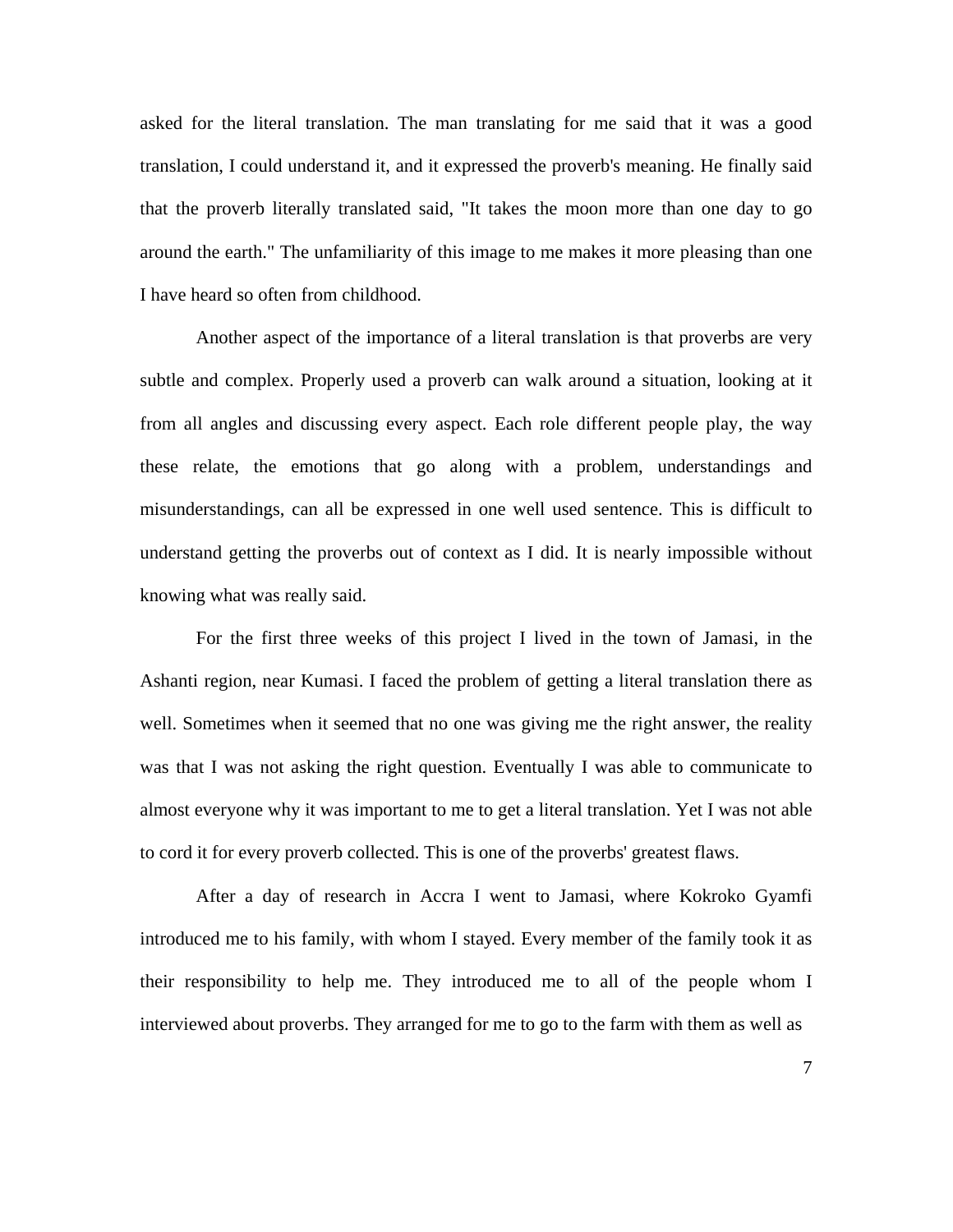a variety of types of farms, to take photographs. They translated for me, and were also often my informants.

To take photographs I went to each of the Gyamfi's two farms twice. I visited the four farms of their neighbour, Mr. Kwame Boateng, and a large cocoa farm owned by a family friend, Mr. Charles Phillip Oppong-Cofy. I visited a snail farm. I interviewed Mr. Albert Sefa, an officer from the Department of Agriculture, who teaches interested residents of Jamasi about poultry farming. On each trip I was allowed to take pictures. I learned a lot about farming techniques from these trips. Mr. Gyamfi took me to a workshop of the Ghana Organic Agriculture Network. From this and various conversations I was able to learn a lot about the benefits and disadvantages of organic and non-organic farming, and their practice in Jamasi.

The people I talked with were all very eager to help me collect proverbs. Mr. Kwame Gyamfi (unrelated), a retired headmaster, taught me about the basics of proverbs, and made me go over a few slowly and methodically, pointing out the diversity in each that I could not recognize before. In many informal conversations various members of the Gyamfi family told me proverbs to write down and taught me about their functions. In total I recorded 107 proverbs in Jamasi. Most of these came from group interviews, three times at the house of Mr. A.J. Ownsu-Ansah, and twice at the house of Mr. Opanin Thomas K. Owusu. At each interview there were between four and eight people besides myself actively translating, discussing, and supplementing each others perspectives. Family members listened in while working or came to sit down and observe the discussions. Children were always present, listening and sometimes helping to translate.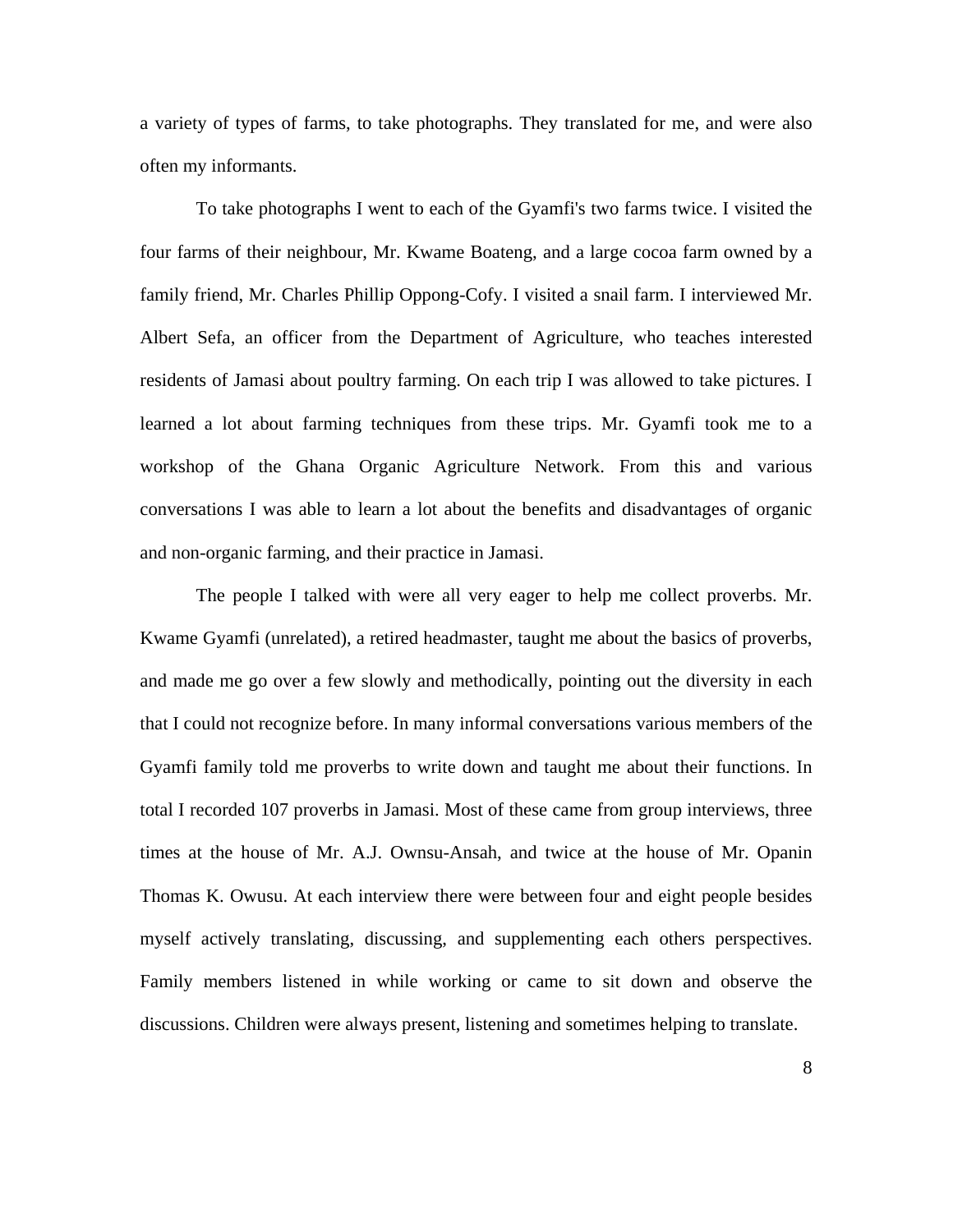This made the interviews more enjoyable, and I believe that it also helped me to collect better information. I was not able to go over most of the proverbs again in different settings with Twi and English experts, which is a definite limitation on the quality of the translations I have. It is also a limitation in terms of the proverb meanings, or information about the appropriate time(s) for their use. Each proverb can be used in several situations, sometimes with completely different meanings. For many I only collected one interpretation, and one situation in which it would be used. The group interviews were thus very helpful in making sure that each idea was approved of by a number of people before I wrote it down. Although I had a tape recorder, the people I interviewed implied that they were not comfortable with being taped, and so everything was recorded in my notebook. This did not however present any type of problem.

With regards to both photography and recording proverbs, one of the biggest limitations was a lack of diversity in the people I worked with. Although the interviews for proverbs were discussed in a group, the source of the proverbs was almost always the head of the family. Mr. Ownsu-Ansah told me all of his proverbs from memory. Mr. Owusu told me some from memory and some were taken from books so old that the titles were barely legible. Although women sometimes suggested translations or ways of explaining the proverbs to me, my informants were all men. The subjects of my photographs are almost all men as well. The work has an inherent gender bias. The lack of diversity in numbers of different household I went to is also a limitation. My informants' personalities affected what proverbs they chose to share with me, and how they interpreted and understood them. In every way greater diversity would have helped.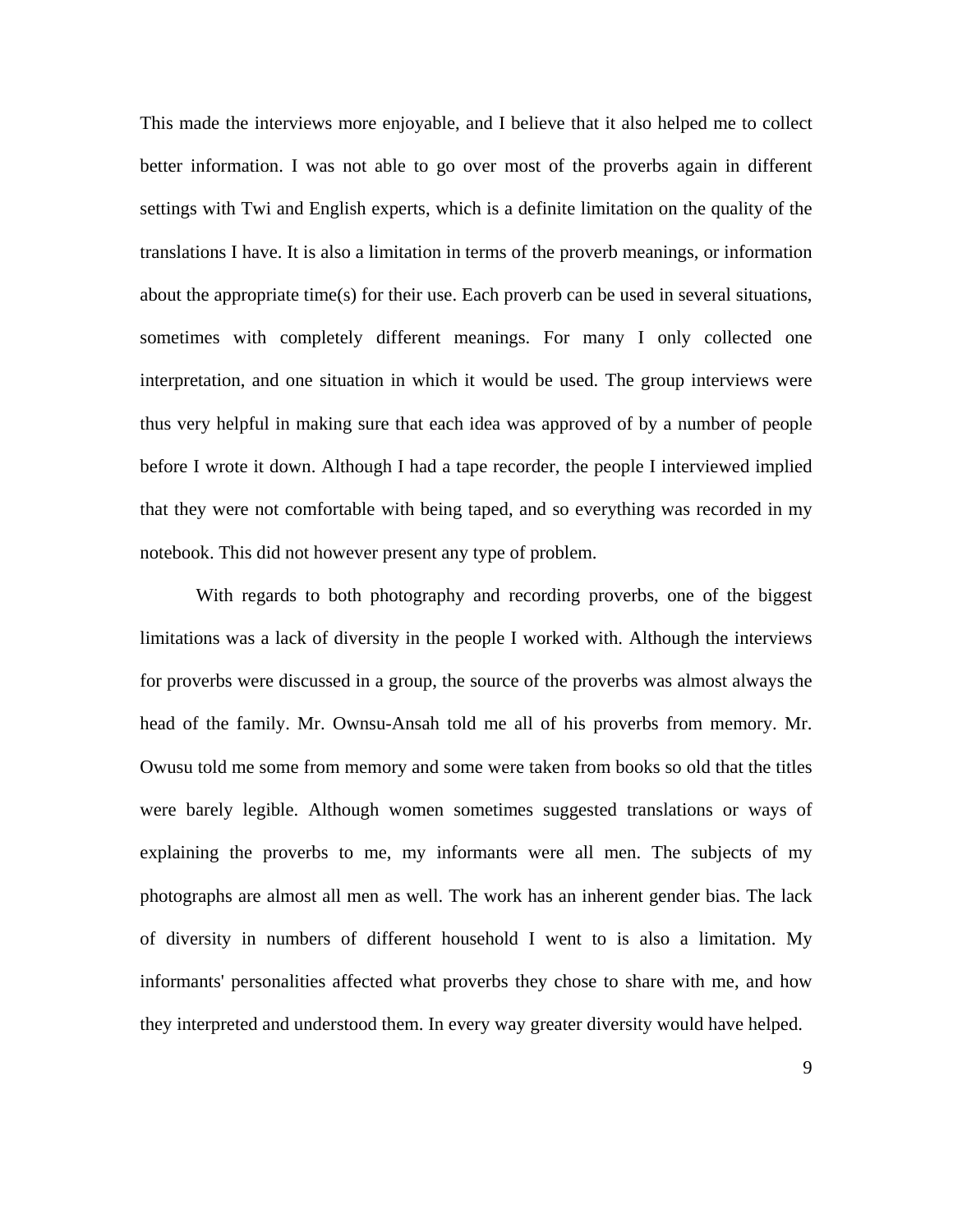Not being able to speak Twi was the biggest limitation on my study. All of the subtleties and context of proverbs were lost on me because of this. Ideally no study of Twi proverbs should be undertaken without a knowledge of Twi.

The most challenging part of this project was dealing with the photography. The first three weeks I went into Kumasi five times to meet with my advisor, get film developed, and try to print. Most of my negatives were damaged, and it was not until the third week and several attempts that I was able to start producing good prints. There was, and at the moment still is, a nationwide strike at all Universities. This could have kept me from doing any research, or printing photographs at all. With the help of my advisor I was able to get into the library which was supposed to be locked. With his help and the help of Mr. Agyenim-Boateng, the teaching assistant in charge of the darkroom, I was able to us be darkroom at night for as many hours as I liked. During the last two weeks of my project, the photography aspect as well went smoothly, and I was able to produce 21 prints. The last week of my study I lived in Kumasi, in order to have full access to the e darkroom and other facilities at the University of Science and Technology.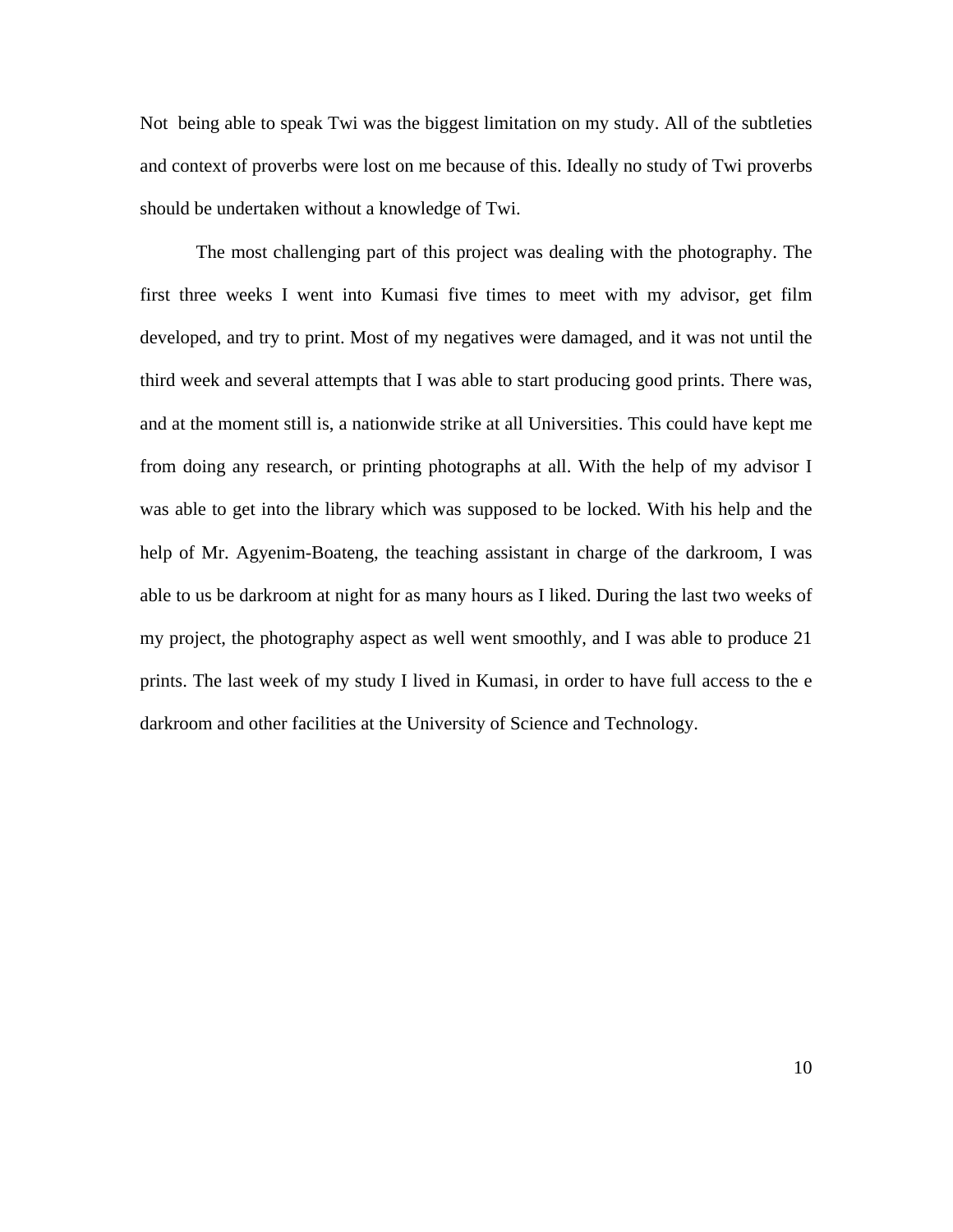#### **Chapter 1**

#### **Proverbs and Photography as Methods of Communication**

Photography is a unique method of communication. It records a moment of time and space and light that in theory any person at a particular place, at the right angle and time of day, could have seen. But through framing and simple manipulations a photographer shows the world to others as they see it. In a way, one person can literally see the world through the eyes of another. The challenge to the viewer is to see what is in front of and behind the photographer's eyes, to move into a different point of view. One aspect of this is that the viewer is asked to stop thinking in words. In a sense proverbs do the same thing. Because they are a metaphorical way of thinking, proverbs and photographs draw one's attention.<sup>14</sup> They challenge the listener to think symbolically and metaphorically. This is part of what makes them successful. To step out of one line of thinking a person steps out from behind a set of barriers. They are more able to hear.

Proverbs and photographs are like any medium in the sense that they can express things that other mediums cannot. To translate an image or a proverb into plain language is useful in some instances, but is normally counter-productive. It involves taking a concept and trying to shove it through a medium which does not fit it. It misses the point of using that particular form of communication in the first place. To give an example, Kwesi Yankah says, "Where a proverb user has been purposefully oblique, with the intent to conceal or ambiguate meaning, to ask for clarification on the basis of ignorance is to miss the very rationale for proverbial obliqueness. The explication of delicate meaning,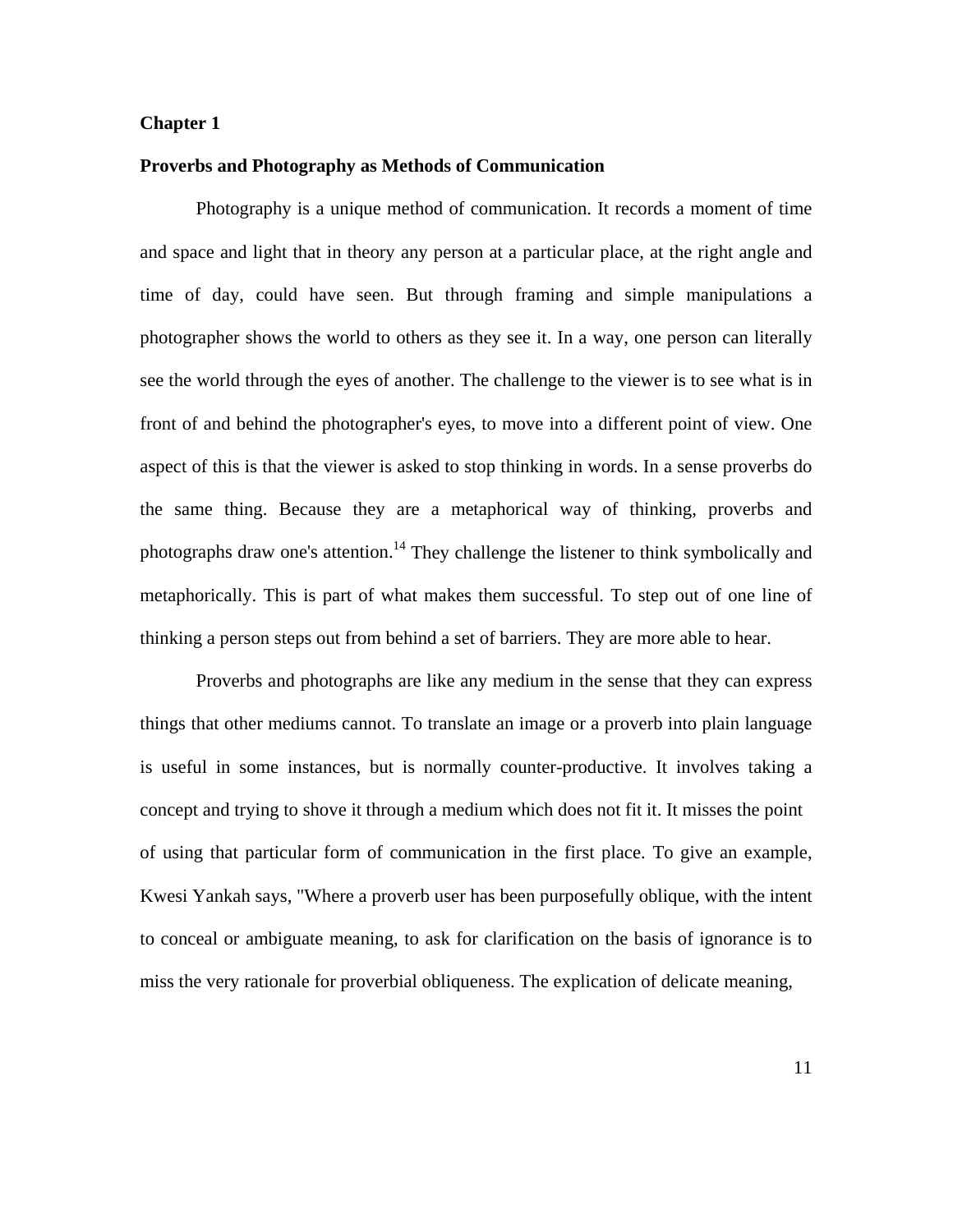indeed, undermines the artistic process."[15](#page-49-12) Every medium has certain concepts it is better able to express than other mediums.

This suggests another similarity between proverbs and photographs. Somewhat paradoxically, both are forms of communication that are sometimes used with the intention to hide meaning. I was told that if a group of people are talking, and one sees a person coming who they do not want to overhear, proverbs can be used to tell the rest of the group to change the subject.<sup>16</sup> Proverbs are also sometimes used to talk over the heads of certain people present.

Some of the characteristics proverbs and photographs have in common are those that help make them so persuasive. There are verbal and physical cues in normal conversation that warn a listener to raise their defenses. Photographs do not do this because they are perceived as non-threatening. After all, they are inanimate. Both proverbs and photographs are indirect and impersonal in form, and this too is non-threatening and adds to their effectiveness. Another aspect of their persuasiveness is that both are given high cultural value. Among the Ashanti the ability to talk well, meaningfully, beautifully, and tactfully, is highly valued. The use of proverbs is a sign of refinement. Several people who speak Twi as their primary language have told me that they cannot speak Twi well, for they are unable to use proverbs. Culturally, they are given respect. Yankah states that part of their persuasiveness is due to their literary value and their appeal to cultural truth.<sup>17</sup> In a sense these things are also true for photography. Quality black and white photography is considered a "high art," and this label and the respect it brings makes photographs well received. Photojournalism is not given this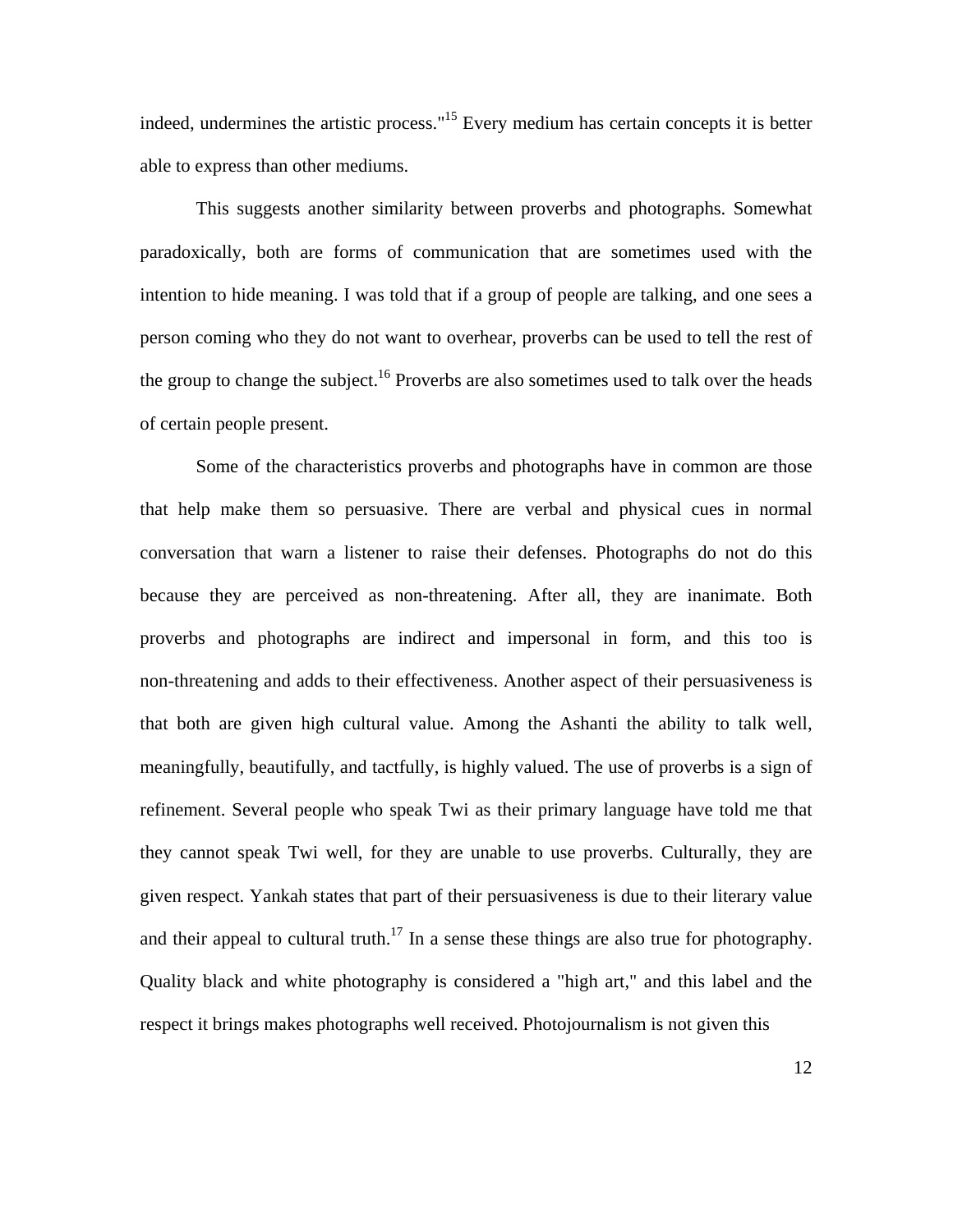status, but it is considered authoritative. This authoritativeness is one of the most important links between photography and proverbs. Though subjective in use, both are sometimes thought of as being expressions of reality.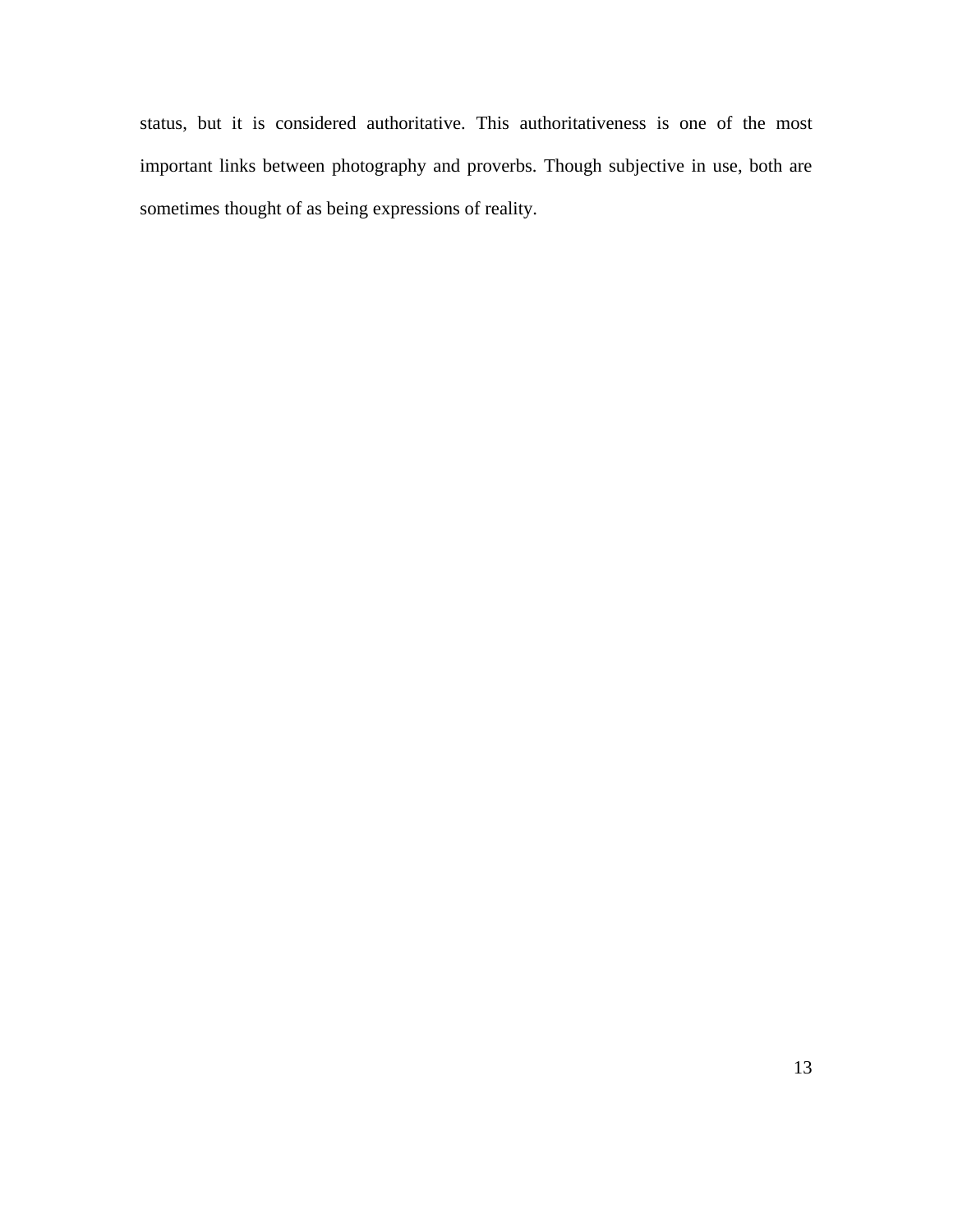#### **Chapter 2**

#### **Proverbs and Their Use**

It is first necessary to say that the proverbs I am going to list and discuss are not necessarily representative of Ghanaian proverbs generally. All of those I learned in this study are Twi proverbs. To the best of my knowledge they are all Ashanti. They do not represent proverbs learned in context either. More than I would have liked, I and those trying to help me referred to books. One informant told me that he explained proverbs out of books to me because it was difficult to think of so many off the top of his head. And after all, proverbs that are written down were first said. I wanted to collect all the proverbs orally, to reduce the chance of directly copying what had been done before, but studying proverbs out of context made this difficult. Yankah's book is the only one I have read of the study of proverbs in context, and every other method is a dissection. A fish no longer lives when it is not in water.

It is because of the importance of context that proverbs are not lightly used. A proverb well spoken is far more expressive than "raw" language, and a proverb badly spoken invites immediate and severe ridicule.

A single proverb can have many meanings, depending on the situation in which it is used and the values of the speaker, for it is on these values that connotation rests. Just as in meanings, proverbs are also dynamic in creation. Most are set, yet a skilled speaker can create a proverb at any time to fit a particular situation.

Proverbs serve several functions. Kwame Gyamfi told me a number of them. They teach morals, and they teach about the physical world (the behavior of animals and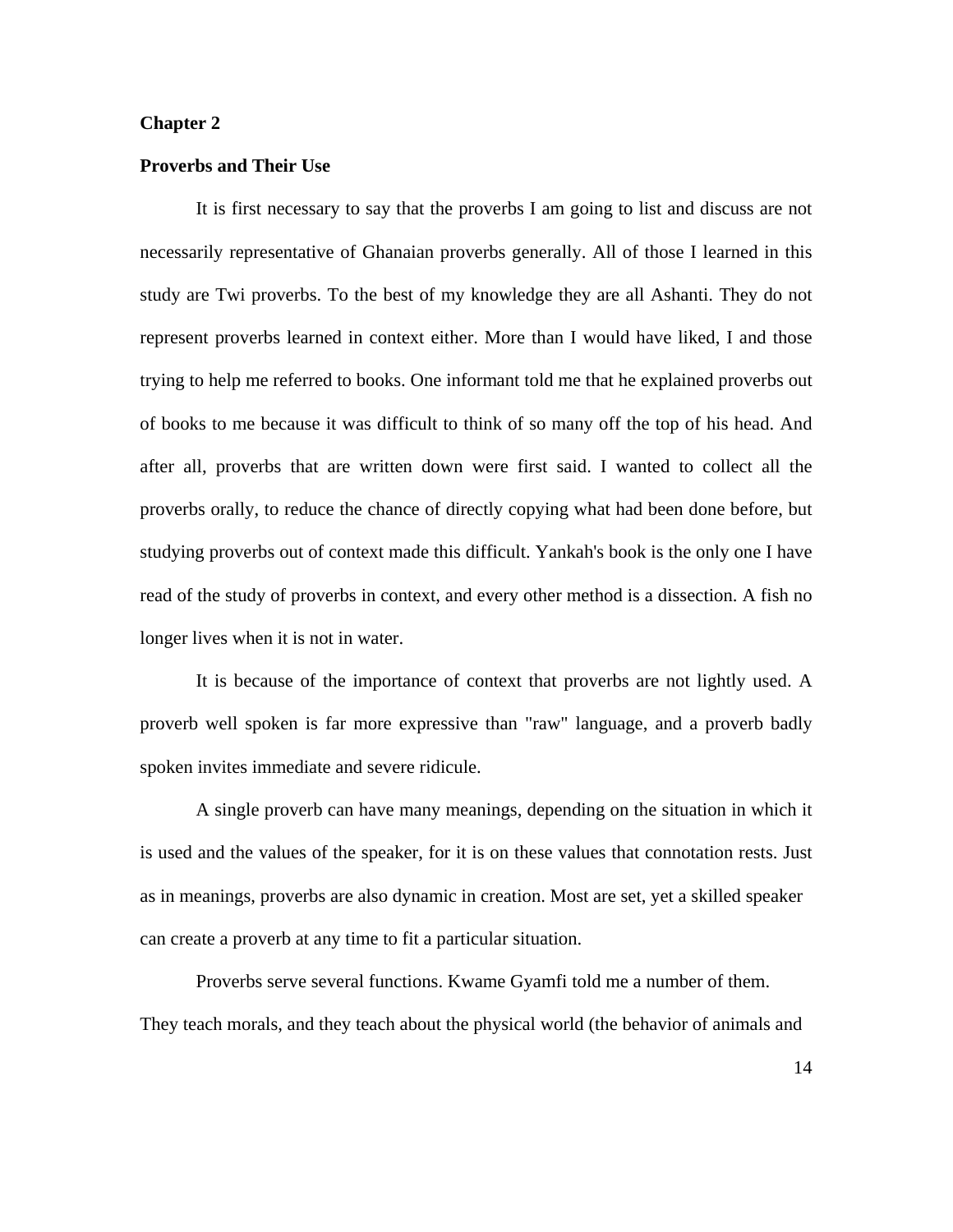qualities of plants for example). They help a person to think deeply. Proverbs express a lot of meaning in few words. Proverbs are used to advise someone to look at a situation from a different perspective. They are sometimes used to teach history. They also beautify speech. Sometimes they are used to make a point or draw a conclusion in discussion. Although they are indirect, sometimes they are used as the best way of going straight to the point.<sup>18</sup> As said earlier, proverbs can be used to talk over the heads of those who do not understand them. For example, when someone is leaving the presence of a chief, the chief may say to someone, "Ko gya no kwan." This translates as, "Show him off." The actual meaning of this is that the person is to be executed. D.K. Okwan stated that the goal of proverbs is to make people conform to societal norms.<sup>19</sup> This is to some degree related to teaching morals or to another function of theirs, to give advice. Proverbs can be used to give a warning. I was told several which were meant to be used when advice has been given but not taken.

Mr. deGraft-Johnson, my advisor, and I were talking one day when he mentioned to me that sometimes people gather to exchange proverbs, just for enjoyment. "Proverbs can be like palm wine, meant to be share." He began to talk of proverb use among farmers, something I wish I had explored further. He told me, "Proverbs are used to deal with situations. Farmers face a lot of problems in this society. Sometimes they have to use them like a spear. Sometimes, they use them as a shield."<sup>20</sup>

Proverbs are a particularly active form of speech. They require much participation on the part of the speaker and the listener. Even without their straightforward recitation, proverbs can be expressed through action. Certain types of gestures, often ones made at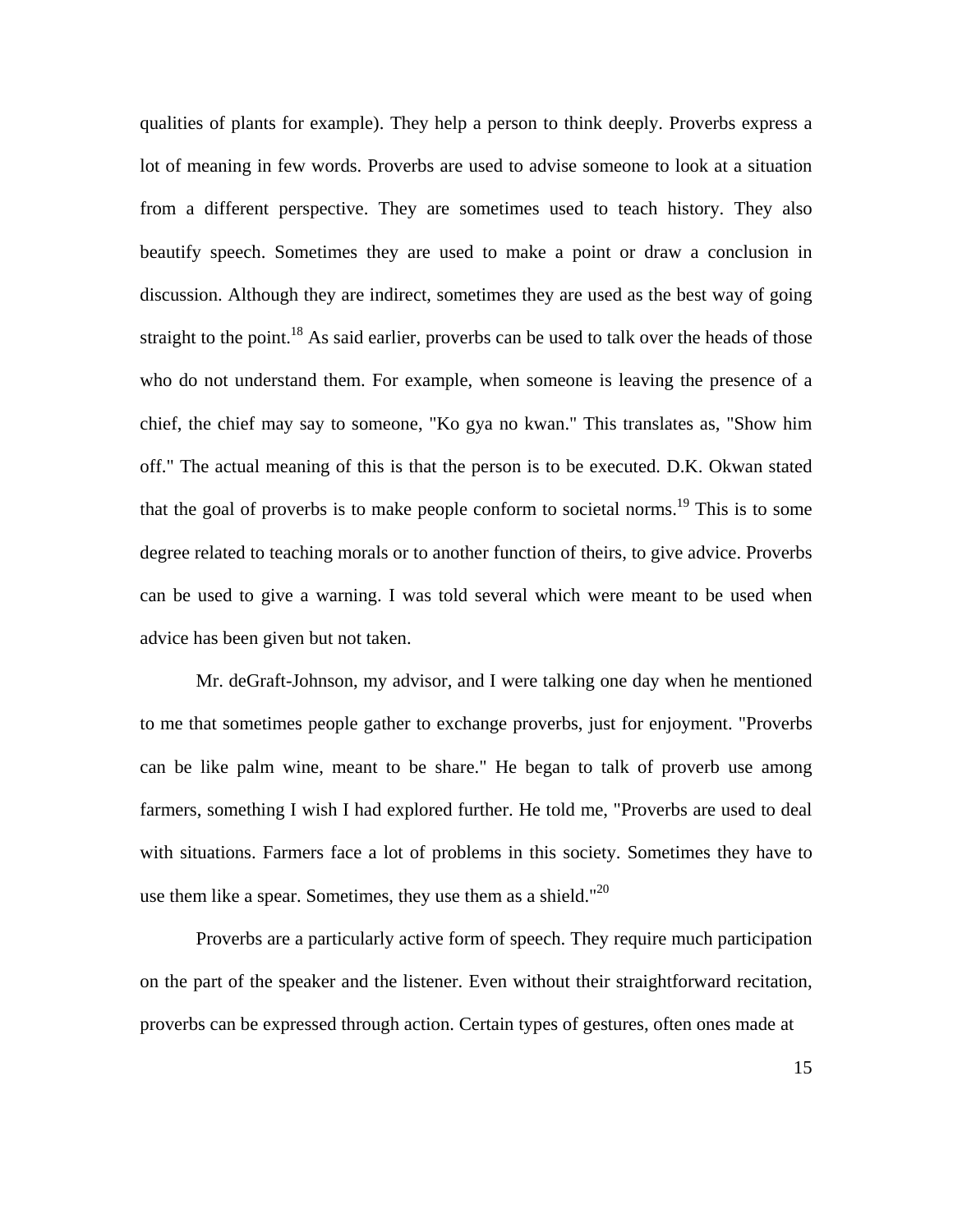funerals, are said to evoke proverbs.<sup>21</sup> Dance moves can also be proverbial. Proverbs are also incorporated into a chief's procession, or into the drum language.

Human interaction can be proverbial in many ways. Yankah gives the example of a chief who thought that a court decision had been badly made. The next day he arrived at the court wearing his cloth inside out and his sandals on the wrong feet. This action was considered to be not only symbolic, but proverbial, meaning that he wanted to turn the court upside down. It was never stated whether this relates to a specific proverb or not.<sup>22</sup>

Mr. Gyamfi told me a story of a king who sent a messenger to talk with some of his subjects. The messenger was sent back to the king with his ear cut off. It was the subjects' way of saying that the king needed to come and speak with them himself rather than sending a messenger. $^{23}$  $^{23}$  $^{23}$ 

I asked Kokroko what he thought about the relationship between proverbs and symbolism. He answered me with a story. A small bird took a loan from the lion, saying that he would pay it back when he grew big like the eagle and was able to work. The lion agreed. After some time he went to see the bird to collect his money, but saw that he was still the same size. He had not grown up yet. So the lion went away. He talked to the antelope about this situation, who suggested that he call the bird to come see him with his parents, grandparents, and other family members. The little bird did as he was asked, and the lion saw that they were all the same size. He said, "Oh! You have cheated me!" The little bird paid back the loan and asked lion where he had gotten the idea. The lion answered that it came from the antelope. The little bird gave the lion a kola nut, asking him to give it to the antelope on his behalf the next time he saw him. This the lion did, and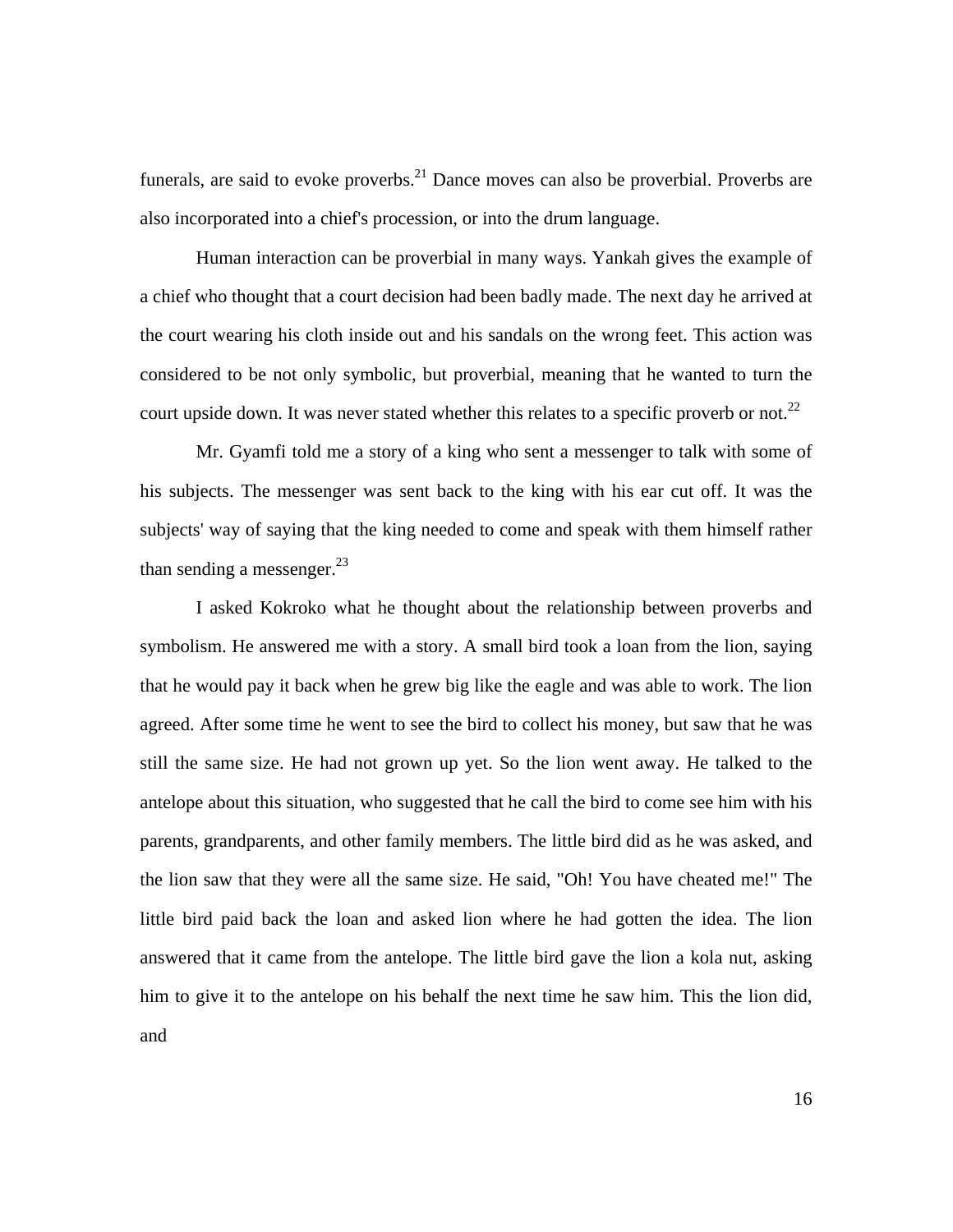he learned that the antelope was unable to take a bite of the kola. In doing this there were two different messages the bird sent. One was that the antelope too had a weakness. The other was that, for all of his talking in the forest, the antelope was unable to do anything.

As proverbs are expressed through action, they are also expressed through visual symbols, some of which are representative of action. The adinkra symbols, linguist staffs, kente designs, and more have already been discussed. Just as proverbs are often shortened forms of stories, symbols are often shortened forms of proverbs. An example of this is the fairly common zig zag design in kente cloth. It represents the proverb, "Ow\_ koforo adobe," which means that the snake coils itself to be able to climb the tall palm tree. This proverb suggests that a person needs humility to become successful in life.

Ashanti culture is intensely symbolic, and much of this symbolism seems to be proverbial. However, the definition of the meeting point of symbolism and proverbialism is elusive and hard to define. Though all of the things listed above have been defined to me as proverbial, it is unclear whether they are derived from specific proverbs or if it is simply that their nature is proverbial. Many of the designs on linguist staffs clearly are derived from proverbs, and their use too is proverbial. Many linguists have more than one staff, each with a different design, and each meant to be used on different occasions. For example, the symbol of a buffalo represents the power to defend and protect, while the symbol of a rabbit represents a proverb about the appreciation of reciprocal aid. If there existed some kind of conflict between two towns, and a linguist from one went to talk with people from the other town, he could logically carry the first staff with him. If the two towns were on friendly terms, the second staff would make sense. But if the staff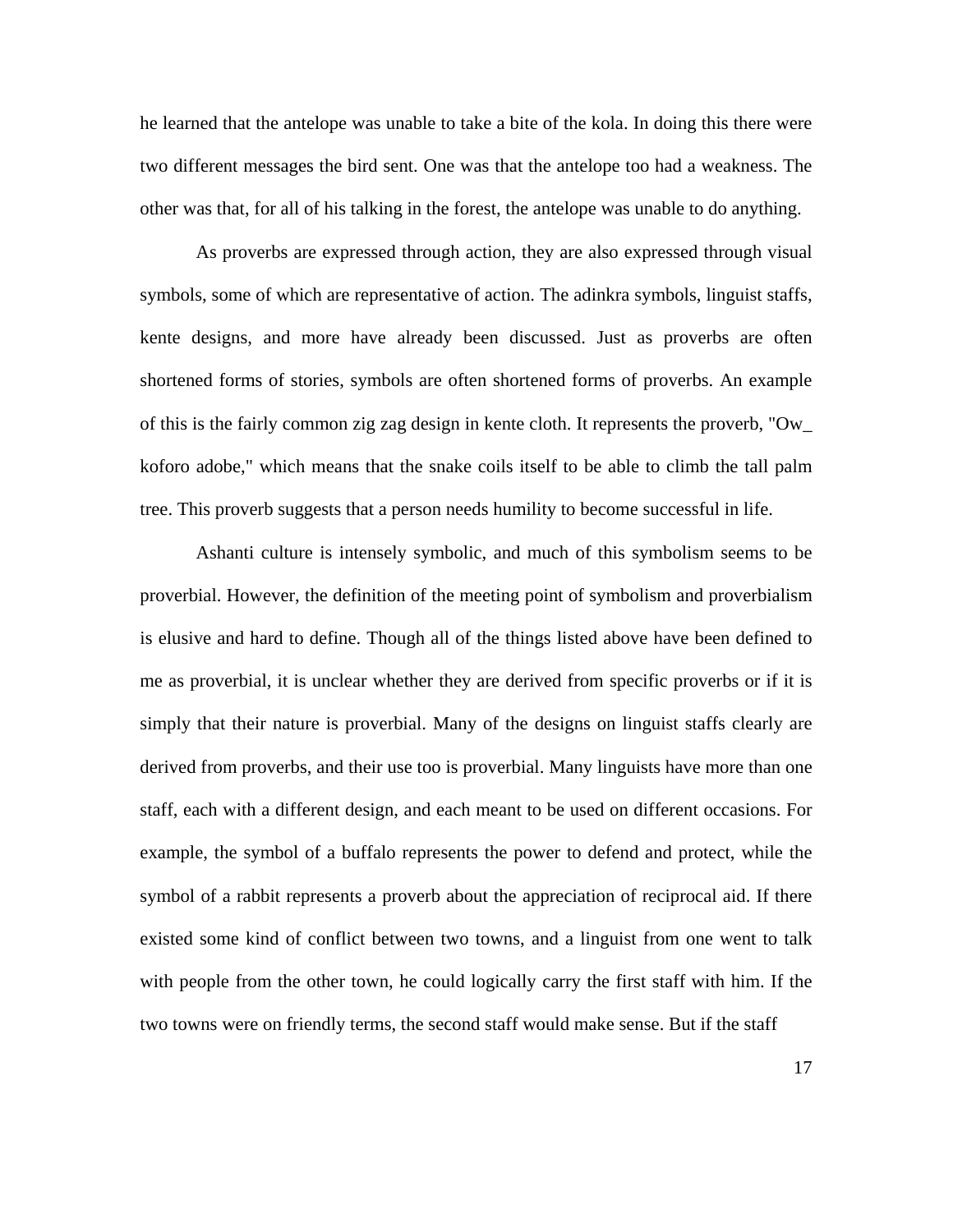with the symbol of a buffalo was brought to a friendly meeting, or vice versa, they would be inappropriate and out of context. Just like proverbs, they need to be used correctly, or the person using them looks foolish. From what I have seen and heard of the Ashanti region, proverbs are most often used by the elderly. They are used in the chief's palace, in court situations, in daily life. Yet people of all ages were able to help me learn about proverbs. few children copied the section on proverbs out of their schoolbooks for me, or told me one or two functions of proverbs. When we gathered for people to tell me proverbs everyone was able to contribute some knowledge or suggestions. It has been my observation that Ashanti symbolism as well seems to be understood, to one degree or another, by virtually everyone. The meeting of proverbs and symbolism is extremely significant. They are both not only a means of communication, but a way of seeing and understanding the world. I regret that I was not able to focus more on this connection. It is important for further study, it is a means for reaching a different kind of understanding of Ashanti culture.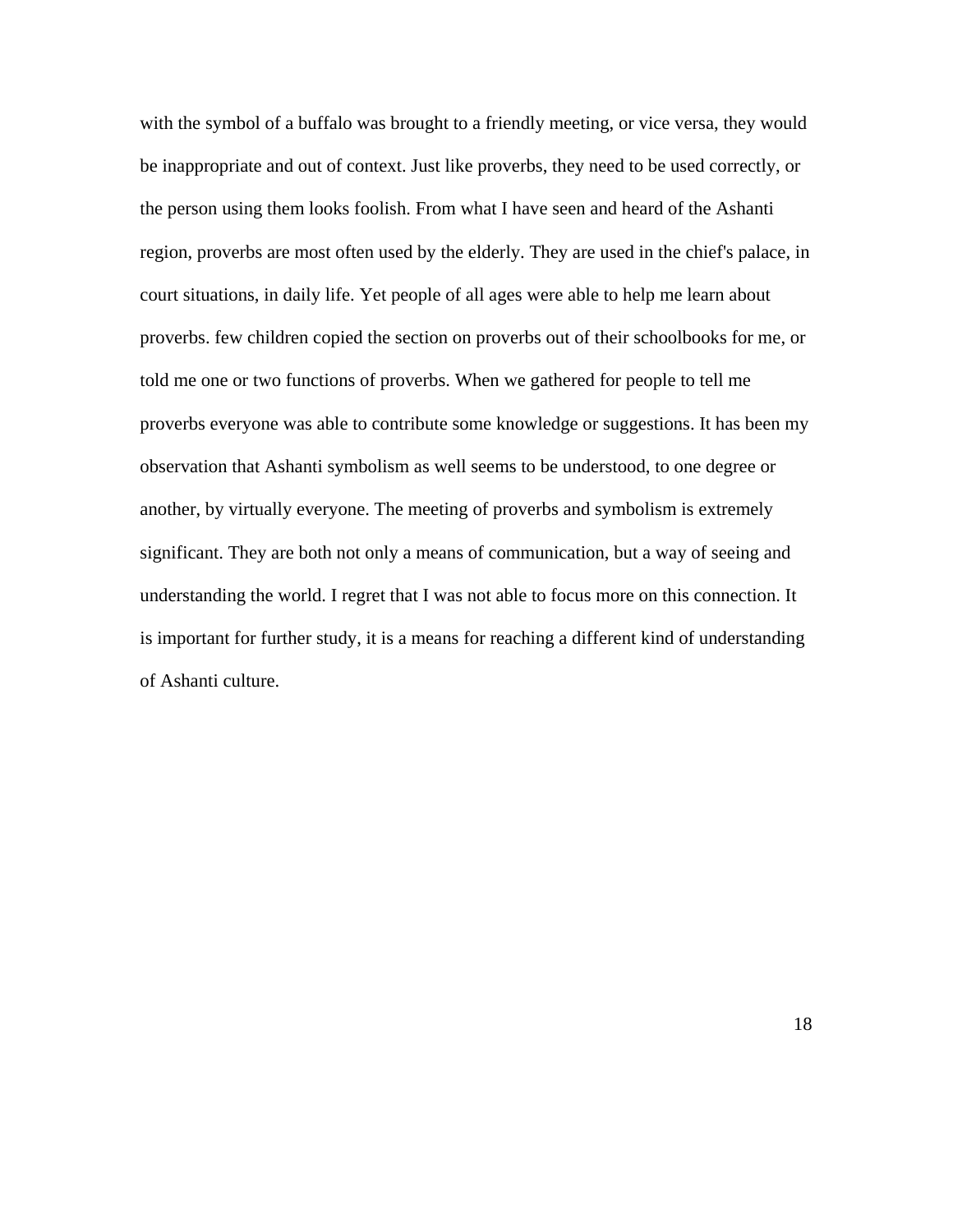#### **Examples of Proverbs**

Following is a list of all of the proverbs I collected in Jamasi. The only ones not included are those included in the photo essay. If a proverb was repeated, it is only included once. The names of all people who helped with the translations, explanations, and discussion are listed in the References section, for they are many. The underlined letters "o" stand for the Twi letter) and the underlined letters "e" represent the Twi letter  $\pounds$ 

The following proverbs were told to me by Emmanuel Kwame Gyamfi in Jamasi on 16th April 1999.

1. Dee onni ntoma goro asafo.

A person with no cloth always takes part in the asafo dance. Meaning: The asafo is a dance done to a particular kind of music, which can only be performed naked. This could mean that a poor person has to do the things that other poor people do, they cannot behave like a rich person. This could also mean that people go happily to do that which they are able to do. I was given the example that someone with few skills will go happily to a job that requires no experience. It could also mean generally that people who have similar personalities or situations spend time together.

2. Obaa to tuo a etwere Obarima dan mu.

If a woman buys a gun it is kept in a man's room. Meaning: Some things are meant for men to use, and some for women. Women should concentrate on women's work.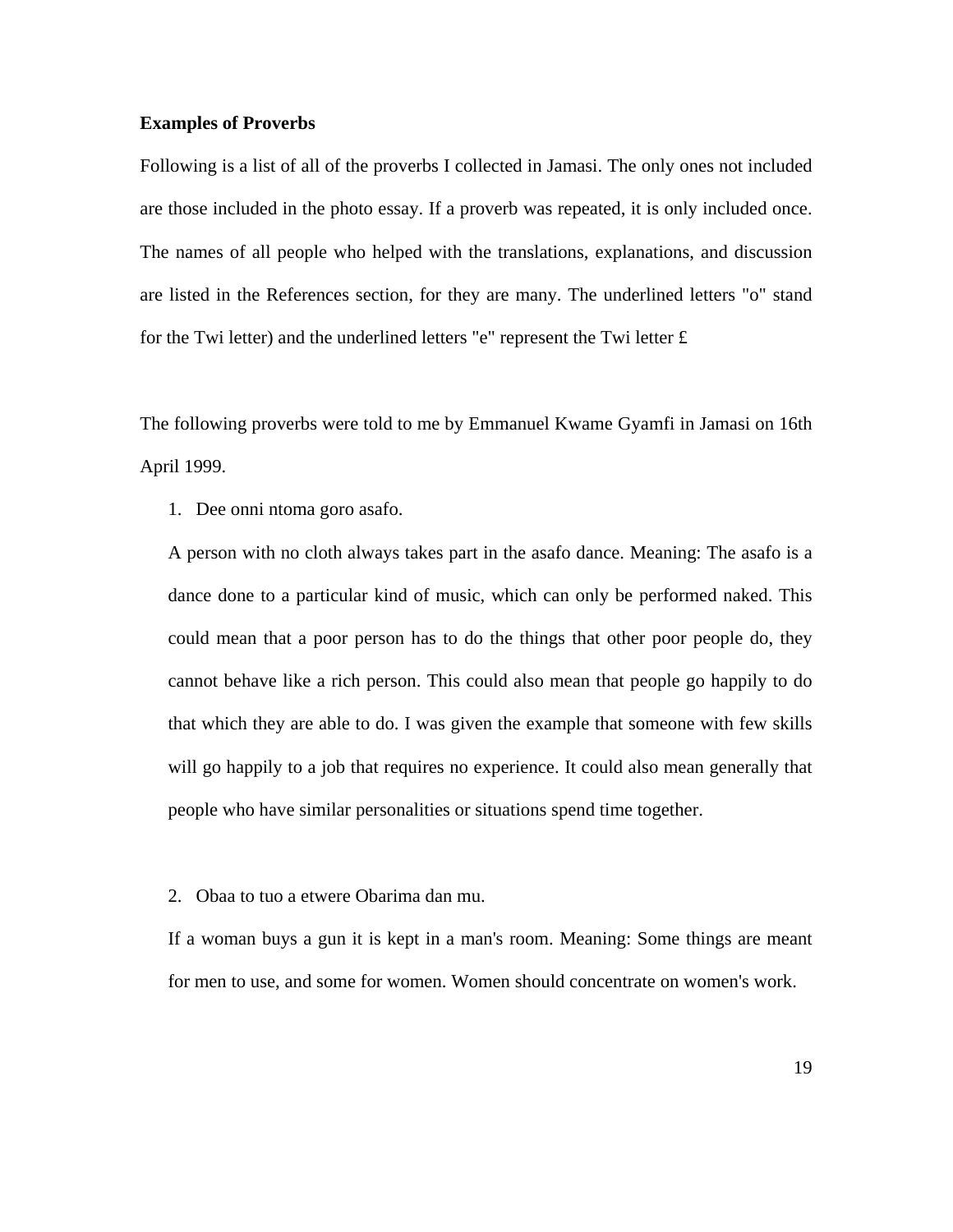3. Nsuo a eye de na eko wahina mu.

The water that is sweet enters the inside of the pot. Meaning: This means that we search out that which will benefit us.

4. Nsako na nsa aba.

Hand goes, hand comes.

Meaning: If you help your neighbor in his work, he will help you in yours.

5 Abofra bo nwaw na ommo akyekyede.

A child breaks the shell of a snail, not that of a tortoise. Meaning: A child should do the work that can be done by a child, not the work of an adult. The snail's shell is thin and easy to break, while that of the tortoise is very strong.

6, Nsuo a etware kwan mu nni patafoo.

A stream that crosses a path cannot be stopped.

Meaning: This is said when there is a problem that cannot be easily solved.

 The following proverbs were told to me by Mr. A. J. Owusu Ansah during three separate interviews, on 19/4199, 21/4/99, and 2214199.

1. Kusie nya fubuo a obedi nanso wadru nko nibon mu.

A rat when it gets fufuo will eat it, but there is no way for it to carry the mortar into the hole.

Meaning: This could be said when you suppose someone to be rich, but in reality they have no money.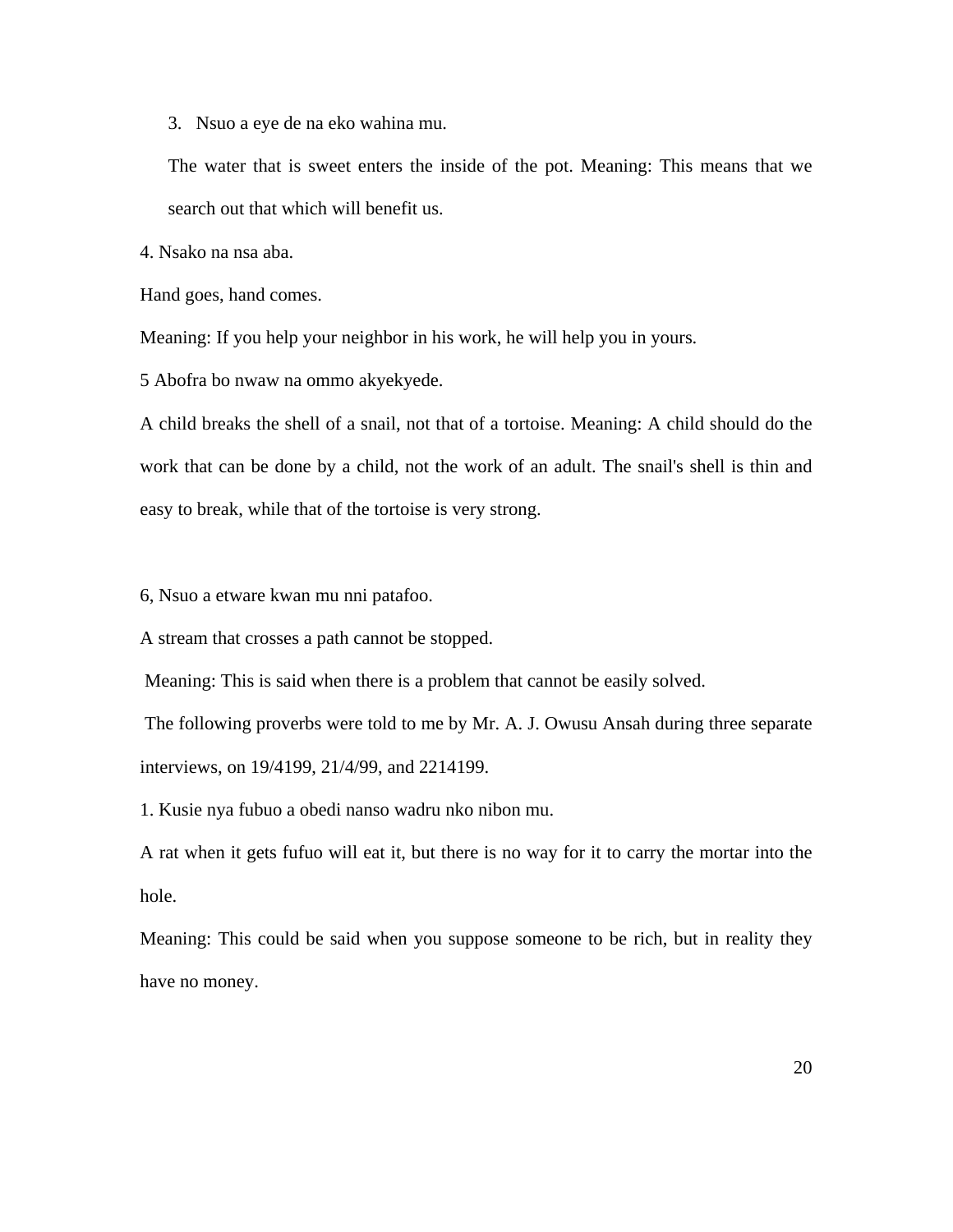2. Se woto pampim a na wo w'ato kuro.

If you are traveling and reach the outskirts of town, you know you are getting close Meaning: I could say this if I was going to borrow a book from someone who was not there. Someone else was in the house and was able to give me that book. It is not the situation I was looking for, but it close, and it was helpful.

3. De' adee wono na wodie na nye de ekom de no.

The owner of the food is the one who will eat it, not the hungry man.

Meaning: Just because you need something someone else has does not mean you will get it. This can have positive or negative connotations.

4. Ye de sika na epe sika.

Money is used to earn money.

Meaning: It is hard to earn money if you have nothing to start with. This can be said if someone is having this problem or if someone is wasting money.

5. Woparn ohutoo a wotono barima.

When you run after a coward you may meet a man.

Meaning: If someone is harassing you and you are fed up you can say this.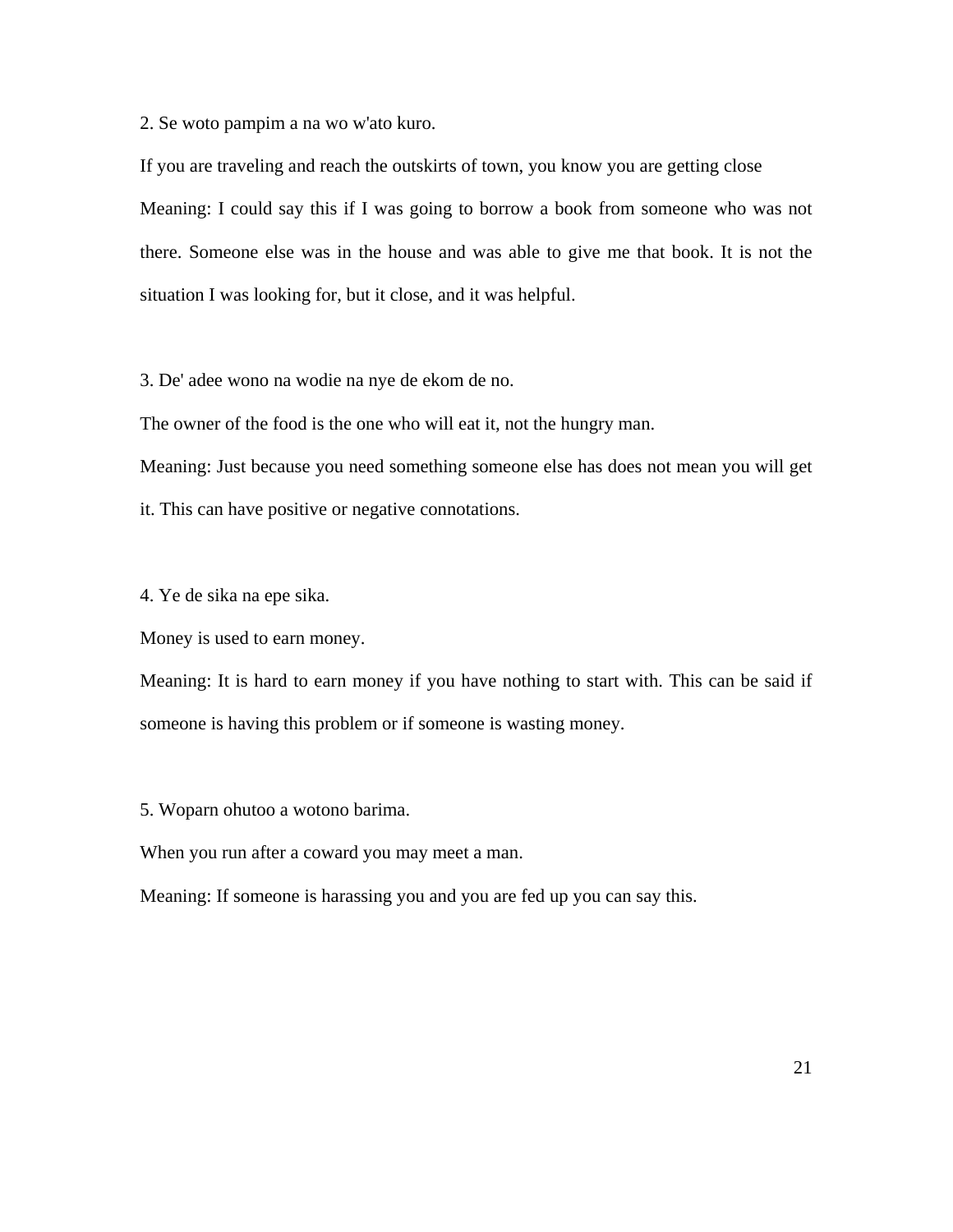6. Enne ye medea okyina nso ye wo dee.

Today is mine, tomorrow is yours.

Meaning: The situation I am in today may be the situation you are in tomorrow or vice versa. You can say this when someone is boasting or showing off.

7. Bofre a eye de na dua da asee.

The pawpaw tree with the stick under it has the sweet fruit.

 Meaning: This is a very flexible proverb. It is generally used to mean that you can tell when someone or something is good, there are signs.

8. Dee ye so ne batir hunu bedwam mu no yena.

You may be in a crowd with something going on in the center of a large circle. If you are short you need to pull yourself up on someone's shoulder to see inside.

 Meaning: You can say this to someone who helps you or teaches you something. This could also mean that no one is who they are without the help of their father.

9. Obaa te se kuntu wofra a na ahuhuro de wo, woyi gu ho nso a na awo de wo.

A woman is like a hot blanket. When you put it on you are hot, and start to sweat but when you take it off you will become very cold.

 Meaning: This is said when someone is troubling you, but you cannot be happy without them.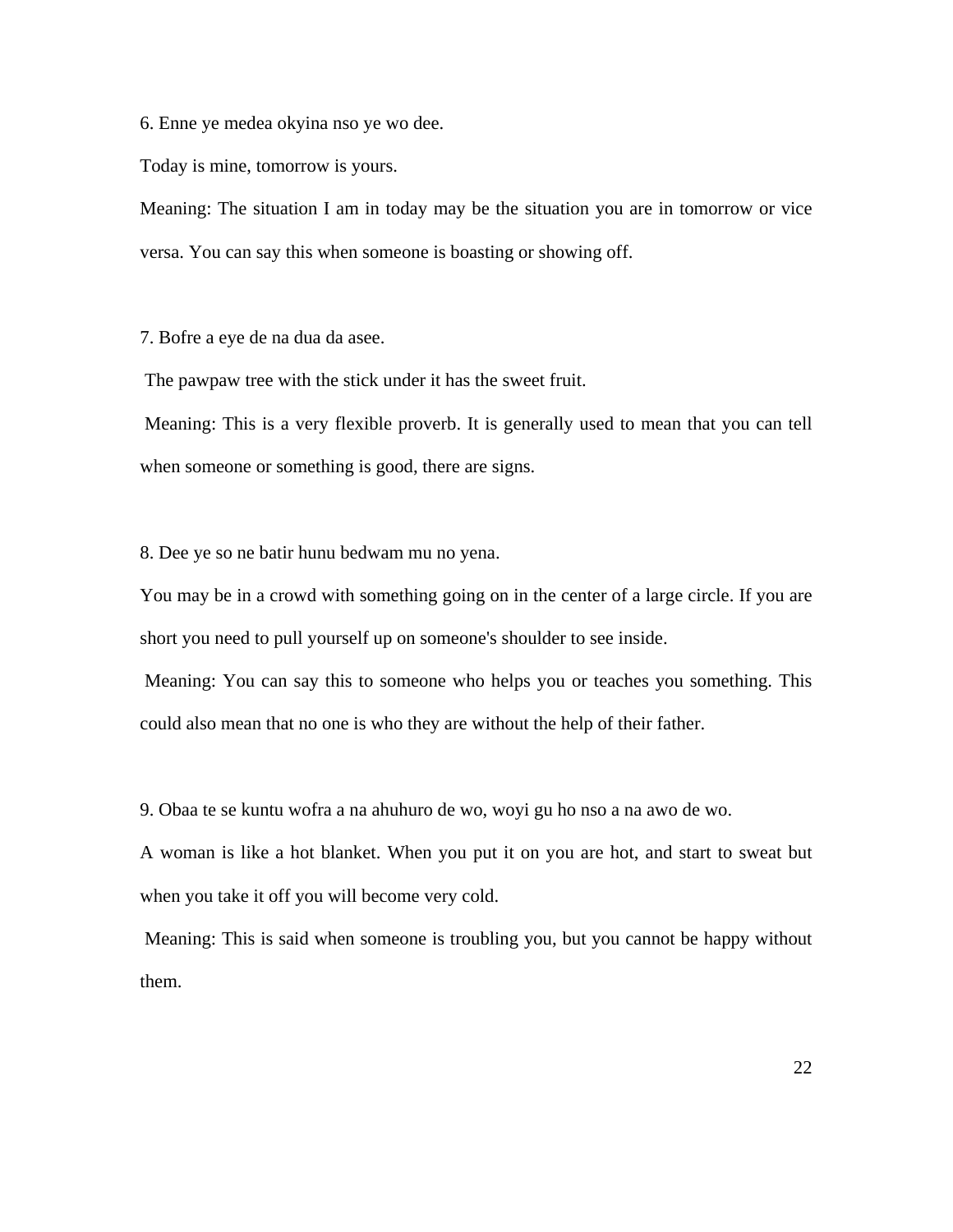10. Nsamanpoom twene wose, ewo doa wode be ba.

When someone drums in a cemetery, only the dead hear it. When someone is talking badly about you in your absence you may hear it in rumors, but you will not believe it until the person says it to you personally.

11. Du,a bata \_boa a, ne twa ye twana.

It is difficult to cut a tree which is near a stone.

Meaning: When trying to cut the tree you will hit the stone with your cutlass and dull the blade. When a close friend hurts you, you will not or should not take them to court or deal with them harshly. You will not be able to because of your feelings for them. This can have positive or negative connotations. It can mean that it is bad when friendship keeps justice from happening.

#### 12. Ahwenepa nkasa.

Good waist beads do not make noise.

Meaning: Similar to, "An empty barrel always makes the most noise." You say this when someone is behaving badly.

13. Ohohoo te se abofra.

A stranger is like a child.

Meaning: This can be said by either a native of a place or a stranger. It talks about the ignorance of the stranger.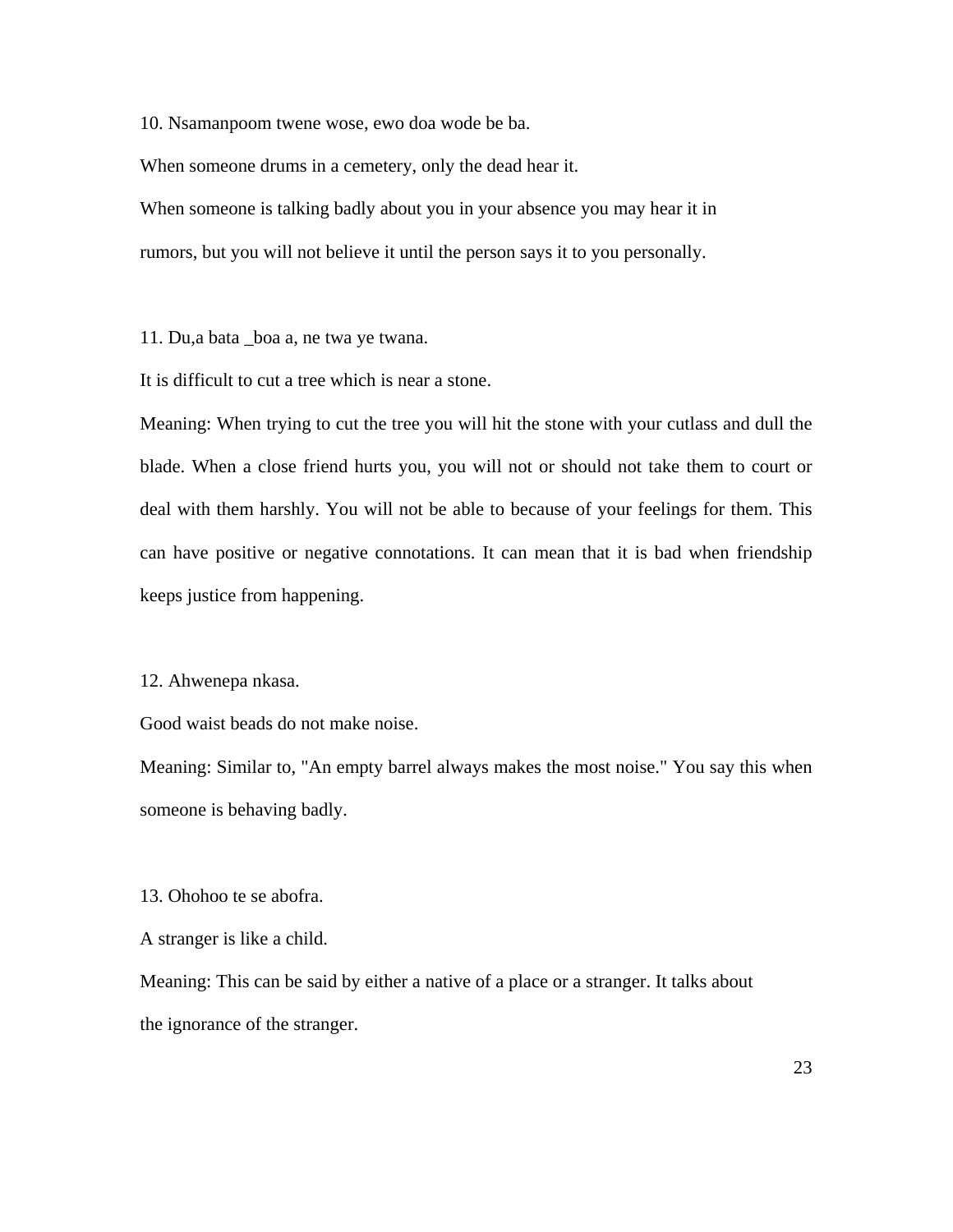14. Obi pem wo, na woa pem no bia yenka se woye barima.

If someone pushes you, and you do not push back, he will say that you are not a man. Meaning: This can be said in a verbal or physical fight.

15. Yoon ye gye no komfoo ano.

When a priest or priestess is dancing, whatever they say is true.

Meaning: This describes the state when a priest or priestess is possessed by a spirit.

You say this to emphasize when you are speaking the truth in conversation.

16. Bu be ne tebe tea ntokwa mmpa.

When one who speaks proverbs and one who understands proverbs meet, they always fight.

Meaning: This refers to the use of proverbs to hide meaning from certain people.

Any way the thing is said, it will be understood.

17. Kerema ne esee ko.

Tongue and teeth fight.

Meaning: This is to be said when members of a family are fighting.

18. Yi dee eda woani soo ansa na woayi wo yonko dee.

Remove what is on your eye before you help someone remove what is on their eye. Meaning: You cannot help others if you cannot help yourself first.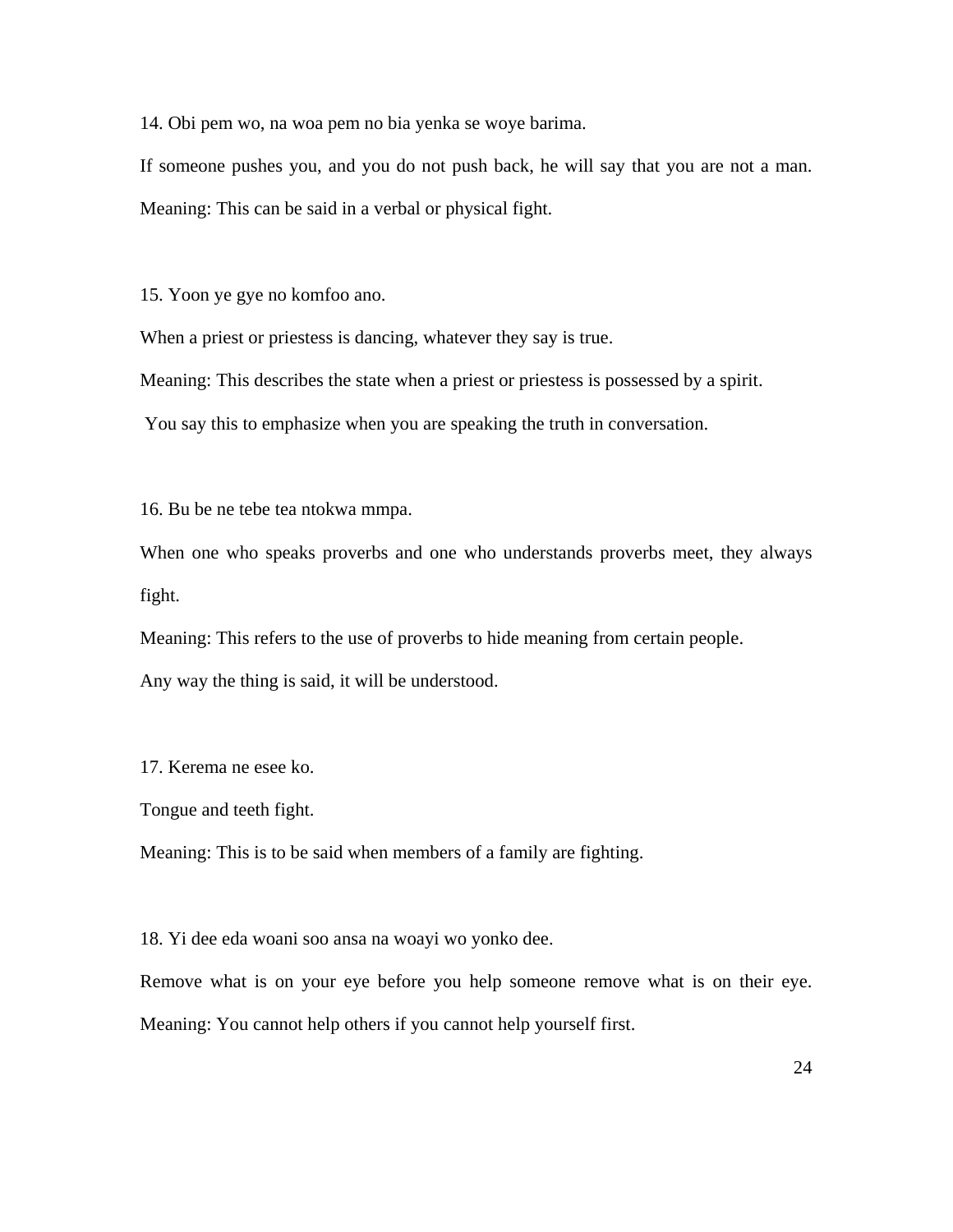19. Se ye kyire nsuo bi a yen nni mu adee.

If you hate a river, you do not go there to fish.

Meaning: If you do not like someone, it is not right for you to ask them for help.

20. Obi a wo pere adee ho no da biara wo hwe ase, wo bereaa ne nsa anka nea worehwehwe no.

A person who struggles constantly to acquire things will always fail before they get what they want.

Meaning: This warns the need for caution. The covetous person can never acquire enough, they will never be satisfied. Another way to say this is that the hasty climber will always fall. He or she is so bent on where they are going, that they do not stop to look at it.

21. Kraman se me da fam wo so dasro agudee.

The dog says you are up and I am down, it is in play.

Meaning: Say when people mistake people joking around for a serious situation or a fight.

22. Ton ton te ton ton te. Yennom nsa na yen fa adwenne.

When you meet a group of people drinking, do not assume that they are fools.

 Meaning: Things are not what they appear. A group of people sitting over drinks may be discussing something more serious than you realize.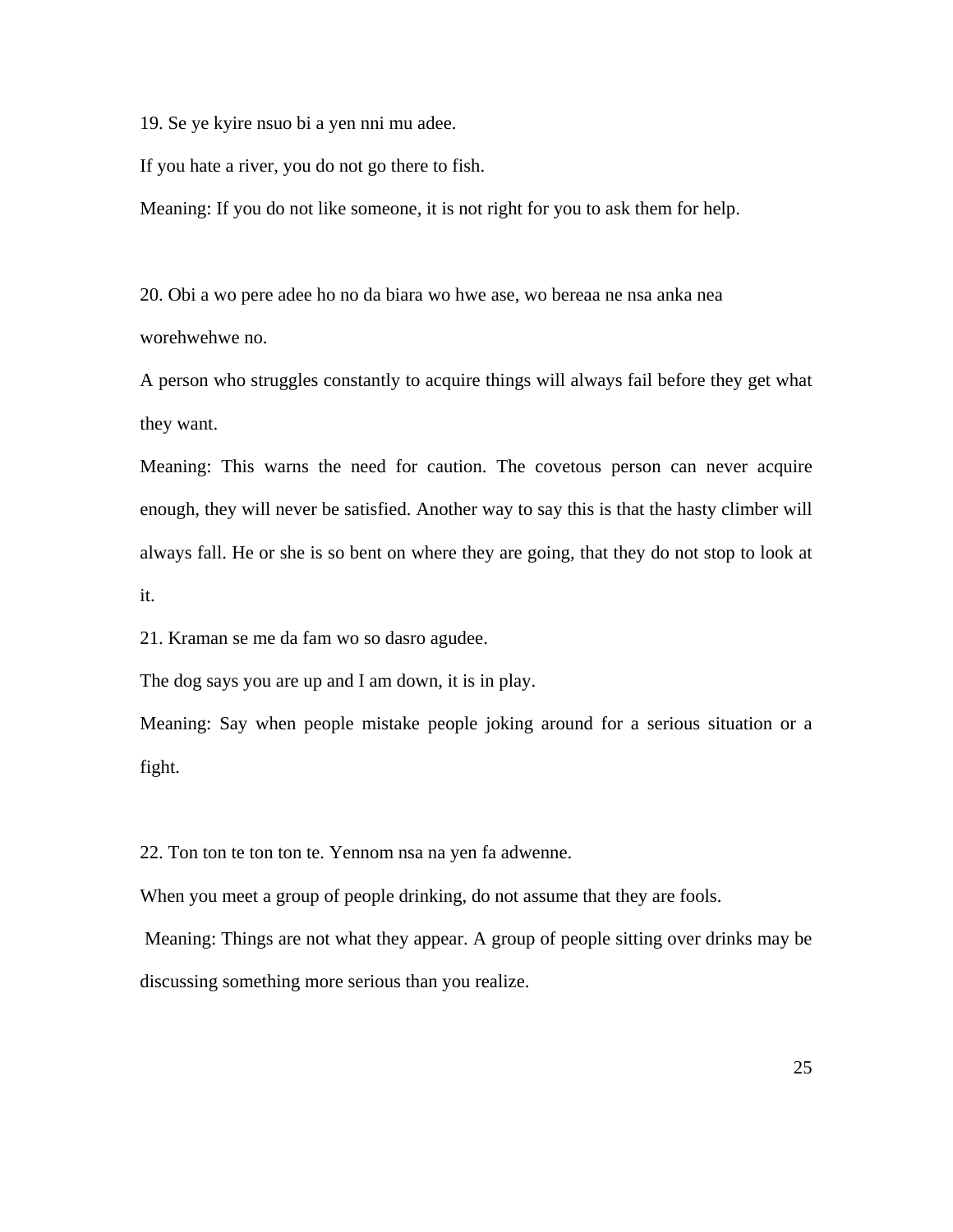23. Dee faa Tano no, eho ara na ye gye na Amoa.

If you want to throw Amoa away, you must go throw it where you collected Tano. Meaning: Tano is an important shrine, derived from the river Tano. Amoa is a small shrine that is a part of Tano. It means that the place where a person and/or their ancestors are from will always be the home of that person and their descendants.

24. Obia ono nkoaa didie, ono nkoaa na wuo.

He who eats alone dies alone.

Meaning: Selfishness isolates one. If someone will not share what they have, if the are hardhearted in the way they live and act, no one will mourn them at their death.

25. Kro koto ye na enye kro kosen.

When you go somewhere do not act superior to the people who live there.

Meaning The meaning can be literal, that one must show respect to others.

26. Enye den se wo be sua merika tuo afri mmoa ho.

It is not difficult to learn from the beasts the physical on the field.

Meaning: If you go somewhere you should act as the people there do, and do what they do, and you will learn.

27. Obi apedee ne dompo nsuro.

That which someone cherishes, his bones are not afraid of.

Meaning: That which someone likes deeply, they can handle. 26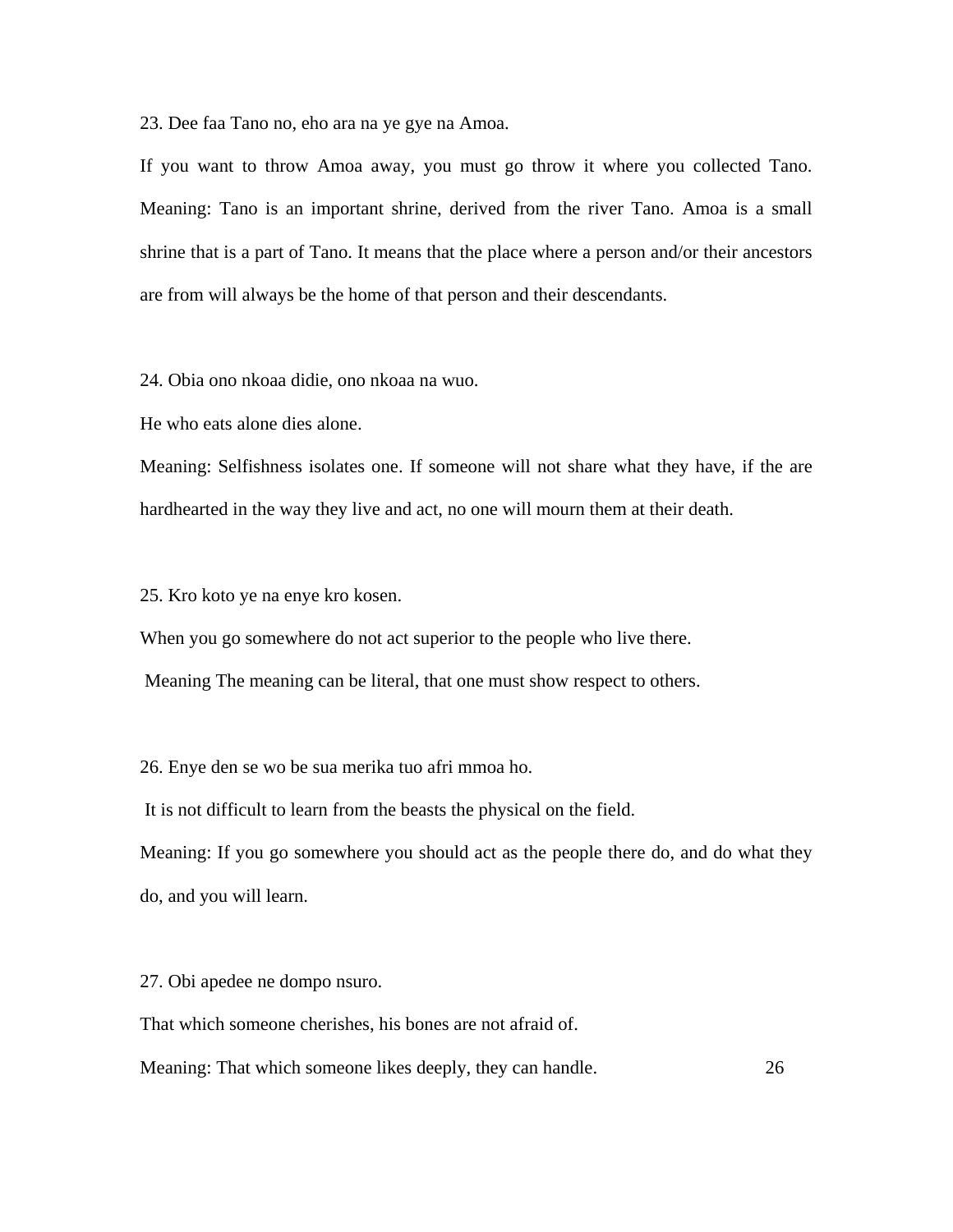28. Wo sene wo yonko a otanne wo.

When you are better off than your friend, he/she hates you.

Meaning: This may be said in some situations when there is a quarrel between two people, with a root in jealousy.

29. Se wo tan opani bia na wo bisa no nakasee.

It is when you really do not like an elderly person that you ask them in public to repay the debt they owe you.

Meaning: It is an Akan value to be gracious to those who are indebted to you. You would have to really not like someone to disgrace or embarrass them in public or in front of their friends in this way. You can say this if the person who is indebted to you does something bad to you.

30. Osum bodee dua, a sum kwadu bi.

When you want to put a stake by your plantain to help it grow, you must do the same to the banana.

Meaning: Bananas are considered less valuable than plantains. This could be said, for example, when someone is responsible for their son and their nephew, and provide for their son's education, but not for that of the nephew. The situation may come when the nephew is more important to that person than they can foresee. There is a similar proverb that is said to derive from a drought, when people had to depend more on bananas for a staple food than they had before. 27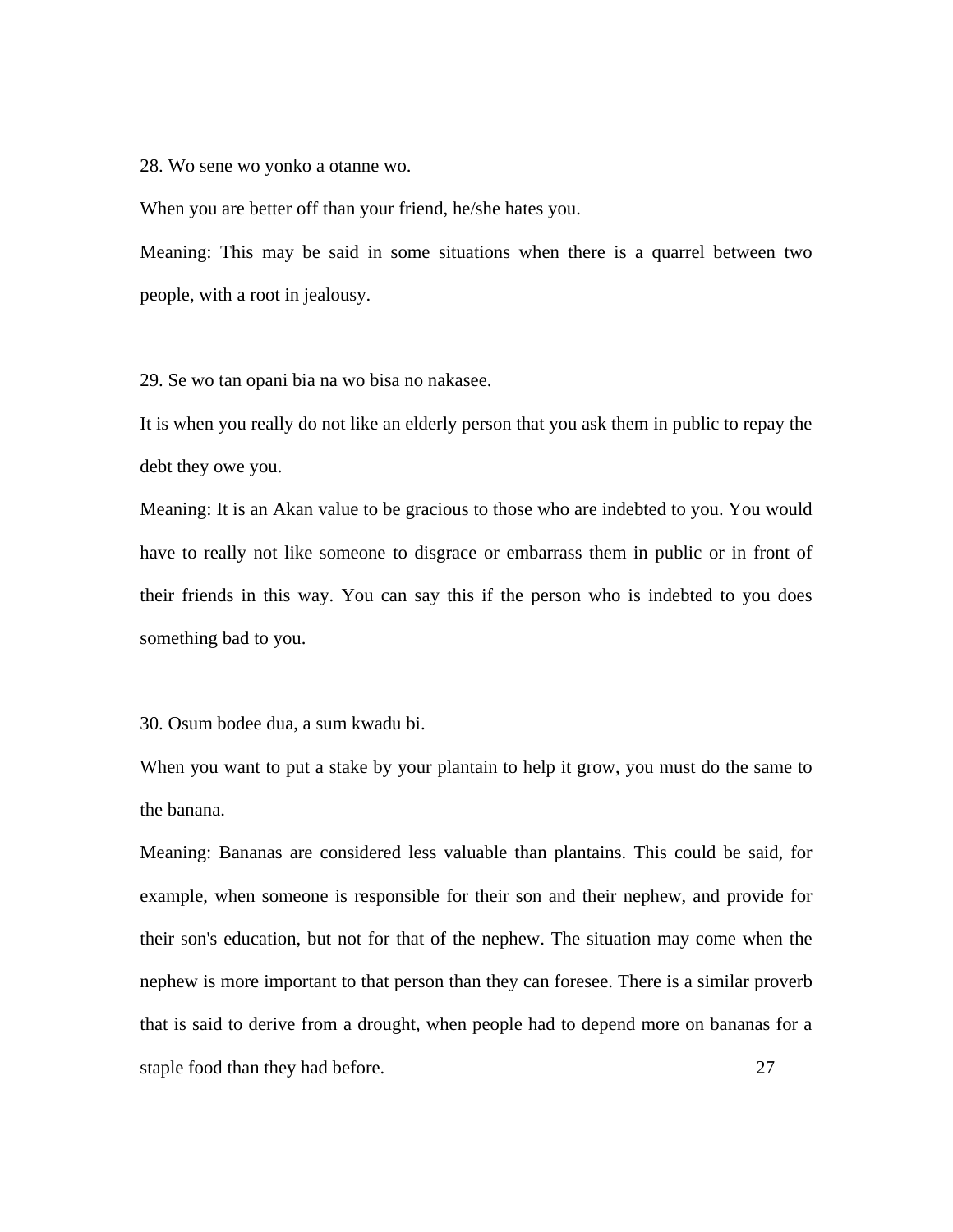31. Otan nne aduro.

Hatred has no end.

Meaning: When someone hates you, nothing you can do can please them or change their mind.

32. Obi do wo a do no bi.

When someone loves you, you should love them too.

Meaning: This can be said to someone who does something nice for you, to show appreciation.

33. Wope se wode boo bo anomaa a ope babi a wobe tu afa.

When you throw a stone at a bird, the bird flies away.

Meaning: This can be said when one is challenges, and is not strong enough to fight back. It was also explained to me with the phrase: When poverty strikes at the door, laugh goes out the window.

34. Ewiase ye agoprama a obiara nansoo bo ne bra.

The world is a battlefield in which each person contests for his/her living.

Meaning: This is a flexible proverb. It can mean that a person needs to work hard to get what they want. It can also mean that the world is large enough for each person to do what they want or need to do. It can be said when someone is traveling.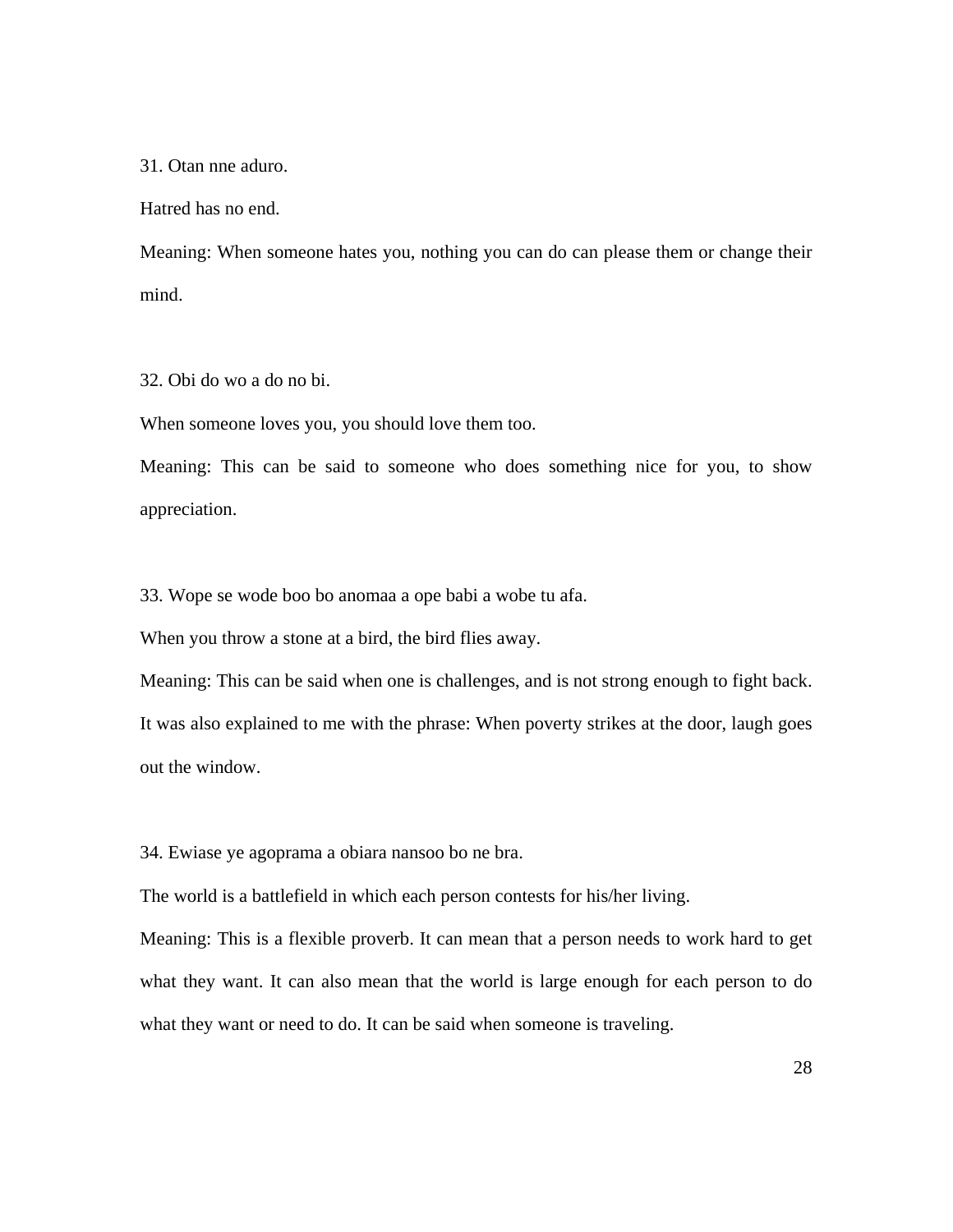35. Wo fefe funuani wo hunu saman.

If you plug the eye of a dead person, then you will find or see a ghost.

Meaning: This can mean that one needs to see a dead person to really know that they are dead. More generally, it can also mean that to know the truth of something, one needs to investigate it.

36. Okusie ne bon doosoo no onwu kwa.

A rat with many holes does not die easily.

Meaning: This is a warning to act cautiously.

37. Anomaa nnua ne nea wone no da dua koro.

Birds who sleep in the same tree are brothers and sisters.

Meaning: This is similar to: Birds of a feather flock together. It means that people should be around their family. It can be said when meeting anyone with whom you have something in common.

38. Natwie oko nsuo ho kane na onom nsuo pa.

The cow that reaches the stream first drinks the clean water.

 Meaning: If a person has two children, and only one of them listens to the advice of their parents, that child will be given what they request.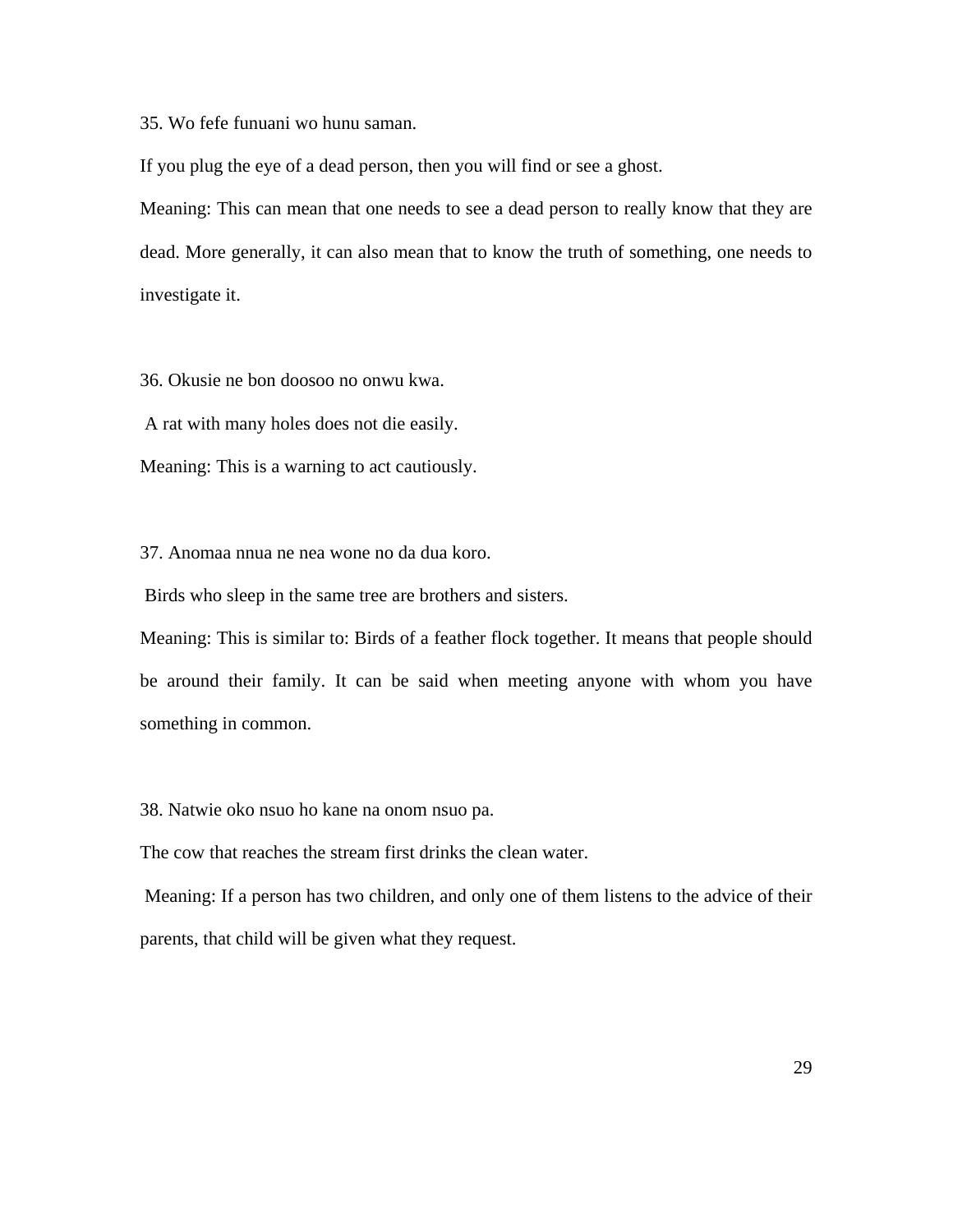39. Akoko a oben oni na odi abebe sere.

A chick that stays close to the hen gets the thigh of the grasshopper.

Meaning: This is similar to the last proverb. The thigh of the grasshopper is the best part.

40. Obra twa owuo.

Life has an end in death.

Meaning: This could be said at a funeral.

41. Nyansa mfitasee ene Nyame suro.

The fear of God is the beginning of wisdom.

Meaning One who fears God better understands the world.

42. Oba nyasani ye bu no be na yennka na asem.

To a wise person you speak in proverbs, not directly about a matter or a case.

Meaning: This can be said when you want to speak proverbially to hide what you are saying.

43. Korokotue yennka se korokosen.

When you go somewhere, do not act as a citizen of that place.

Meaning: This can be said if someone is overstepping their bounds.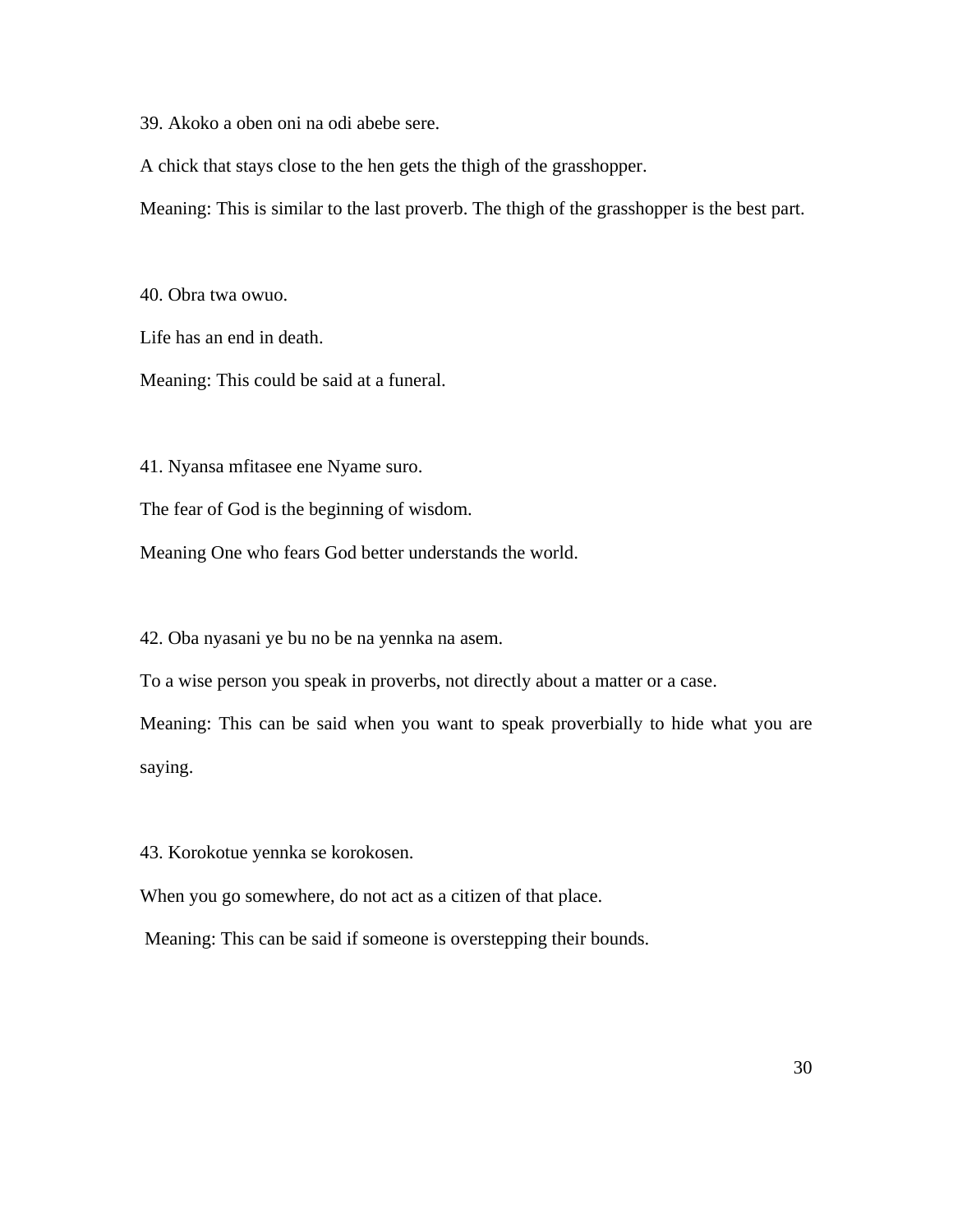44. Wo soro Nyame na wonyini kyere.

A person who fears God lives longer.

Meaning: This can be said when someone is behaving badly.

| 45. Yenfa abodwese hunu nko sraha.

We do not go to a town with a beard but nothing of value.

Meaning: Beards are sometimes a sign of a rich person. This is said when someone is acting like something they are not.

46. Wo hunu se wo yonko abodwese hyee na woasa nsuo asi wo dee ho. When you see someone's beard on fi1te, you need to bring water to it. Meaning: You must try to stop a fight.

47. Borof de na ensee ko so ayie.

The sweet pawpaw tree has so many birds around it that it looks like a funeral. Meaning: A funeral with a lot of people means that a good person has died.

This next proverb was overheard by Mr. P.A. Gyamfi.

Ye pe a yebe hu unti na ye kyekyere boa.

In order that we do not forget something we put it in a boa.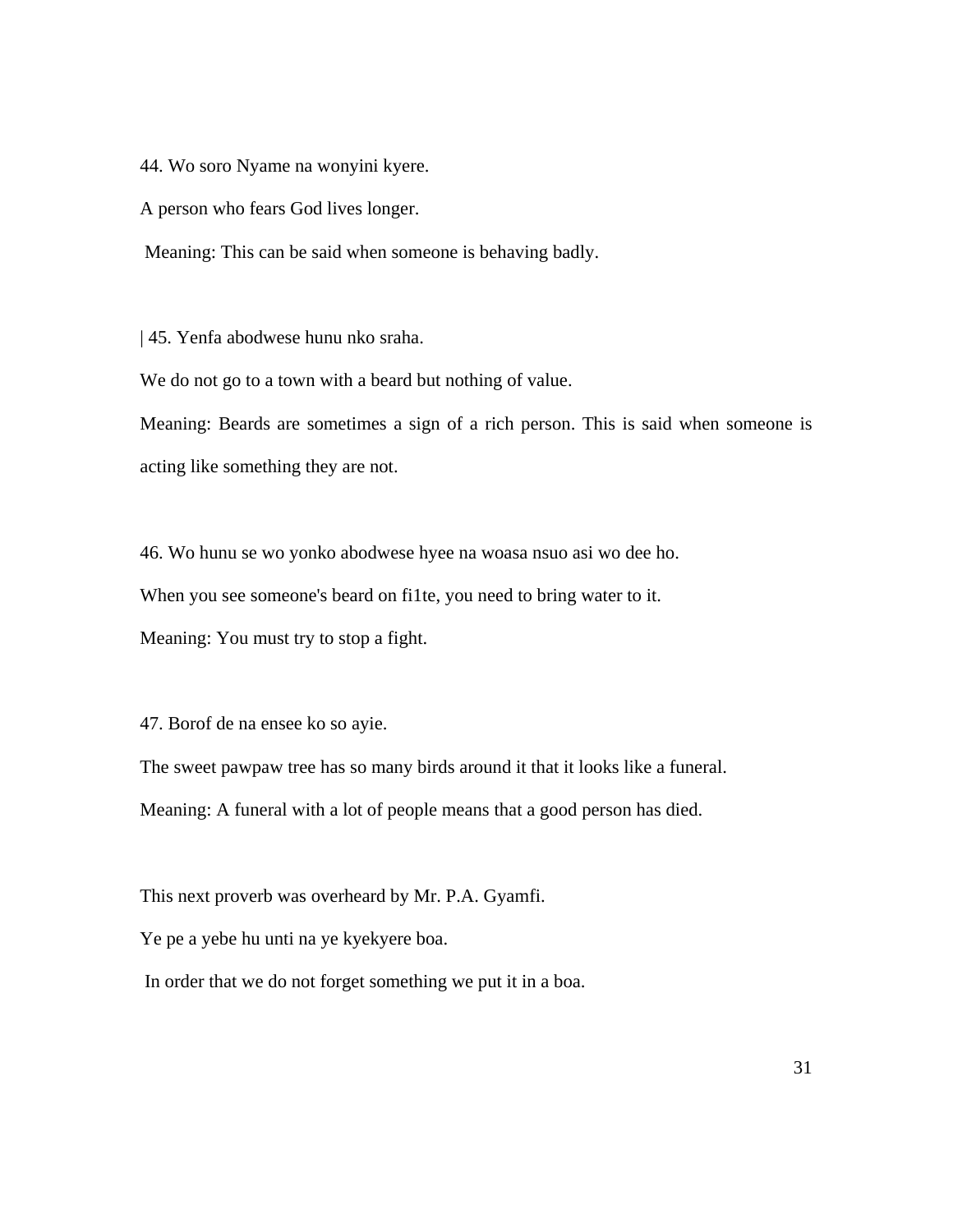Meaning: Boa is, for example, kola nuts wrapped up in leaves. It can mean anything tied up in a bundle. This is said to stress an issue or lay emphasis on a point in conversation. This can be said when people come to a deadlock in conversation. It can mean that an idea should be remembered for a point of reference in later conversation, that next time the people see each other they will continue from where they have stopped. After this has been said no one can bring in a new proposal or argument to 'unwrap' what has been said.

When talking to Ama Gyamfi, I mentioned that I may not be able to use all of the proverbs I have been told. She said to me, "Enam dodoo nnsee enkwan." This means that too much fish or meat does not spoil the soup.

The following proverbs were told to me by Opanin Thomas K. Owusu in two separate interviews, on 20/4/99 and 2214199. Mr. Charles Phillip Oppong-Cofy did much of the translating, as Mr. Owusu does not speak English. Many of these were taken from two very old books belonging to Mr. Owusu, written only in Twi. These were discussed and explained. The books are listed in the References sections.

1. Aketekyiwa ho nye fe nso one mpaninfoo na egoro.

A pot is not very beautiful, yet it plays with elderly people.

Meaning: This refers to a pot of palm wine, which is always dirty. This proverb means that one who looks ugly or unintelligent may be incredibly smart and advise important people. Things are not always as they appear.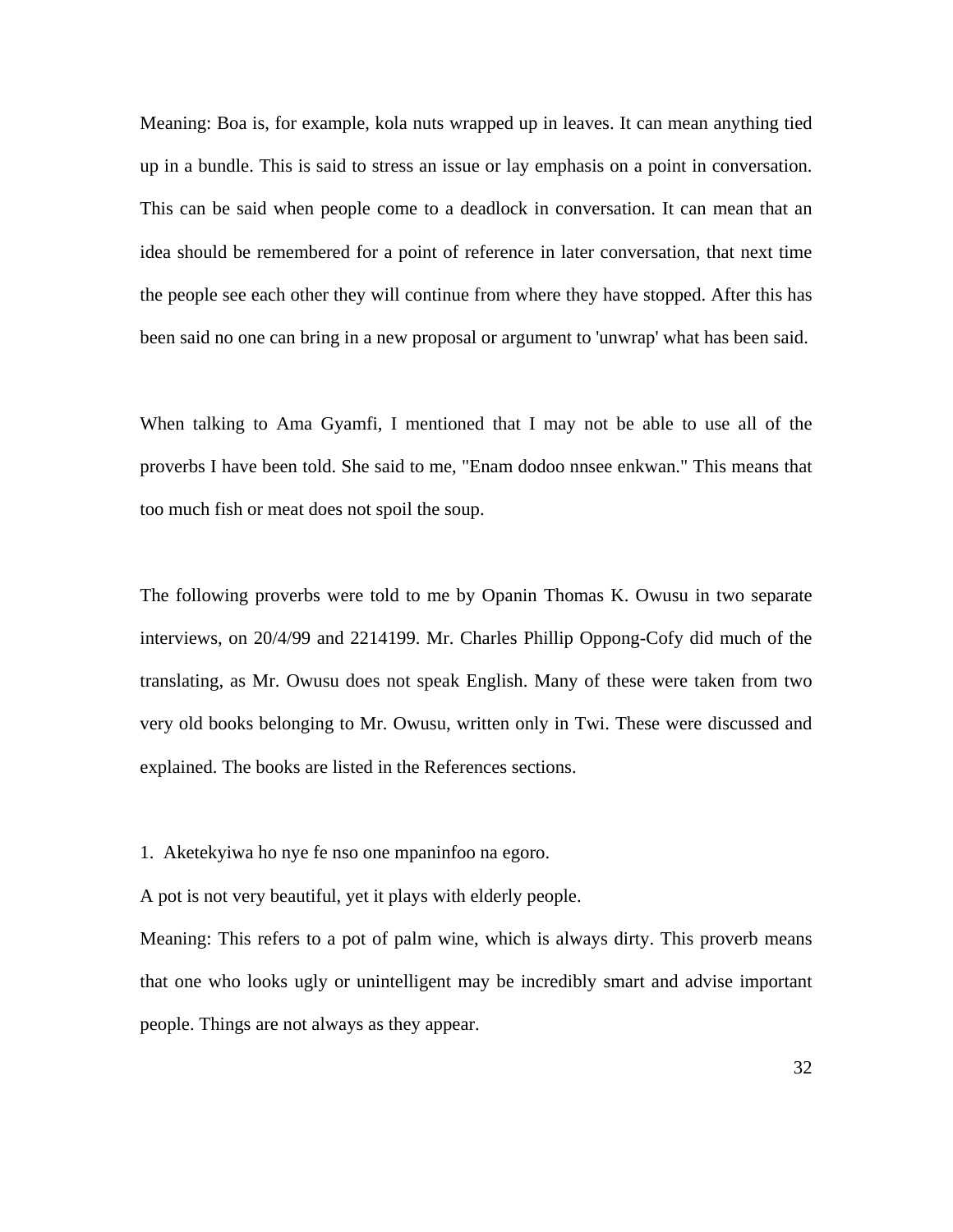2. Wosua asempa a, wonya enuonyam.

You will become wise by learning good things.

Meaning: This is used when an elderly person gives advise to someone younger.

3. Akoko nom nsu a, ode kyere Onyame.

When the cock drinks water it shows it to God.

Meaning: A cock needs to raise its head to swallow water, showing it to God. What this actually means is that when someone does something wrong, no matter in what way and if people find him to be good, God sees it.

4. Onyankopon nkum wo na odesani kum wo a, wonwu da.

If God has not killed you and an ordinary person kills you, you will not die.

Meaning: If it is not time for you to die, you will not.

5. Onipa mfon kwa; okom nne no a, na ode ka.

Man does not become thin or small if he is not owing.

Meaning: When a person is growing thin or appears as though they have a problem, there is always a reason.

6. Obi nsoma abotra nhwe n'ani akyi.

We do not send a child and look at his or her face.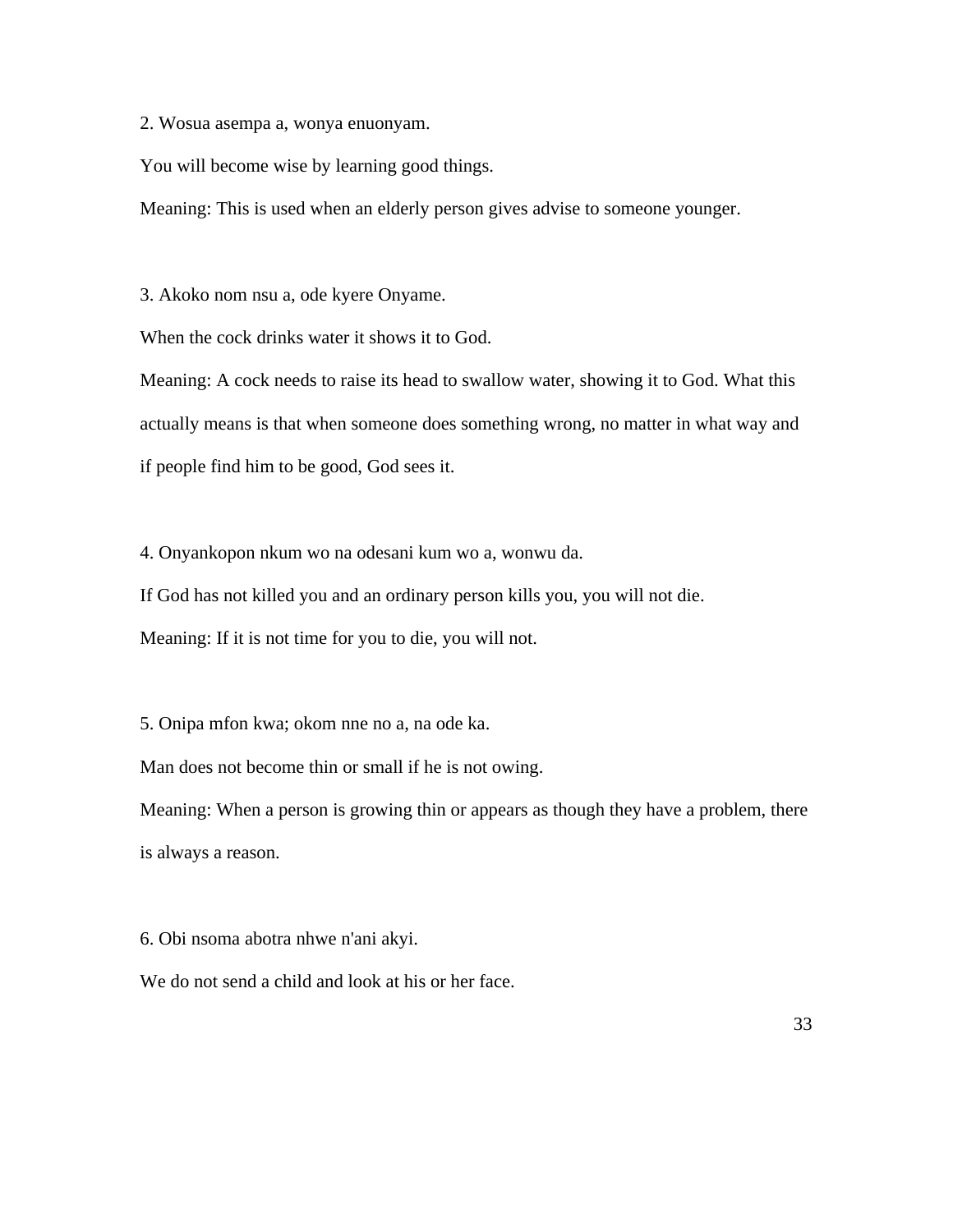Meaning: Children are often sent to give messages or run errands. When an adult asks a child to do something like this the child often has unhappy expression on their face.

7. Wope aka asem akyere Onyankopon a, ka kyere mframa.

When you want to speak to God, you speak to the air.

Meaning: Someone may say this before they pray.

8. Anoberebere ma abaa to.

Soft speaking will set you free.

Meaning: This can be said to ask for mercy when someone wants to hurt you.

Obi nkyere abofra Onyame.

Somebody does not show the child God.

Meaning: This proverb describes the inherent nature of religious sentiment. It can also be used to mean that one person does not need to tell another that what they are doing is bad. Everyone had an inherent idea of good and bad, so if someone is doing something wrong, they probably know it.

10. Me a meda ayaya minhu Nyankopon, na wo a wobutuw ho.

When I sleep on my back facing upwards, I cannot see God. How can you, who sleeps on your stomach facing the floor?

Meaning: This could be said when a rich person goes to ask something of a poor person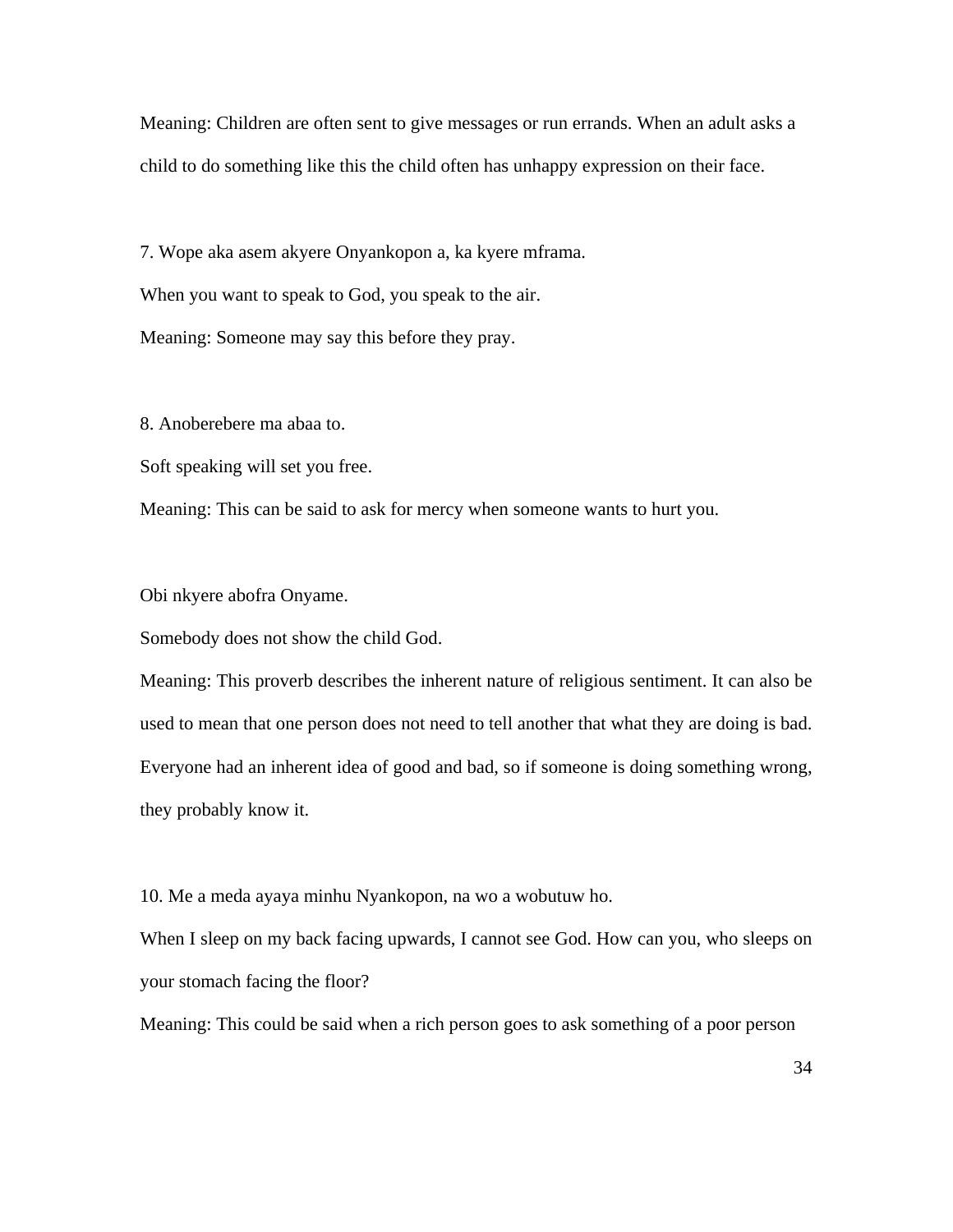11. Onipa mee daa a, anka ote se sono.

If you were satisfied every time you would be like the elephant.

Meaning: This can be said when someone asks you for food, or when one complains about lack of food. It means that if you always ate all you wanted, you would become obese.

12. Obi nnim a, obi kyere.

If one does not know, another person teaches them.

Meaning: This could be said when someone has taught you something.

13. Onipa soa ade a obetumi.

Someone should carry the load that they are able to carry.

Meaning: Someone should not say something that they have no way of knowing.

14. Owo nka nipa kwa.

A snake does not bite for no reason.

Meaning: This can be said when one person is bothering another, as a warning.

15. Nnipa meenu mpatuw nye bone.

Two people do not make a bad thing.

Meaning: Two opinions make a better outcome.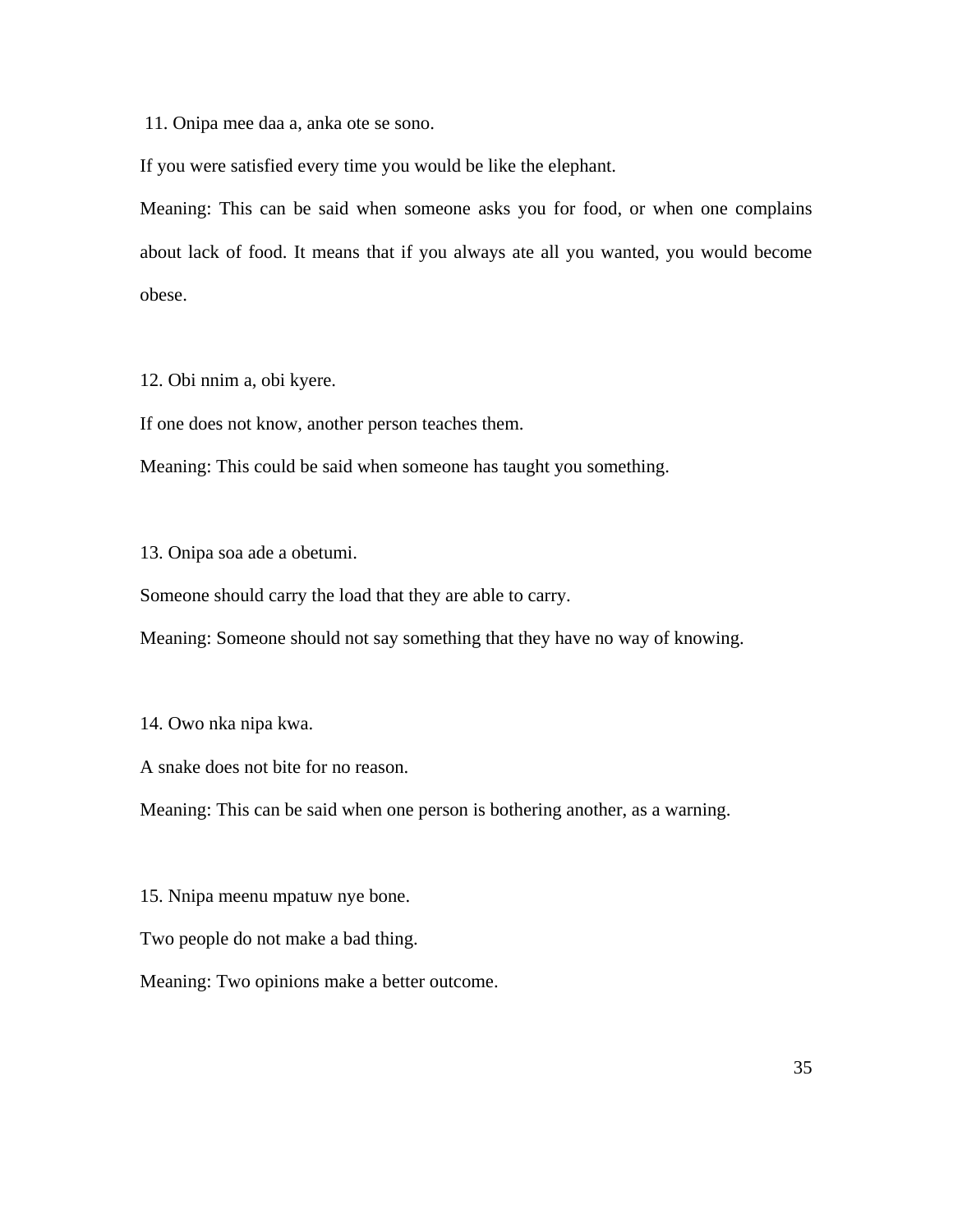Onipa wua, ne tekrema mporoo.

After a man's death his tongue does not rot.

Meaning: This can be said when someone is talking about the past. It can be said when someone dies, meaning that their words will always be remembered. This can be said to someone to express to them that you will always remember what they have taught you.

Abofra nsam ade nye hye na.

To give something as a gift to a child is not difficult.

Meaning: Something an adult may consider small or worthless can please a child.

Abofra kawa na enko opanyin nsa, na naduan de eko opanyin anom.

The ring of a child does not fit an elderly person, but his food can be eaten by an elderly person.

Meaning: An adult should only take from a child that which is appropriate.

Ayonkogoro te se mpaboa, se wohye na ankQ wo a woworo gu ho.

Making friends is like wearing sandals. If they do not fit then you remove them.

Meaning: This is said when you decide that you will no longer be friends with someone.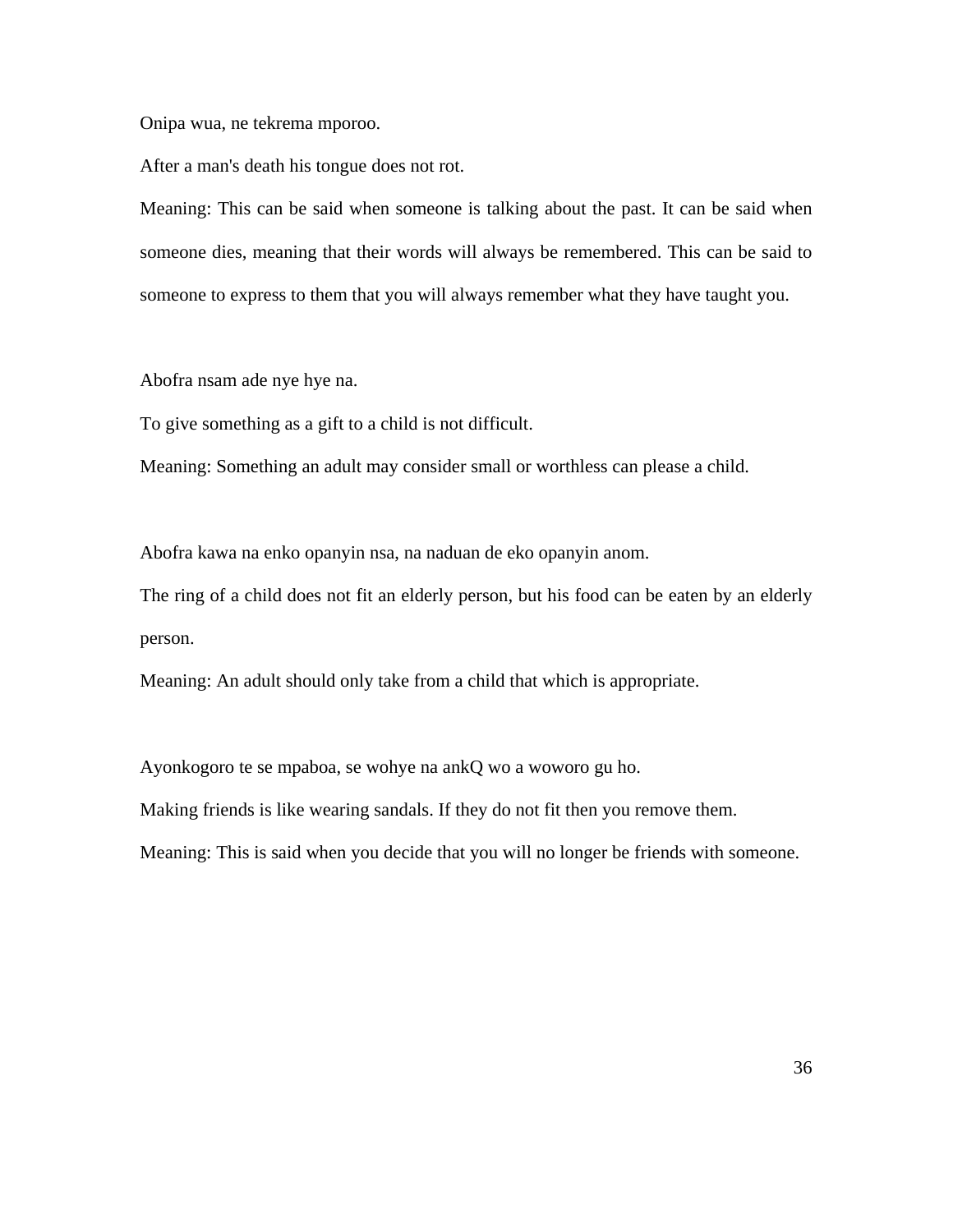20. Me ye ma'ye nanso na aka akyi.

'I will do it, I will do it,' but later it is too late to do it.

Meaning: Procrastination is the thief of time.

21. Onipa didi wie, na onkasa nwie.

Man may be able to finish eating, but he will not be able to finish talking.

Meaning: If someone talks a lot, and another person asks them to be quiet, they may say this proverb.

22. Tikoroo nko agyina.

One head cannot decide important matters.

Meaning: Two heads are better than one.

23. Baakofoo na ekum osono ma amanfoo adie.

One person may kill an elephant, but the whole community may share it.

Meaning: The good fortune of one person is good fortune for those around them.

24. Hwimhwim adee ko srosoro.

Something you take that does not belong to you goes quickly.

Meaning: Something once stolen is often stolen many time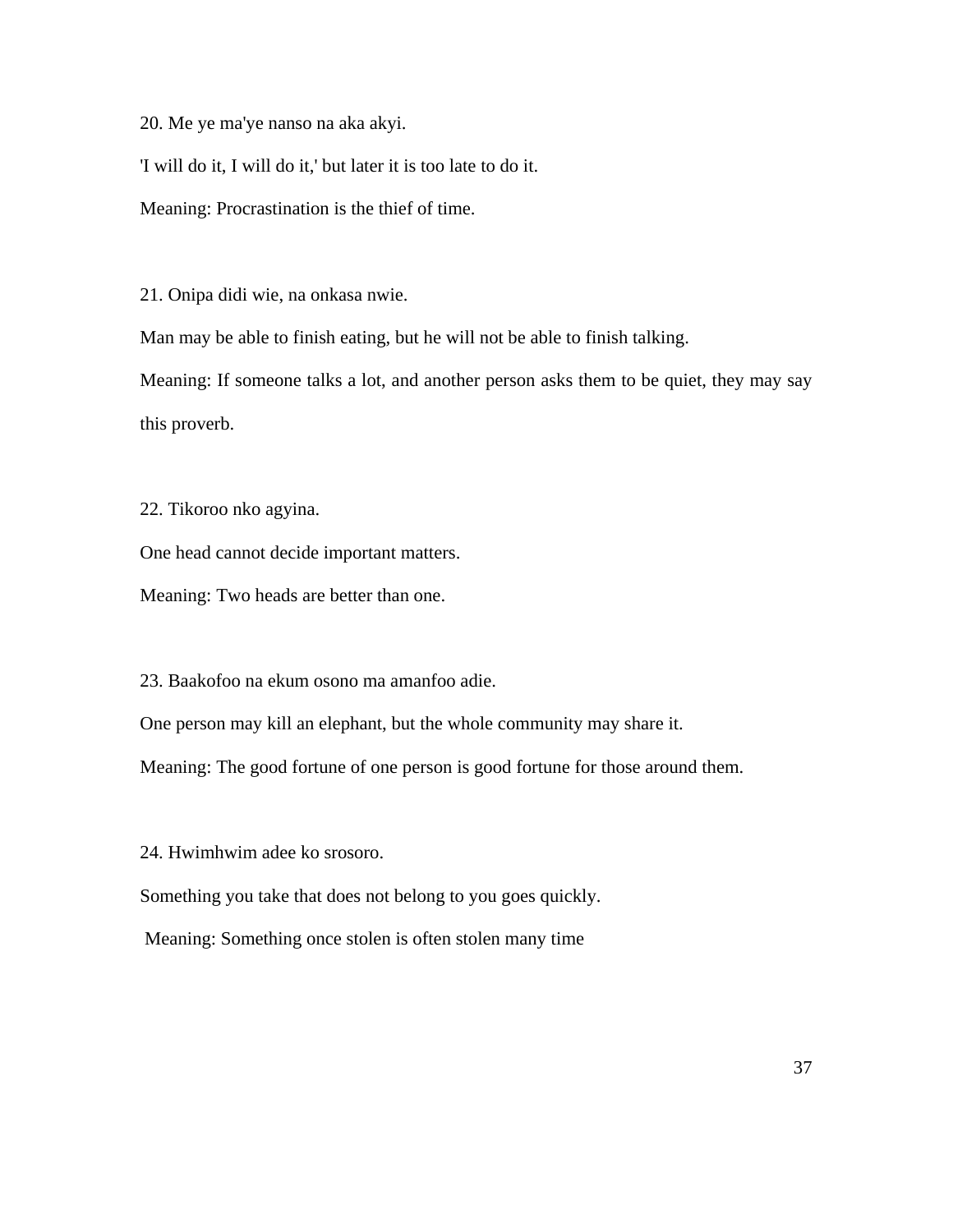25, Qpanin fere ne mma a, na ne mma suro no.

When an elderly person respects a child, the child respects the elderly person.

Meaning: This may be said if an employer is being disrespectful to his employees.

The following proverbs are from a textbooltused in Junior Secondary Schools in Jamasi. They were told to me by Albert Agyapong Nyantakyi.

1. Aberewa hwe okoko na akoko ahwe aberewa.

The old woman cares for the chicken, and the chicken cares for the old woman.

2. Obi do wo a, na oba wo fie.

It is when someone loves you that they come to your house.

3. Oba dueduefo nto ne na funu. Oba kyimakyima nto ne na fun.

The wandering child does not see the body of his dead mother before burial.

4. Obosom anim woko no mprensa.

The oracle is always consulted three times.

Meaning: Do not give up easily. This can also mean to cross check what you learn.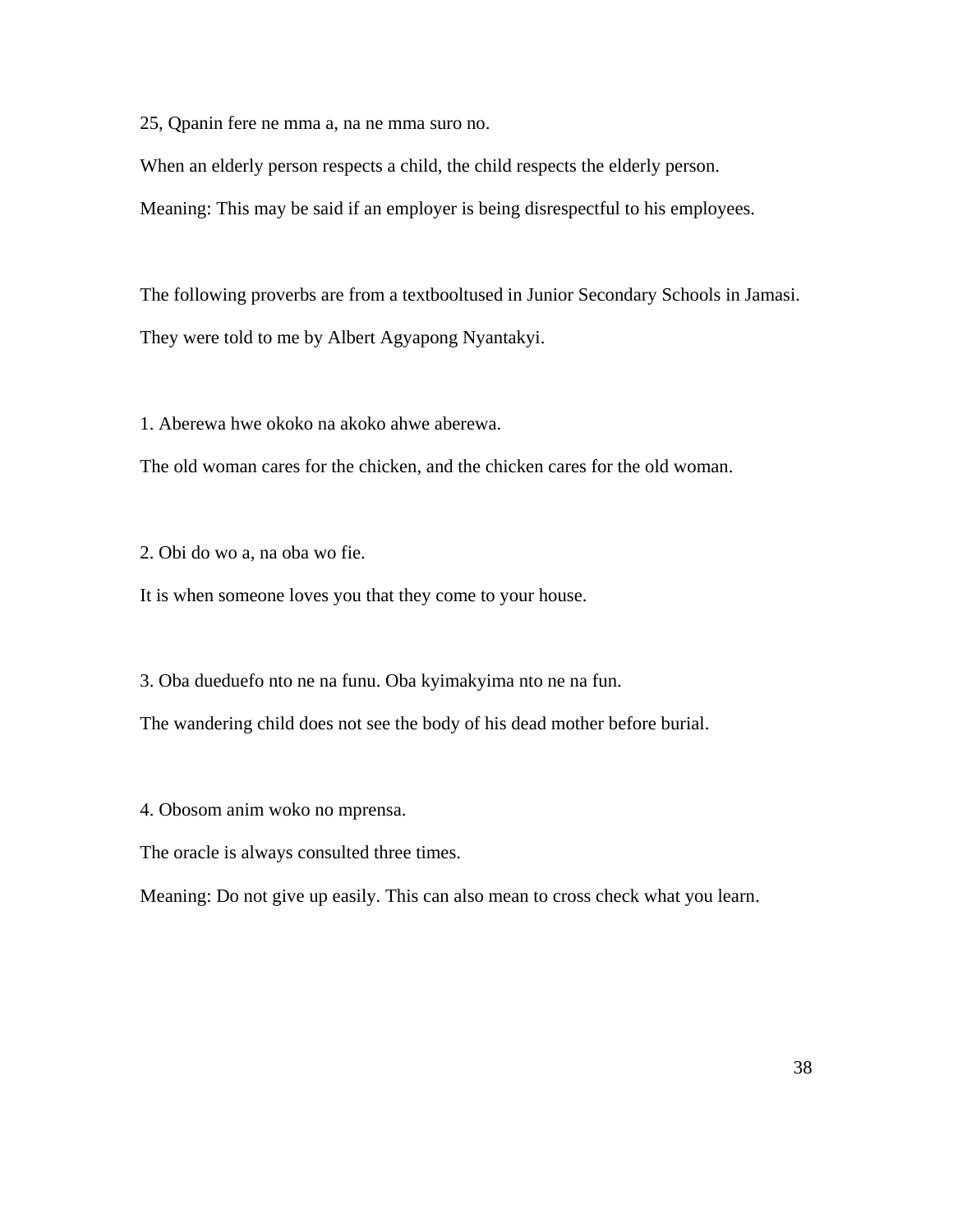4. Ayonkogoro nti na okoto annya ti.

 It was because of bad friends that the crab has no head. Meaning: This is derived from a story. The crab was very sociable and had many it friends. HE gave them all the things they asked of him. One day one of his friends said that he was going to see the chief and was worried that the chief would cut off his head. He asked crab to borrow his. Crab gave it to him, his friend had the false head chopped off. After awhile God felt bad that crab had no head, and gave him some eyes. The moral is that one cannot be so generous and unsuspicious of friends that they hurt themselves.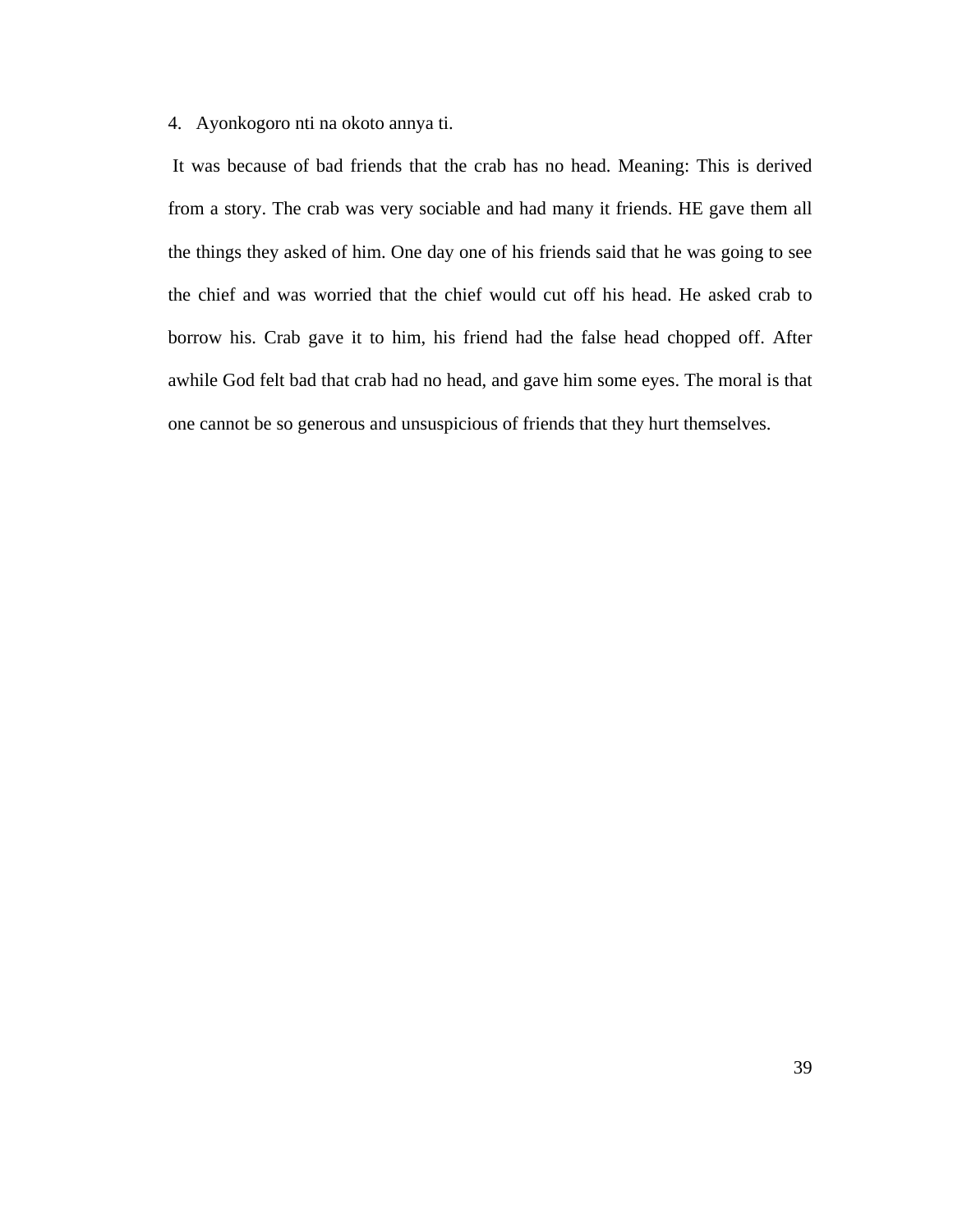#### **Conclusion**

In discussing the preponderance of symbolism in Ghanaian culture, Herbert Cole and Doran Ross write, "The readiness of informants to verbally explain visual imagery indicates the close correspondence between the two in Akan thought, and therefore the extent to which people think in visual metaphors."<sup>24</sup> This is, I believe, one of the aspects of Akan culture which American culture has a lot to learn from. I see all this from the perspective of an American, and the with the bias this brings. It makes me compare this metaphorical way of thinking so important in Akan culture to the way that American culture focuses so heavily on speech and writing that other ways of thinking tend to get lost in just dealing with day to day life. Proverbs in Akan culture serve as a link between spoken, visual, and musical mediums, between literal and metaphoric thought. Rather than being compartmentalized, these are brought into a harmonious whole. Just as proverbs serve to help one think about an issue from a number of perspectives, Akan culture teaches that one should think about the world with the same quality found in it, infinite variety.

One of the things that impressed me most about proverbs is their seemingly limitless flexibility. Though proverbs derive their meaning from the context in which they are used, when ordered in various ways they are able to create their own context. Thus, when combined with a visual medium, images and proverbs have the ability to put each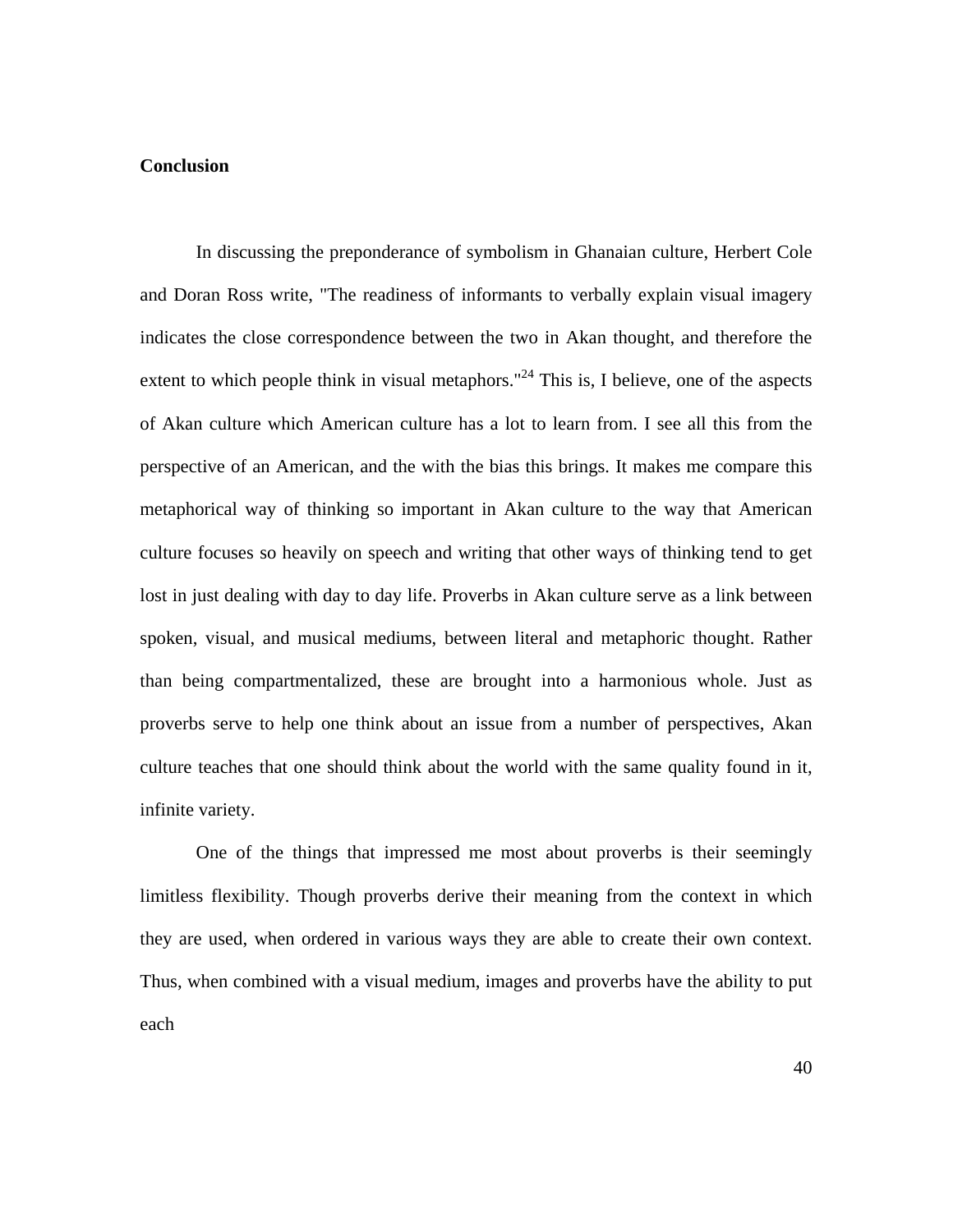Other in new kind of context. Traditionally, the visual images connected with proverbs are not placed next to them, side by side. Images serve, rather, as representatives. The comic strip "Ananse" was the only example I was able to find of proverbial metaphoric meaning combined with a visual medium which traditionally has its own way of being metaphoric. The combination of two unique methods of thought and expression opens up new possibilities. I was surprised at the lack of information I was able to find about the contemporary use of proverbs in non-traditional ways. Visual images combined with proverbs seem to mostly be literal illustration. In this context it is important to create combinations in which images are given their own voice, and both the proverbs and mages are allowed to react to one another. It is a kind of syncretism. Perhaps the goal of this kind of syncretism is rooted in Western compartmentalization. Separate the images tom the proverbs, and then see if it is possible to make them harmonious once more.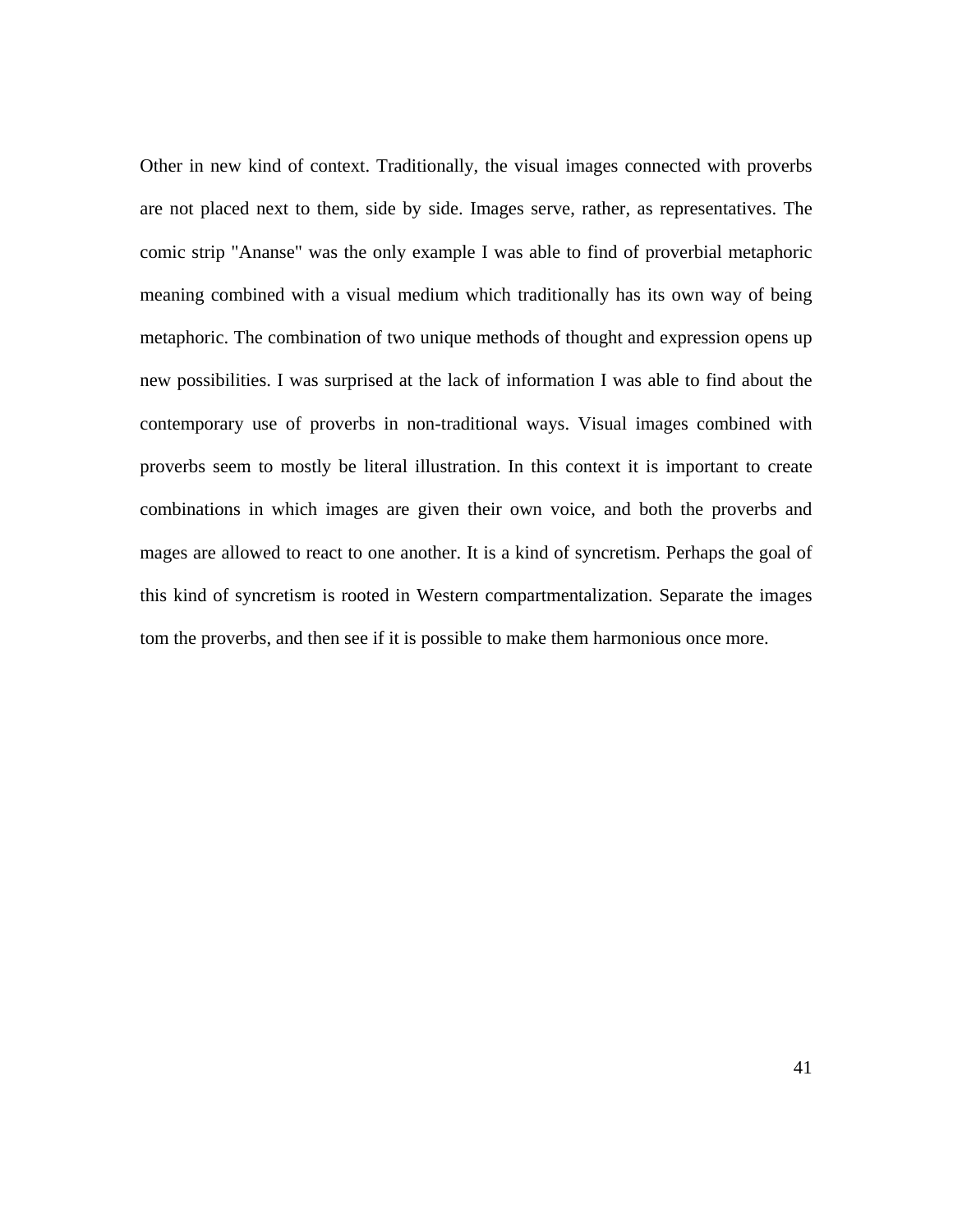#### **References**

Ackah, C.A. (1988). Akan Ethics. Accra: Ghana Universities Press. Afful, Benjamin.

(1972). Ananse Stories - Social. Cultural. and Artistic Value. Kumasi;

College of Art, UST. (Unpublished Student Thesis).

Basel Missionaries. (1931). Twi Kenkan Nhoma III: Reading Book in the TSHI

(CHWEE! Language For The 3rd Year In The Vernacular Schools In The Gold

Coast and Inland Countries (6th ed.).

Biebuyck, D.P. (1969). Tradition and Creativity in Tribal Art. Berkeley: University of California Press

Bonsu, N.Q.Y. (1994). The Wit of the Akans.

Cole, H.M. & Ross, D.H. (1977). The Arts of Ghana. Regents of the University of

California

Djampim, J. (1988). Creative Possibilities In Photography. Kumasi; College of Art, UST. (Unpublished Student Thesis).

Fraser & Cole. (1972). African Art and Leadership. Madison: University of

Wisconsin Press.

Nsiah, O.K. Obra Twa Owuo. Kumasi: Cita Printing Press, Ltd.

Ofei, E. (1973). The Akan Traditional Language Without Speech. Kumasi; College of Art,

UST. 1973. (Unpublished Student Thesis).

Okwan, D.K.A. (1991). Some "Borbor" Fante Proverbs Illustrated. Kumasi; College of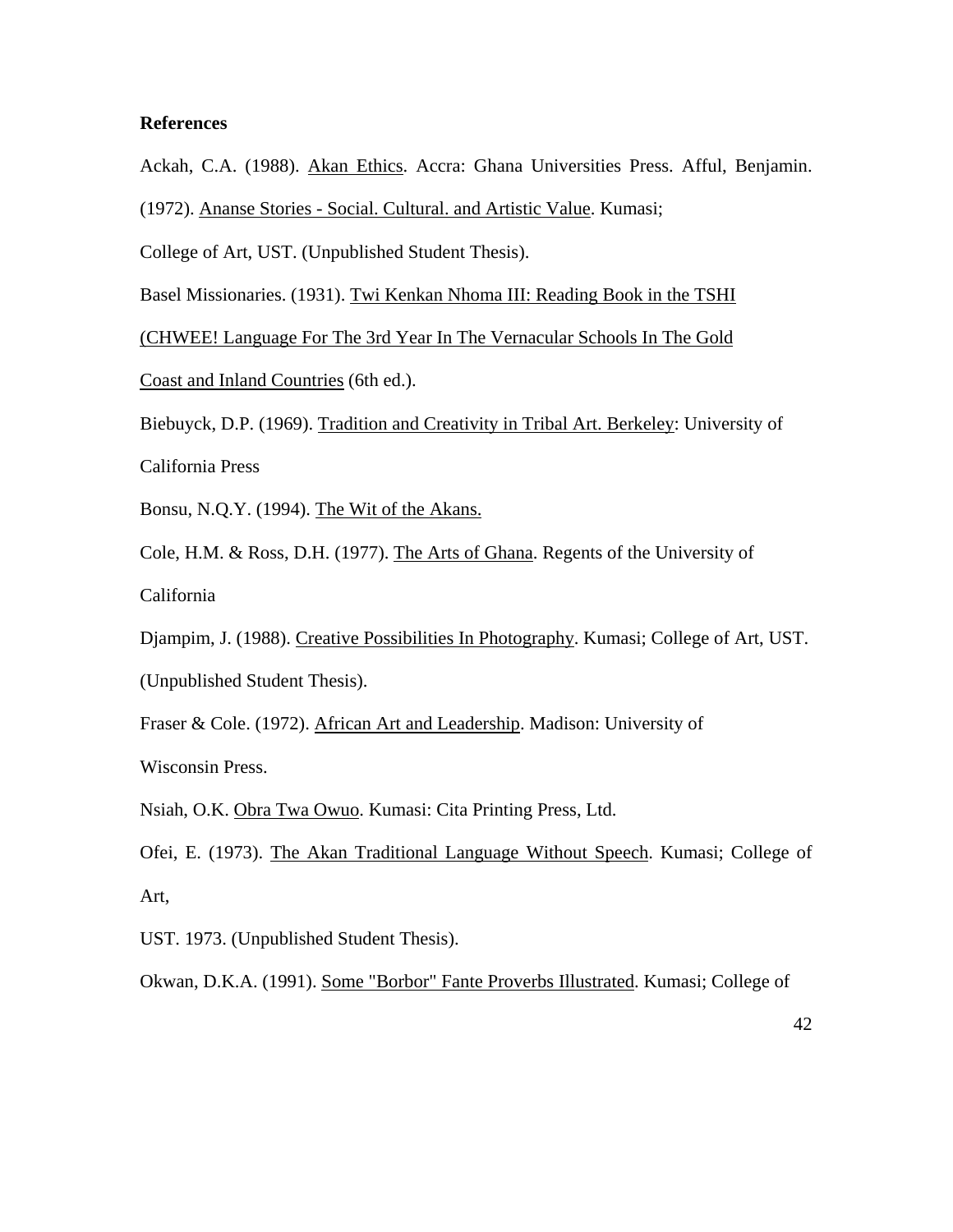Art. UST. (Unpublished Student Thesis).

Owiredu, A.M. (1980). Perpetual Dates and Calendars. Accra; Waterville Publishing House.

Quarcoo, A.K. (1994). The Language of Adinkra Symbols. (2nd ed.) Legon: Sebewie Ventures Publications.

Rattray, R.S. (1969). Akan-Ashanti Folktales. Oxford: Claredon Press.

Saah, H.E. (1971)Poetic Traditions Amongst the Ashantis. Kumasi; College of Art, UST. (Unpublished Student Thesis).

Tandoh, Y. Cultural Studies for Schools and Colleges.

Tay, M.A. (1993) "The Hawk and the Hen" - An Adapted Folkloric Tale. Kumasi; College of Art, UST.

Yankah, K. (1989). The Proverb in the Context of Akan Rhetoric: A Theory of Proverb Praxis. New York: Peter Lang Publishing, Inc.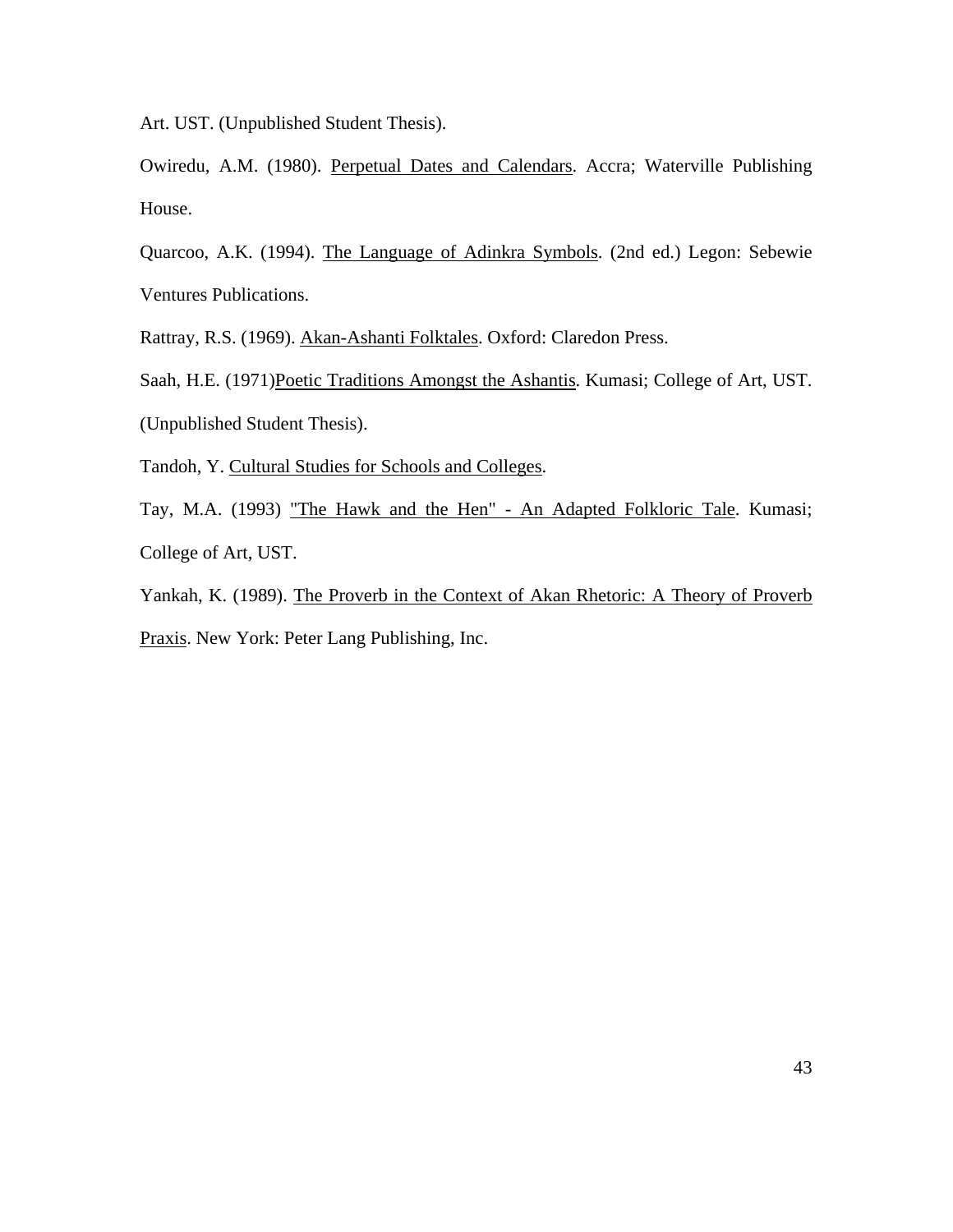#### **Informants**

Boateng, K. Jamasi-Ashanti. 19th April 1999.

Collins-Mmo. Jamasi-Ashanti. 21st April 1999

Gyamfi, P.A. et.al. Jamasi-Ashanti. 11th April to 1st May 1999

P.O. Box 75 Jamasi-Ashanti.

Gyamfi, E.K. Jamasi-Ashanti. 16th April 1999

P.O. Box 16 Jamasi-Ashanti.

Nana Osei Tutu I. Jamasi-Ashanti. 14th April 1999

Owusu, T.K. Jamasi-Ashanti. 20th April and 22nd April 1999

c/o Roman Catholic Church P.O. Box 4 Jamasi-Ashanti.

During these interviews Mr. Owusu was assisted by:

Adu, M.

Asirifi, V.K.

Boateng, L.

Bonsu, K.

Oppong-Cofy, C.P.

Owusu Ansah, A.J. Jamasi-Ashanti. 19th April, 21st April and 22nd April 1999

P.O. Box 91 or 33 Jamasi-Ashanti.

During these interviews Mr. Owusu Ansah was assisted by:

Oppong Peprah Mensah

Gyamfi, C.K.